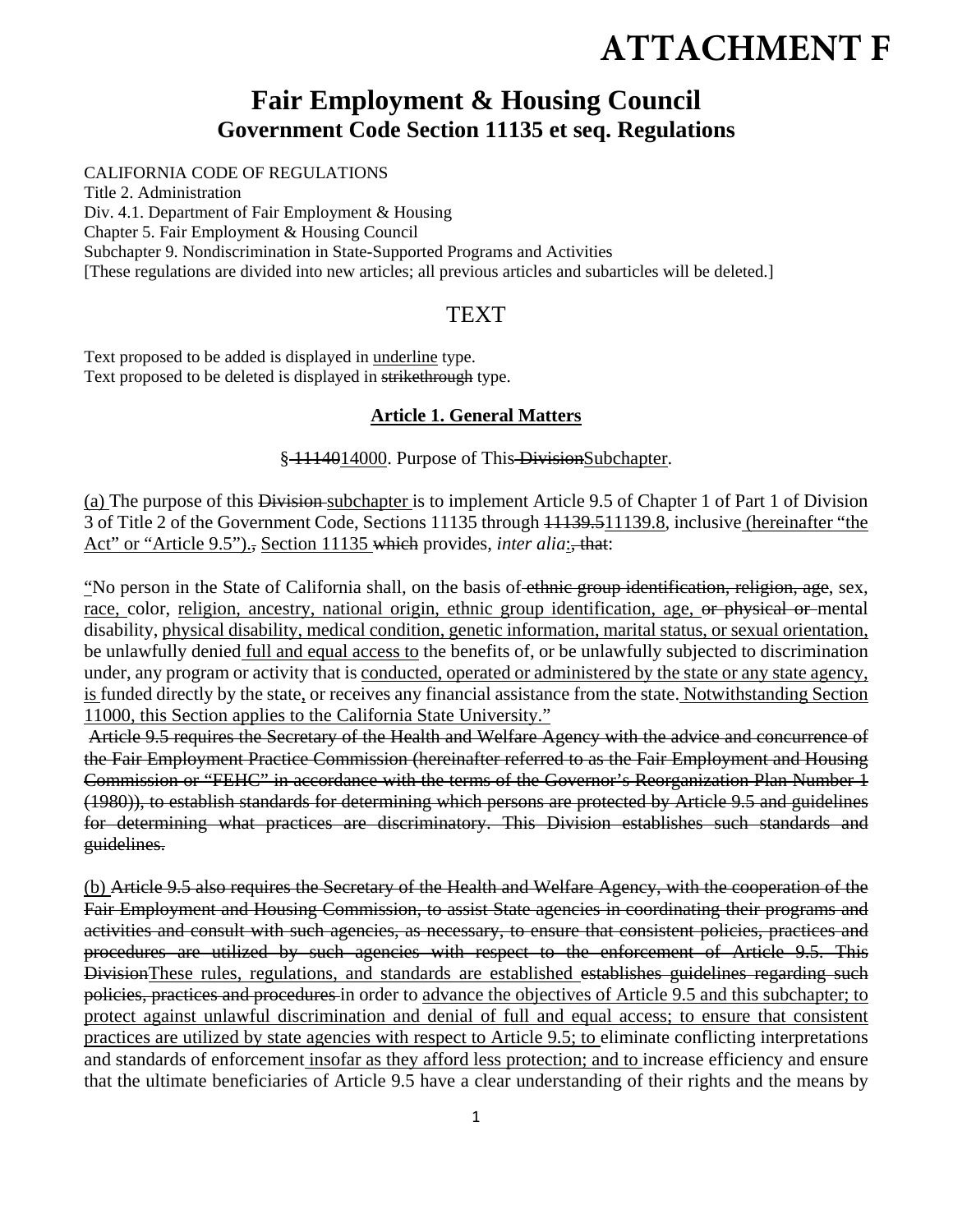which to enforce them.

(c) All definitions and prohibitions set forth in other subchapters of Chapter 5 of Division 4 of Title 2 of the California Code of Regulations are hereby incorporated by reference. Any act or omission which is contrary to said definitions and prohibitions constitutes a violation of this subchapter and is subject to the sanctions provided for in this subchapter. In the event of any conflict between the definitions and prohibitions of the provisions incorporated by this reference and the definitions and prohibitions set forth in this subchapter, the definitions and prohibitions set forth in this subchapter shall prevail.

(d) Article 9.5, this subchapter and other implementing regulations provide protections independent of those in federal anti-discrimination laws. Although federal laws provide the floor of protection relating to discrimination, Article 9.5, this subchapter and implementing regulations afford additional protections to provide robust protection of protected classes in state and state-supported programs and activities, including by recognizing that Article 9.5 of the Government Code prohibits discrimination independently of guarantees of equal protection and the prohibition against denial of full and equal access. The provisions of Article 9.5, this subchapter and other implementing regulations shall be construed liberally for the accomplishment of the purposes of this part.

(e) Article 9.5's prohibition against discrimination includes intersectional discrimination, discrimination on more than one basis, harassment, coercion, intimidation, and retaliation for exercising a protected right or refusing to engage in an act prohibited by Article 9.5.

Note: Authority cited: Section 12935(a), Government Code. Reference: Sections 11135, 11136, and 11139.58, and 12993, Government Code.

#### § 1114114001. Legal ScopeAuthority.

Section 12935 of Government Code authorizes the Fair Employment and Housing Council (hereinafter referred to as the "FEHC" or the "Council") to adopt, promulgate, amend, and rescind suitable rules regulations, and standards that either: (1) interpret, implement, and apply all provisions of Part 2.8 of the Government Code, Article 9.5 (commencing with Section 11135) of Chapter 1 of Part 1 of Subchapter 3 of Title 2 of the Government Code, and Sections 51, 51.5, 51.7, 52.5, 54, 54.1, and 54.2 of the Civil Code; or (2) carry out all other functions and duties of the Council.

The rights and remedies under this Division are not exclusive and do not affect rights and remedies provided elsewhere by law or contract.

Note: Authority cited: Section 12935(a), Government Code. Reference: Sections 11135, 11136, and 11139, Government Code.

#### § 14002. History of this Subchapter.

These regulations formerly were promulgated at Chapters 1-3 of Title 22 of the California Code of Regulations (22 C.C.R. sections 98000 et seq.) Pursuant to legislative action in 2016, which was effective in 2017, those regulations were transferred to title 2 of C.C.R. secs. 11140 et seq., and have been subsequently renumbered as 2 C.C.R. sections 14000 et seq. These regulations were effective on the date of their original promulgation and continue to apply unless amended. Any subsequent amendments apply to matters pending as of the effective date of the amendment. These amendments are not intended to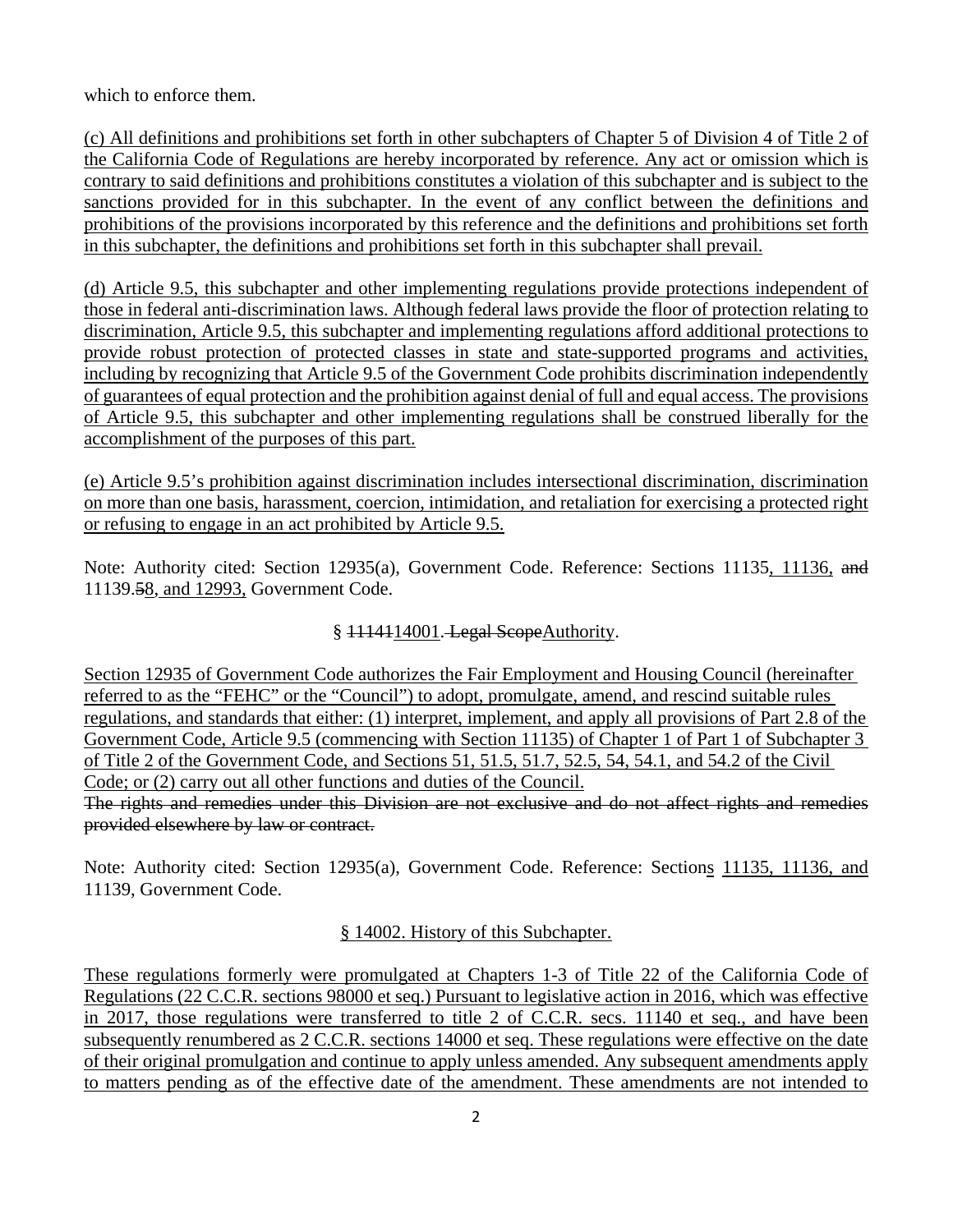reduce substantive rights available under any previous regulations.

Note: Authority cited: Section 12935(a), Government Code. Reference: Section 11135 and 12935, Government Code.

§ 11142. Private Right of Action.

Except as provided in Section 98003, nothing in this Division shall be construed to preclude or restrict a person from judicially enforcing rights accruing under this Division pursuant to California Code of Civil Procedure Section 1094.5.

Note: Authority cited: Section 12935(a), Government Code. Reference: Section 11139, Government Code.

§ 11143. Exhaustion of Administrative Remedies.

Exhaustion of administrative remedies available under this Division or implementing regulations shall not be a prerequisite to the bringing of actions for judicial enforcement of violations of Chapters 2 and 3 or regulations implementing such Chapters if a showing is made that the state agency involved has not adhered to the time limit set forth in Section 98346 of this Division.

Note: Authority cited: Section 12935(a), Government Code. Reference: Sections 11139 and 11139.5, Government Code.

§ 1114414003. Applicability of This DivisionSubchapter by Operation of Law.

The procedures set forth in this DivisionThis subchapter governs all disputes relating to compliance with responsibilities under this Divisionsubchapter by operation of law.

Note: Authority cited: Section 12935(a), Government Code. Reference: Sections 11135, 11136, 11137, and 11139, Government Code.

#### § 1114514004. Preemption of Relationship to Local LawLaws.

To the extent that any local law, regulation, ordinance, resolution, policy or practice is in conflict with Article 9.5, this *Divisionsubchapter*, or other implementing regulations, insofar as it affords less protection to any protected class or protected class member to persons of a particular ethnic group identification, religion, age, sex, color or physical or mental disability than Article 9.5, this Divisionsubchapter, or other implementing regulations, it shall be superseded by Article 9.5, this Divisionsubchapter, or and other implementing regulations.

Note: Authority cited: Section 12935(a), Government Code. Reference: Sections 11135, 11136 and 11139, Government Code.

#### § 14005. Legal Scope

(a) The protections, prohibitions, rights, duties, sanctions, and remedies imposed by Article 9.5, this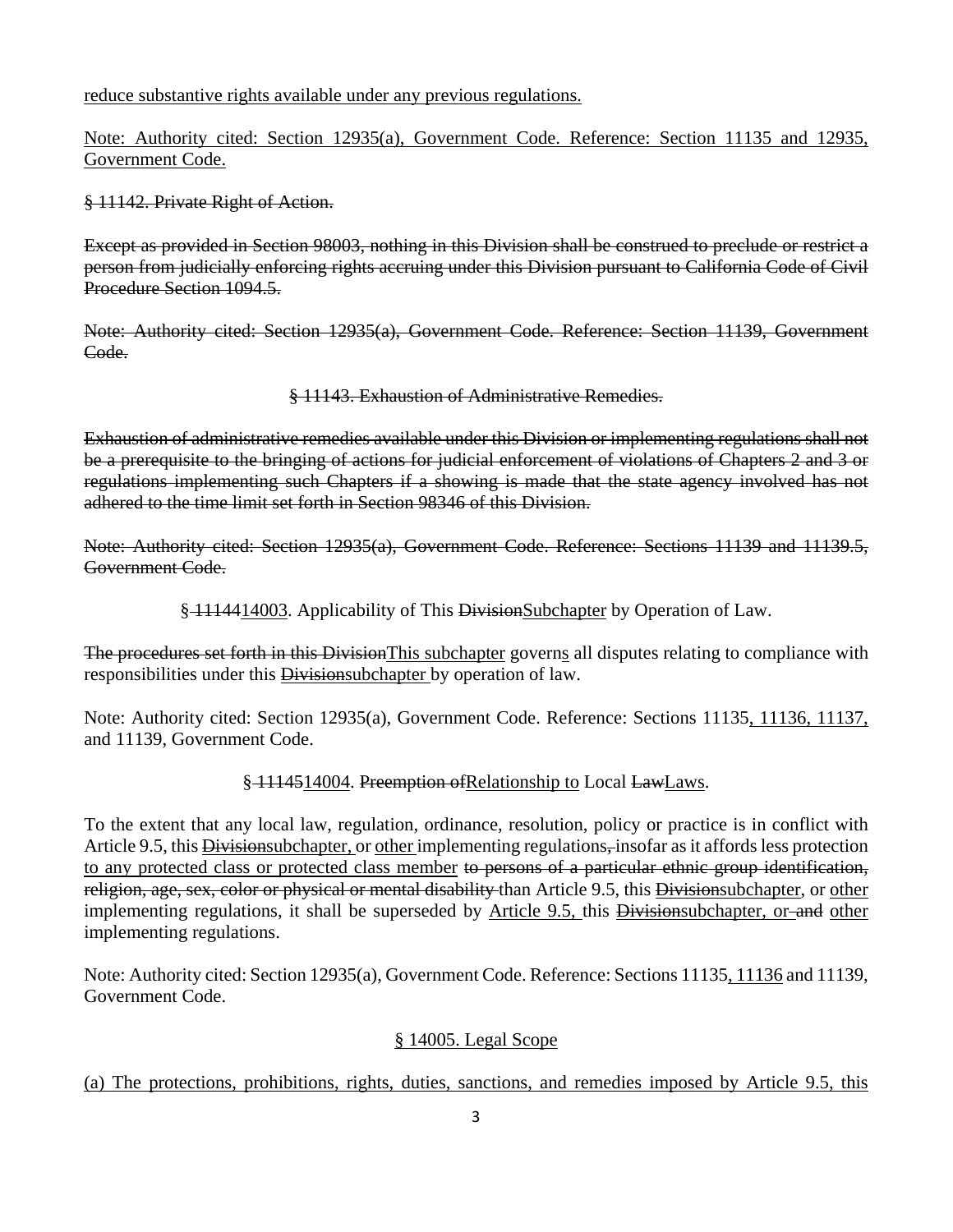subchapter, and other implementing regulations are not exclusive and are in addition to any other protections, prohibitions, rights, duties, sanctions, and remedies, imposed by other federal or state laws. Compliance with other laws does not in itself constitute compliance with or discharge the protections, prohibitions, rights, duties, sanctions, and remedies imposed by Article 9.5, this subchapter or other implementing regulations, nor does compliance with Article 9.5, this subchapter or other implementing regulations necessarily constitute compliance with other laws where those other laws impose requirements that are more protective of protected classes. Compliance with such other laws does not in itself exempt the state, a state agency, or a recipient from complying with Article 9.5 or other implementing regulations.

(b) Article 9.5 shall not be interpreted in a manner that would frustrate its purposes.

(c) Article 9.5 shall not be interpreted in a manner that would adversely affect lawful programs, or activities which benefit members of protected classes in order to overcome the effects of conditions that result or have resulted in limited participation in, or receipt of benefits from, any program or activity provided by a covered entity.

(d) Nothing in Article 9.5, this subchapter, and other implementing regulations is intended to prohibit practices that otherwise are allowed or to require practices that otherwise are not required under Article 9.5.

Note: Authority cited: Section 12935(a), Government Code. Reference: Sections 11135, 11139 and 11139.5, Government Code.

§ 11146.14006. Recipient - Duration of Obligation: Real Property.

(a) In the case of sState support extended in the form of real property or to acquire or improve real property, the recipient, or in the case of a subsequent transfer, the subsequent transferee, shall comply with Article 9.5, this Divisionsubchapter, and other implementing regulations for the period during which the real property is used for the purpose for which the Sstate support was extended, or for another purpose involving the provision of similar services or benefits.

(b) In the case of Sstate support extended in the form of real property or to acquire or improve real property, the instrument effecting or recording such transfer shall contain a covenant of nondiscrimination running with the land assuring nondiscrimination for the period during which the property is used for the purpose for which the Sstate support was extended, or for another purpose involving the provision of similar services or benefits.

(c) In the case of real property acquired or improved with Sstate support, the instrument effecting any subsequent disposition by the recipient shall contain a covenant running with the land assuring nondiscrimination for the period during which the real property is used for the purpose for which the Sstate support was extended, or for another purpose involving the provision of similar services or benefits.

(d) If a recipient or a transferee of a recipient fails to comply with Ssubsections (b) and (c) of this Section, the covenants required by those Ssubsections shall be deemed to be a part of any instrument effecting or recording disposition of the real property involved. Third parties may enforce regulatory agreements or covenants, conditions and restrictions imposed pursuant to this Section.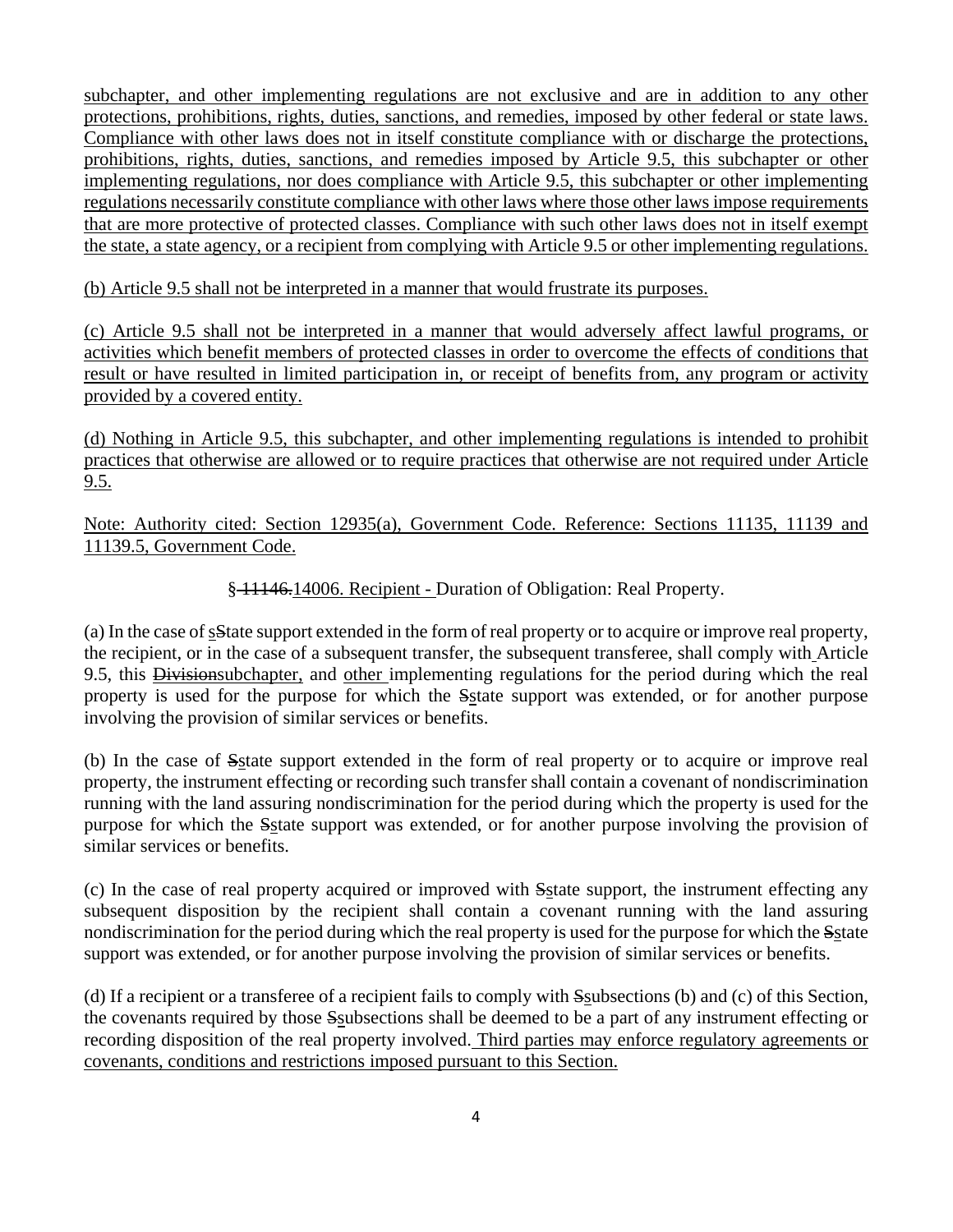Note: Authority cited: Section 12935(a), Government Code. Reference: Sections 11135, 11136, and 11139, Government Code.

§ 11147.14007. Recipient - Duration of Obligation: Personal Property.

In the case of Sstate support extended to acquire personal property, or in the form of personal property, the recipient shall be obligated to comply with Article 9.5, this Divisionsubchapter, and other implementing regulations for the period during which it retains ownership or possession of the property.

Note: Authority cited: Section 12935(a), Government Code. Reference: Sections 11135, 11136 and 11139, Government Code.

§ 11148.14008. Recipient - Duration of Obligation: Other Cases.

In all other cases, the recipient shall be obligated to comply with Article 9.5, this Divisionsubchapter, and other implementing regulations for the period during which Sstate support is received and continuing thereafter for the period during which the recipient enjoys the benefit or advantage of the state support it received.

Note: Authority cited: Section 12935(a), Government Code. Reference: Sections 11135, 11136, and 11139, Government Code.

§ 11149.14009. Severability.

If any provision of this Divisionsubchapter, or any portion thereof, is adjudged to be invalid by a court of competent jurisdiction, or if any provision of this Divisionsubchapter, or a portion thereof, loses its force or effect as a result of legislative action, that judgment or action does not affect the remainder of the provisions of this Divisionsubchapter.

Note: Authority cited: Section 12935(a), Government Code. Reference: Sections 11135, 11136 and 11139, Government Code.

[§§ 14010-14019. Reserved.]

#### **Article 2. General Definitions**

§ 11150.14020. Definitions.

As used in Article 9.5 and this Divisionsubchapter, the following definitions shall govern the meaning of terms defined, unless the terms are otherwise defined or modified in the context in which they are used in Article 9.5, this subchapter, or any other implementing regulations:

(a) "The Act" or "Article 9.5" refer to Government Code Article 9.5, Section 11135 et seq., and are used interchangeably.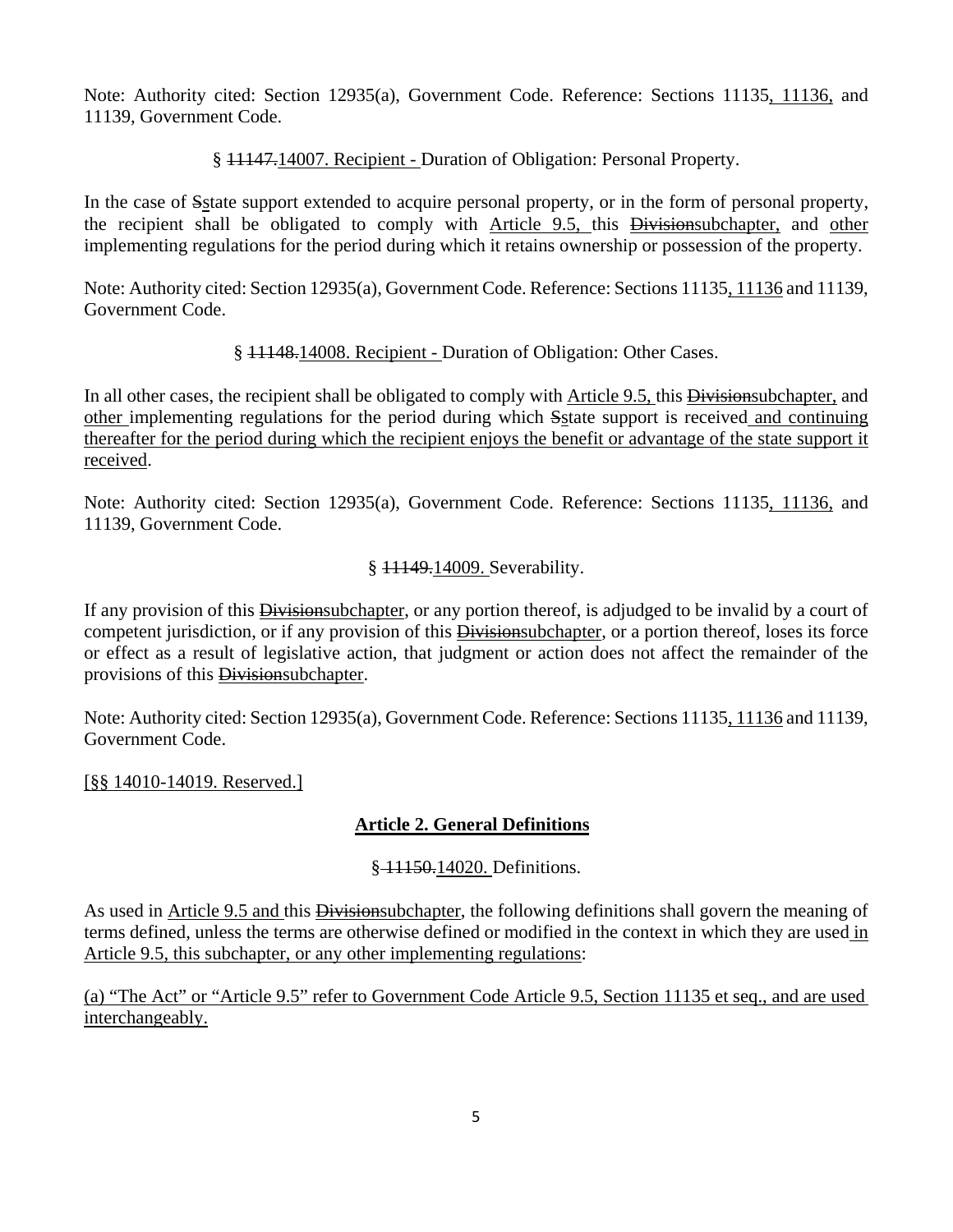(b) "Adverse action" includes any action that harms or has a negative effect on an aggrieved person, including harassment, intimidation, threats, coercion, inferior or unfavorable treatment, discrimination, or any denial of full and equal access.

(c) "Age" means how old a person is or is perceived to be, or the number of years elapsed from the date of a person's birth or perceived to have elapsed from that date. "Age distinction" means any action using age or an age-related term. "Age-related term" means a word or words which describe or imply a particular age or range of ages (for example: "children," "adult," "older persons," but not "student").

(d) "Aggrieved person" includes any person who believes that they have been injured by a discriminatory practice or denial of full and equal access, or believes that the person will be injured by a discriminatory practice or denial of full and equal access that is about to occur. "Aggrieved person" shall include unpaid interns, volunteers, and persons providing services pursuant to a contract.

(e) "Ancestry" means an individual's actual or self-identified family or ethnic origin, descent or lineage, nationality group, tribal affiliation, or geographical place of origin or country in which the individual or the individual's parents or ancestors originated, or the perception of the individual's ancestry.

(f) "Assistance animal" means an animal that is necessary as a reasonable accommodation for an individual with a disability. Assistance animals include service animals and support animals. An assistance animal is not a pet. It is an animal that works, provides assistance, or performs tasks for the benefit of an individual with a disability, or provides emotional support that alleviates one or more identified symptoms or effects of an individual's disability.

(1) "Service animals" are animals that are trained to perform specific tasks to assist individuals with disabilities, including individuals with mental health disabilities. Service animals do not need to be professionally trained or certified, but may be trained by the individual with a disability or another individual. Specific examples include:

(A) "Guide dog," as defined at Civil Code section 54.1, or other animal trained to guide a blind individual or individual with low vision.

(B) "Signal dog," as defined at Civil Code section 54.1, or other animal trained to alert a deaf or hard-of-hearing individual to sounds.

(C) "Service dog," as defined at Civil Code section 54.1, or other animal individually trained to the requirements of an individual with a disability.

(D) "Miniature horses" meeting the requirements of 28 CFR 35.136(i) and 28 CFR  $36.302(c)(9)$ .

(E) "Service animals in training," including guide, signal, and service dogs being trained by individuals with disabilities, persons assisting individuals with disabilities, or authorized trainers under Civil Code sections 54.1(c) and 54.2(b).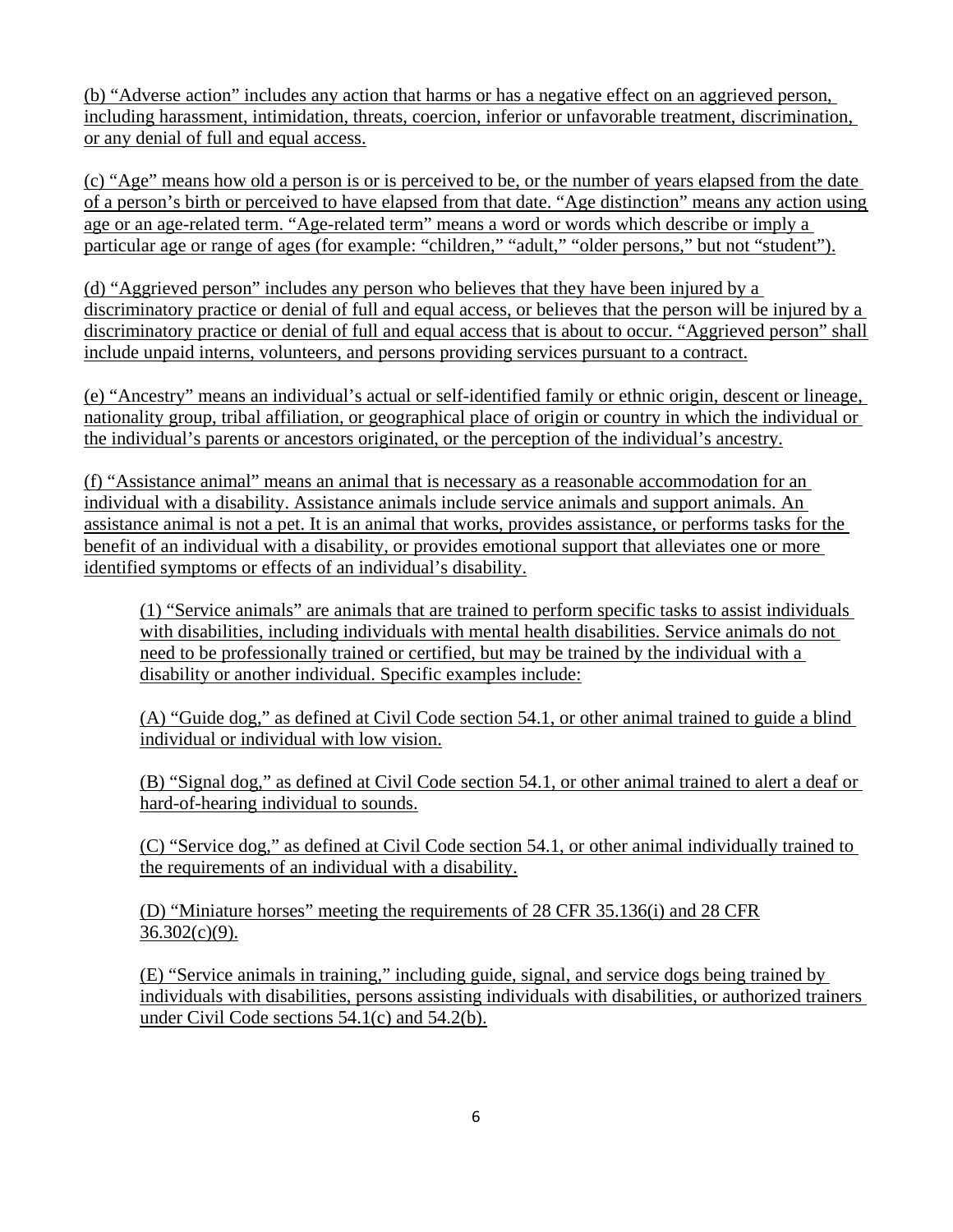(2) "Support animals" are animals that provide emotional, cognitive, or other similar support to an individual with a disability. A support animal does not need to be trained or certified. Support animals are also known as comfort animals or emotional support animals.

(g) "Assistive technology" means technology designed to be utilized in an assistive technology device or assistive technology service.

(1) "Assistive technology device" means any item, piece of equipment, or product system, whether acquired commercially, modified, or customized, that is used to increase, maintain, or improve functional capabilities of individuals with disabilities.

(2) "Assistive technology service" " means any service that directly assists an individual with a disability in the selection, acquisition, or use of an assistive technology device.

(h) "Associated with" means linked or related to a person who is or is perceived to be a member of a protected class, or who identifies with or advocates for a member of a protected class, or who expresses support or sympathy for, encourages, or participates in groups composed of or representing members of a protected class or groups organized for the protection or assertion of rights protected under this subchapter. "Associated with" includes an individual's current or prior social or professional relationship with, marriage to, or domestic partnership with a member of a protected class; an individual's familial relationship with a person who is a member of the class, including an adoptive, step, or foster care relationship; a person's relationship as an attendant, aide, or caregiver of an individual with a disability; membership in or association with an organization identified with or seeking to promote the interests of a protected class; attendance or participation in schools, clubs, associations, organizations, churches, temples, or mosques, generally associated with a protected class; being on the premises of a facility or building owned or rented by an entity, group, or person that has, or is identified with people who have, one or more characteristics of a protected class; or actual or perceived association of a person's name or other characteristics with a protected class.

#### (i) "Auxiliary aids and services" include:

(1) qualified interpreters; notetakers; real-time computer-aided transcription services; written materials; exchange of written notes; telephone handset amplifiers; assistive listening devices; assistive listening systems; telephones compatible with hearing aids; closed caption decoders; open and closed captioning, including real-time captioning; voice, text, and video-based telecommunications products and systems, including text telephones (TTYs), videophones, and captioned telephones, video relay services, video remote interpreting (VRI), or other telecommunications devices that make communication as equally effective as oral communication in English; videotext displays; accessible electronic and information technology; tactile sign language; or other equally effective methods of making aurally delivered information available to individuals who are deaf or hard of hearing or assisting those individuals to communicate;

(2) qualified readers; taped texts; audio recordings; Braille materials and displays; screen reader software; magnification software; optical readers; secondary auditory programs (SAP); large print materials; accessible electronic and information technology; or other effective methods of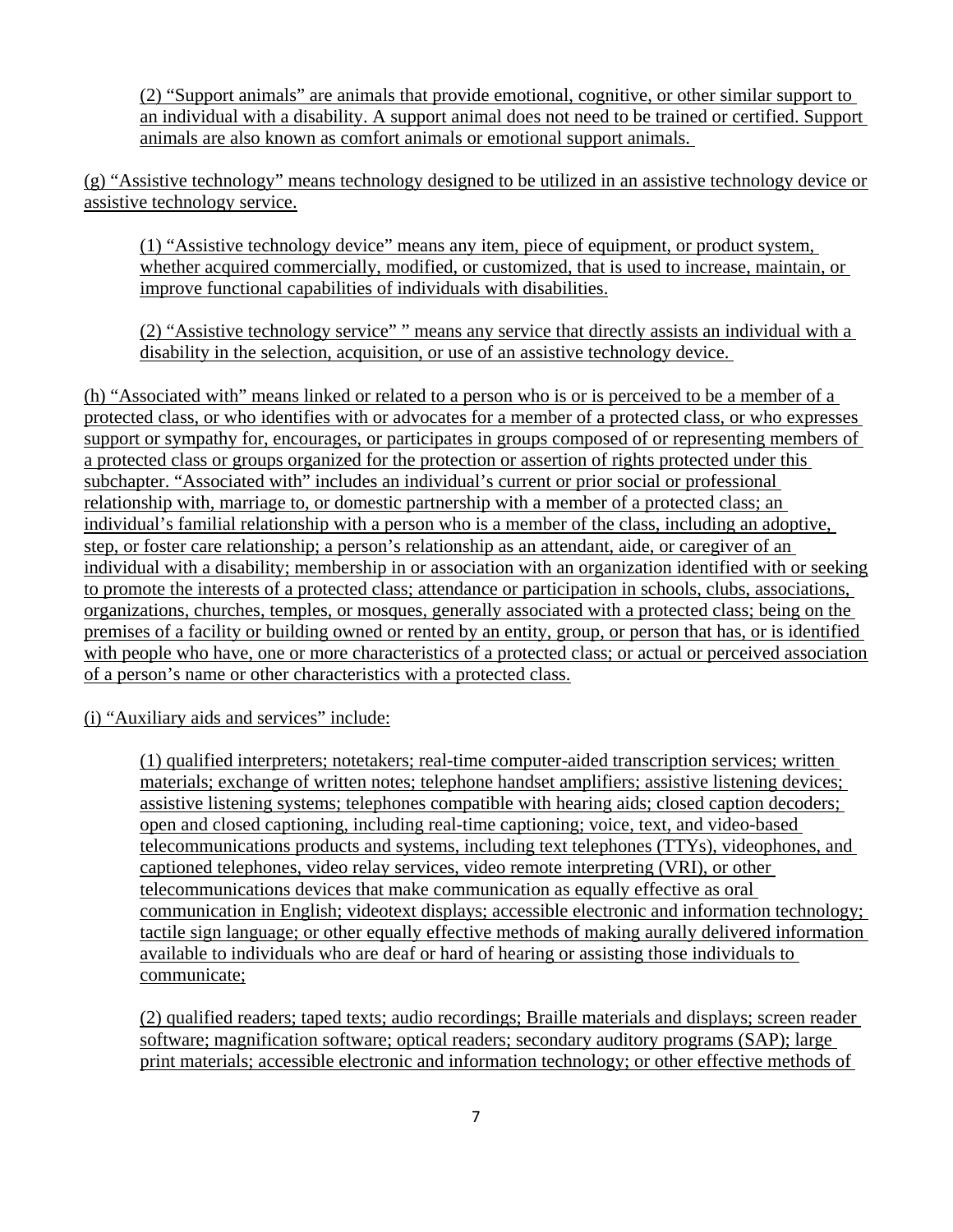making visually delivered materials available to individuals who are blind or have low vision or assisting those individuals to communicate;

(3) qualified interpreters, speech-to-speech relay services, or other effective methods of making aurally delivered information available to individuals who have speech disabilities or assisting those individuals to communicate;

(4) acquisition or modification of equipment or devices; and

(5) other similar services and actions, including newly developed forms of electronic information systems and technology as they become available.

(j) "Benefit" means anything offered or provided with the intention of or for the purpose of contributing to an improvement in condition, maintaining a condition, or preventing anticipated deterioration of a condition over time, including<del>, but not limited to, the</del> aid or services offered or provided as a result of State supportby a covered entity.

(k) "Color" means the actual or perceived physical characteristics of an individual's complexion, pigmentation, or skin tone.

(l) "Contract" means any agreement, upon sufficient consideration, to do or not do a particular act or acts.

(m) "Contractor" means, unless otherwise indicatedincludes, a person or local agencyrecipient which that receives any Sstate support under contract or subcontract. <del>, and</del> "Contractor" includes prime contractors and subcontractors at any tier.

(n) "Covered entity" includes:

(1) the state or a state agency;

(2) any entity or individual involved in carrying out any program or activity that is conducted, operated or administered by the state or by any state agency;

(3) any entity or individual, including local agencies, recipients, contractors, and grantees, that is funded directly by the state, or receives any state support;

(4) a local agency, and any entity or individual involved in carrying out any program or activity of a local agency if any part of the local agency receives state support;

(5) a public college, university, or other postsecondary institution, or a public system of higher education; or a local educational agency system of career and technical education, or other public school system;

(6) a corporation, partnership, other private organization, or a sole proprietorship, or a private college, university, or other postsecondary institution, or system of education; or a private career or technical education school, or other private school if: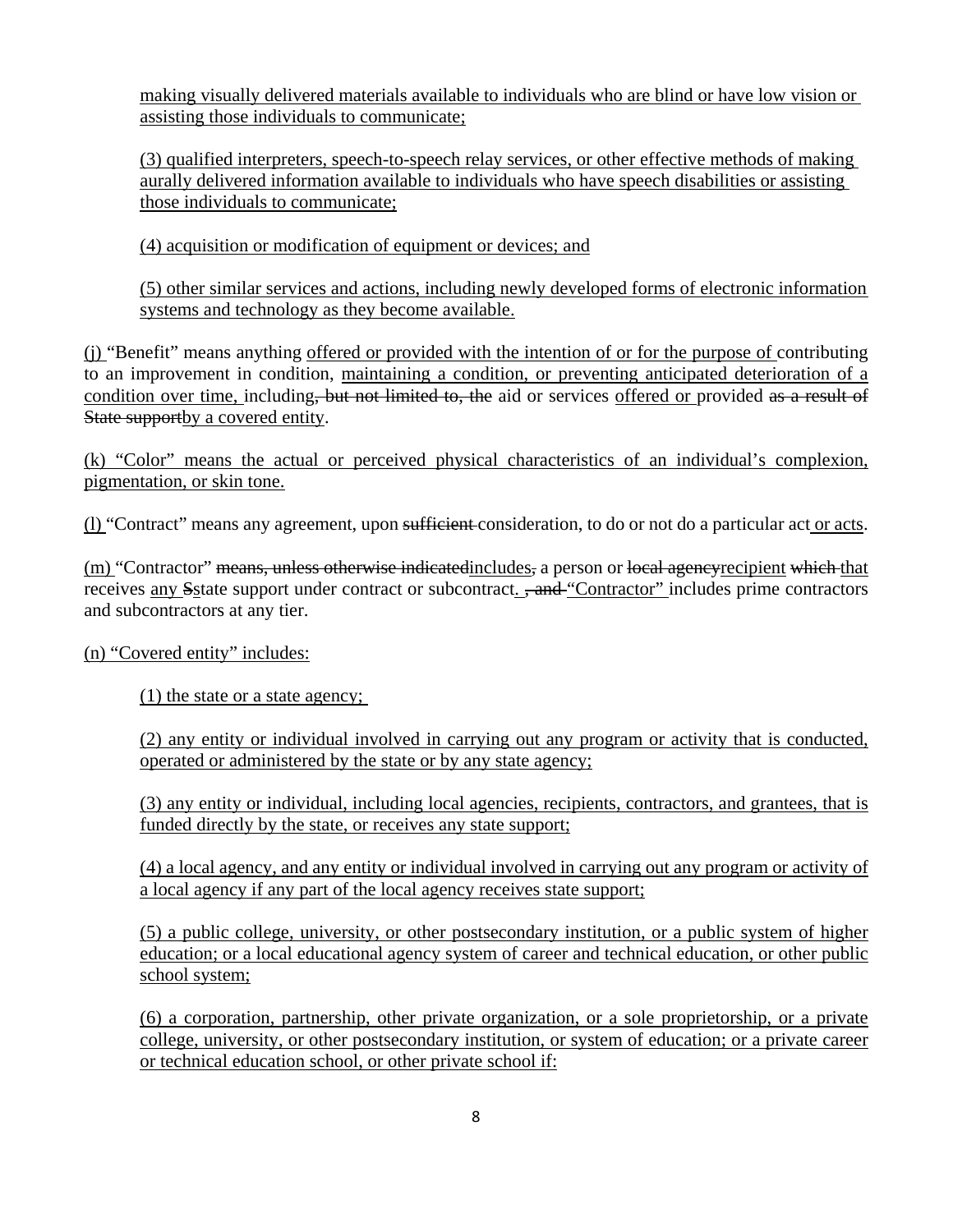(A) state support is extended to or received by such entity; or

(B) the entity is principally engaged in the business of providing education, health care, housing, social services, or parks and recreation; or

(C) the entire facility, plant or other comparable, geographically separate facility, if any part of it receives state support or to which state support is extended, in the case of any corporation, partnership, private organization, or sole proprietorship;

(7) any program, activity, benefits or services outside of California that receive state support or to which state support is extended;

(8) any other entity which is established by two or more covered entities; and

(9) the California State University, notwithstanding Government Code section 11000.

(o) "DFEH" or "the Department" means the Department of Fair Employment and Housing as defined in section 12901 of the California Government CodeSection 1413.1 of the California Labor Code.

(p) "Direct threat" means a significant risk to the health or safety of others that cannot be eliminated by a modification of policies, practices or procedures, or by the provision of auxiliary aids or services.

(q) "Disability" means a physical or mental impairment that limits one or more major life activities of an individual, a record of such an impairment, or being regarded as having such an impairment. It includes any mental or physical disability as defined in this section, and shall be construed as follows:

(1) This subchapter provides protections that are independent from those in the federal Americans with Disabilities Act of 1990 (P.L. 101-3361) and the American with Disabilities Amendments Act of 2008 (P.L. 110-325) (collectively, "the ADA"), and may afford additional protections, but in no event shall be construed to provide fewer protections than the ADA. Notwithstanding the definitions of physical disability and mental disability in this section, if the definition of "disability" used in the ADA would result in broader protection of the civil rights of individuals with a mental disability or physical disability, or would include any medical condition not included within those definitions, then that broader protection or coverage shall be deemed incorporated by reference into, and shall prevail over conflicting provisions of, the definitions in this section.

(2) All definitions shall be interpreted in accordance with the expansive construction mandates of Section 12926.1 of the Government Code. To the extent that codified definitions or interpretations are expanded in the future, such new, more expansive definitional mandates shall be incorporated into Article 9.5. To the extent that such codified definitions or interpretations are narrowed or restricted in the future, the more expansive definitions referenced in this sub-paragraph shall nevertheless continue to govern Article 9.5.

(3) "Mental disability" includes:

(A) having any mental or psychological disorder or condition, such as intellectual disability, organic brain syndrome, emotional or mental illness, or specific learning disabilities, that limits a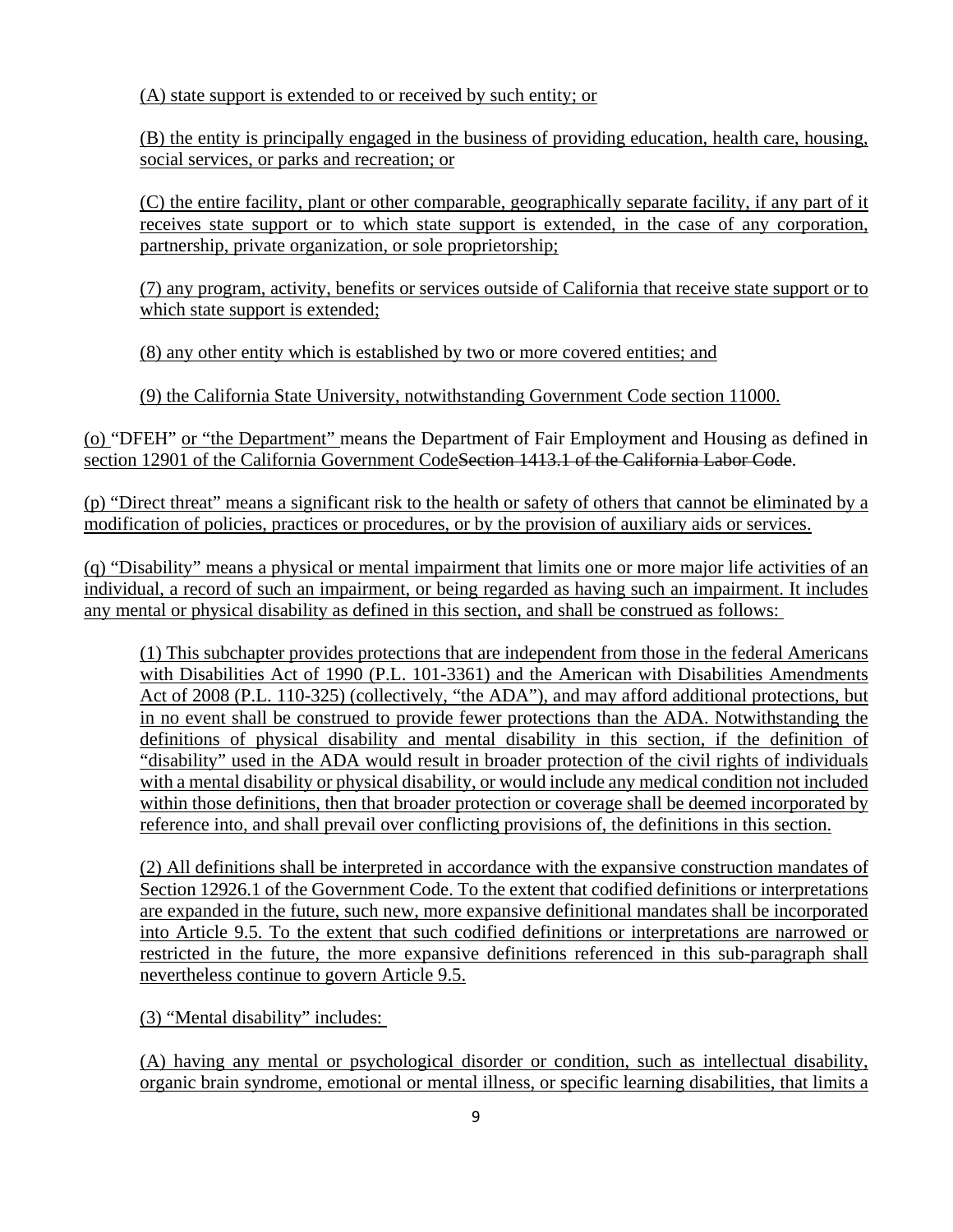major life activity;

(B) any other mental or psychological disorder or condition not described in paragraph (A) that requires special education or related services;

(C) having a diagnosis, record or history of a mental or psychological disorder or condition described in paragraph (A) or (B);

(D) being regarded or treated as having, or having had, any mental condition that makes achievement of a major life activity difficult; or

(E) being regarded or treated as having, or having had, a mental or psychological disorder or condition that has no present disabling effect, but that may become a mental disability as described in paragraph  $(A)$  or  $(B)$ .

(4) "Physical Disability" includes:

(A) having any physiological disease, disorder, or condition, cosmetic disfigurement, or anatomical loss that affects one or more body systems (neurological, including immunological; musculoskeletal, special sense organs; respiratory, including speech organs; cardiovascular; reproductive; digestive; genitourinary; hemic and lymphatic, skin; and endocrine systems), and limits a major life activity;

(B) any other health impairment not described in subparagraph (A) that requires special education or related services;

(C) having a diagnosis, record or history of a disease, disorder, condition, cosmetic disfigurement, anatomical loss, or health impairment described in subparagraph (A) or (B) of this paragraph;

(D) being regarded or treated as having, or having had, any physical condition that makes achievement of a major life activity difficult; or

(E) being regarded or treated as having, or having had, a disease, disorder, condition, cosmetic disfigurement, anatomical loss, or health impairment that has no present disabling effect but may become a physical disability as described in immediately above in (A) or (B).

(5) "Having a record of such impairment" means has a history of, or has been misclassified as having, an impairment that limits one or more major life activities.

(6) "Perceived as having an impairment" means:

(A) has an impairment that does not limit major life activities but that is treated or perceived as constituting a limitation;

(B) has an impairment that limits major life activities only as a result of the attitudes of others toward such impairment; or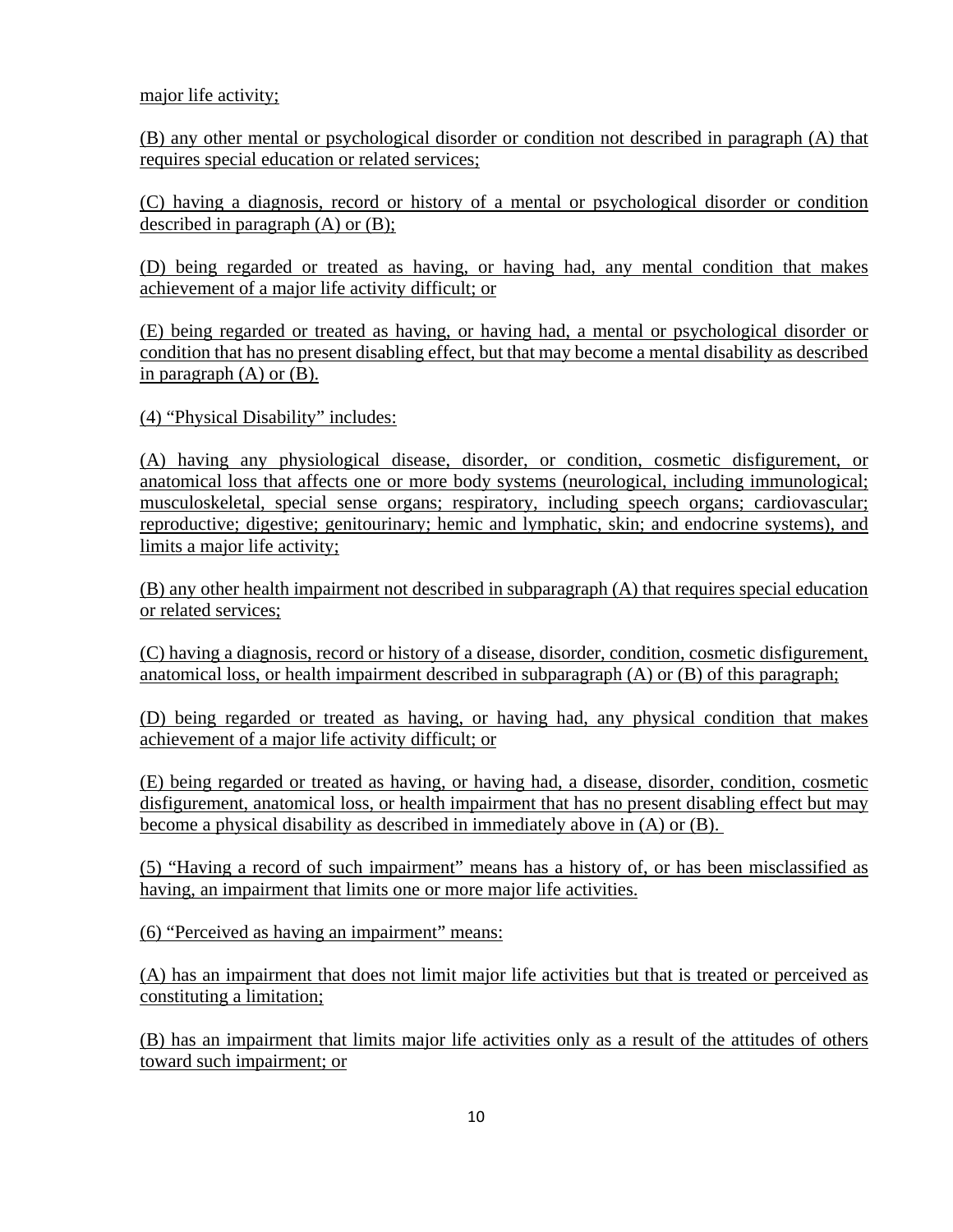(C) does not have an impairment but is treated or perceived as having such an impairment.

(7) The definition of disability in this subchapter shall be construed in favor of broad coverage of individuals under this subchapter, to the maximum extent permitted by the terms of this subchapter. Disabilities include contagious and noncontagious diseases; orthopedic, visual, speech and hearing impairments; traumatic brain injuries, cerebral palsy, epilepsy, muscular dystrophy, multiple sclerosis, cancer, heart disease, diabetes, intellectual disabilities, developmental disabilities, autism or autism spectrum, emotional illness, specific learning disabilities, HIV disease (whether symptomatic or asymptomatic), tuberculosis, drug addiction, and alcoholism.

(8) Individuals are protected from discrimination and denial of full and equal access due to an actual or perceived physical or mental impairment that is disabling, potentially disabling, or perceived or regarded as disabling or potentially disabling (even if it has no present disabling effect), including when an individual is erroneously or mistakenly believed to have any physical or mental condition that limits a major life activity, whether or not the impairment actually limits or is perceived to limit a major life activity.

(9) Physical and mental disabilities include chronic or episodic conditions, such as HIV/AIDS, hepatitis, epilepsy, seizure disorder, diabetes, clinical depression, bipolar disorder, multiple sclerosis, and heart disease. An impairment that is episodic or in remission is a disability if it would limit a major life activity when active.

(10) The definitions of "physical disability" and "mental disability" require a "limitation" upon a major life activity, but do not require, as does the ADA, a "substantial limitation." This distinction is intended to result in broader coverage under this subchapter than under the ADA.

(11) "Major life activities" shall be broadly construed and include physical, mental, and social activities; caring for one's self; performing manual tasks, walking, seeing, hearing, speaking, breathing, eating, sleeping, standing, lifting, bending, learning, reading, concentrating, thinking, communicating, and working. Working is a major life activity, regardless of whether the actual or perceived working limitation implicates a particular employment or a class or broad range of employment.

(12) For purposes of subparagraph (6), a major life activity also includes the operation of a major bodily function, including functions of the immune system, normal cell growth, digestive, bowel, bladder, cardiovascular, genitourinary, hemic, neurological, lymphatic, brain, respiratory (including speech organs), circulatory, endocrine, and reproductive functions.

(13) A disability limits a major life activity if it makes the achievement of the major life activity difficult.

(14) An impairment that limits one major life activity need not limit other major life activities in order to be considered a disability.

(15) The determination of whether an impairment limits a major life activity shall be made without regard to the ameliorative effects of mitigating measures, unless the mitigating measure itself limits a major life activity, regardless of federal law under the ADA. Mitigating measures include: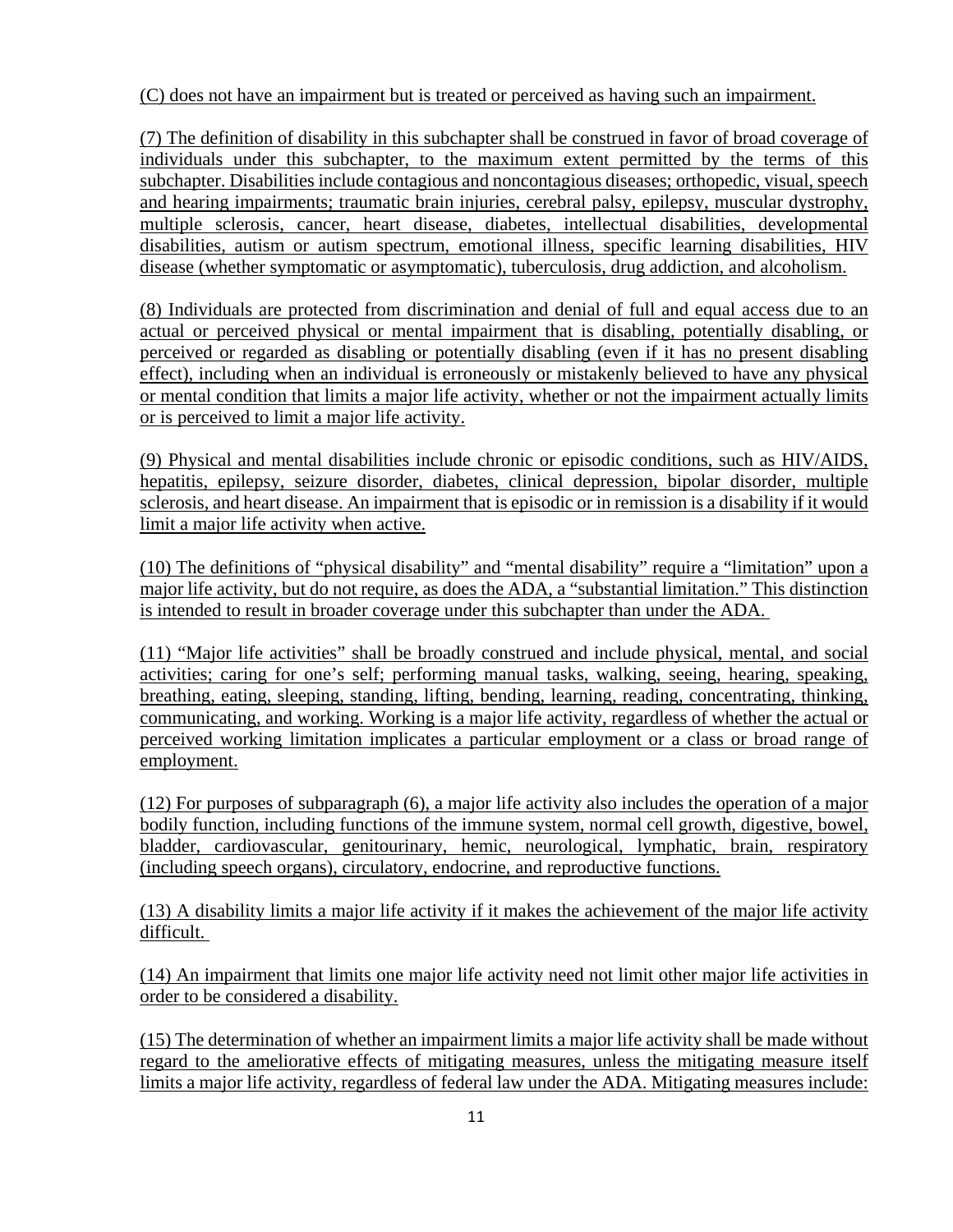(A) medication, medical supplies, equipment, or appliances, low-vision devices (which do not include ordinary eyeglasses or contact lenses), prosthetics including limbs and devices, hearing aids and cochlear implants or other implantable hearing devices, mobility devices, or oxygen therapy equipment and supplies;

(B) use of assistive technology and devices;

(C) reasonable accommodations or auxiliary aids or services; or

(D) learned behavioral or adaptive neurological modifications.

(16) The ameliorative effects of the mitigating measures of ordinary eyeglasses or contact lenses shall be considered in determining whether an impairment limits a major life activity. As used in this subparagraph:

(A) the term "ordinary eyeglasses or contact lenses" means lenses that are intended to fully correct visual acuity or eliminate refractive error; and

(B) the term "low-vision devices" means devices that magnify, enhance, or otherwise augment a visual image.

(17) "Disability" does not include sexual behavior disorders, compulsive gambling, kleptomania, pyromania, or psychoactive substance use disorders resulting from the current unlawful use of controlled substances or other drugs. "Sexual behavior disorders" means pedophilia, exhibitionism, and voyeurism.

(18) "Current unlawful use of controlled substance or drugs" does not include an individual who:

(A) has successfully completed a supervised drug rehabilitation program and is no longer engaging in the illegal use of drugs, or has otherwise been rehabilitated and is no longer engaging in such use;

(B) is participating in a supervised rehabilitation program and is no longer engaging in such use;

(C) is erroneously regarded as engaging in such use; or

(D) is using drugs taken under the supervision of a licensed health care professional, or other uses authorized by law.

(19) Notwithstanding other provisions of this subchapter, an individual shall not be denied health services, or services provided in connection with drug rehabilitation, on the basis of current unlawful use of drugs if the individual is otherwise entitled to such services.

(r) "Ethnic group identification" means the actual or self-identified possession of the physical, cultural or linguistic characteristics associated with a racial, cultural, or ethnic group or country, geographical place of origin, or the status of being a descendent of someone with such actual or self-identified characteristics,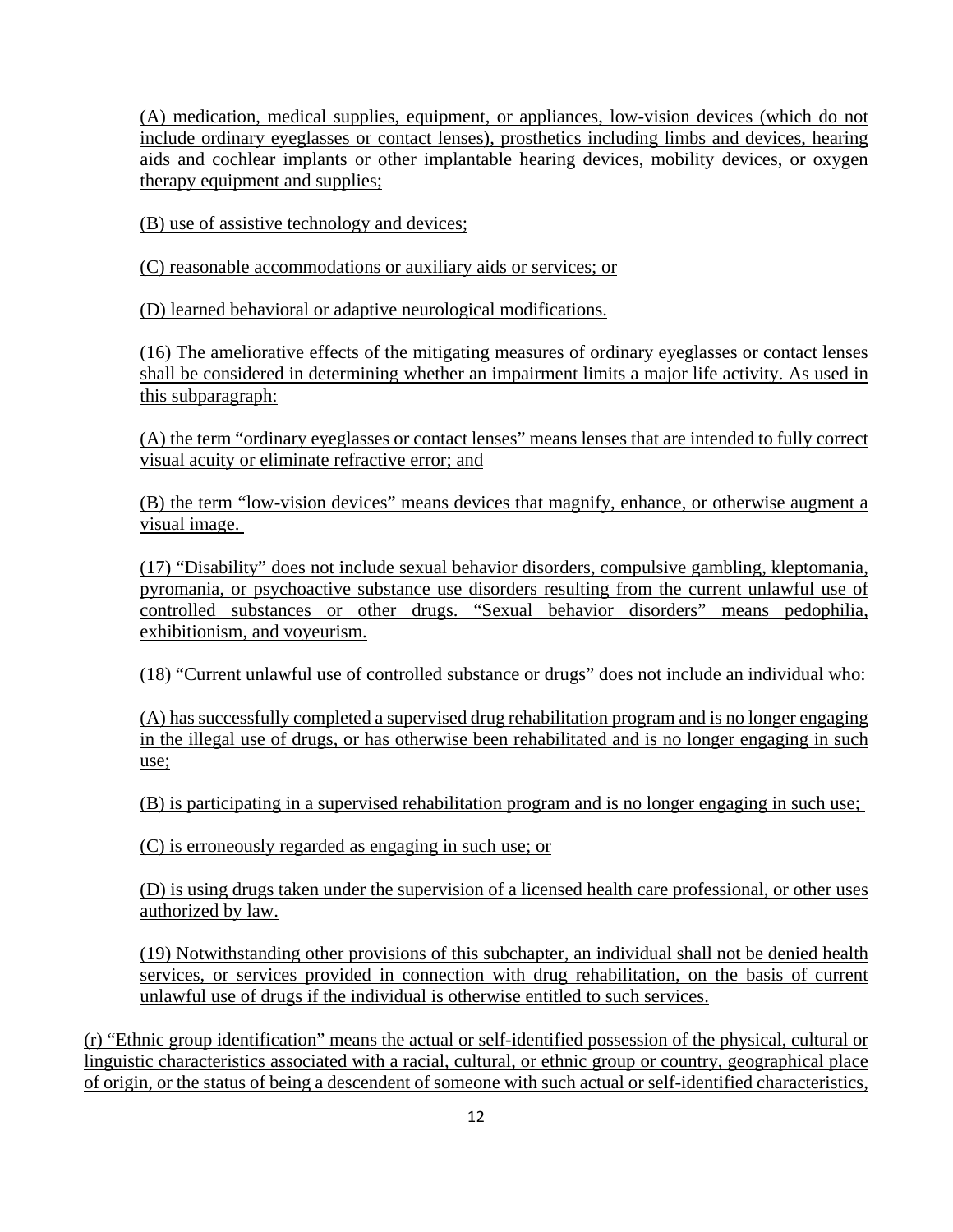or the perception of a person's ethnic group identification. "Ethnic Group Identification" includes ancestry, color, national origin, and race.

(s) "Facility" means all or any portion of buildings, structures, sites, complexes, vehicles, equipment, rolling stock or other conveyances, vessels, roads, walks, passageways, parking lots, or other real or personal property, or interests in such property, such as a life estate, including the site where the building, property, structure or equipment is located, and information systems and electronic technology, including mobile and tablet-based technology and newly developed forms of electronic information systems and technology as they become available..

(t) "FEHC" and "Council" means the Fair Employment and Housing CommissionCouncil, as defined in Section 12903 of the Government CodeSection 1414 of the California Labor Code.

"Funded directly by the State" means any payment, transfer, or allocation of State funds to any recipient.

(u) "Gender" means sex, and includes a person's gender identity and gender expression, or a perception of any of the aforementioned.

(v) "Gender identity" means each person's internal understanding of their gender, or perception of a person's gender identity, which may include male, female, a combination of male and female, neither male nor female, a gender different from the person's sex assigned at birth, or transgender.

(w) "Gender expression" means a person's gender-related appearance or behavior, or the perception of such appearance or behavior, whether or not stereotypically associated with the person's sex assigned at birth.

(x) "Genetic Information" means information about an individual's genetic tests, the genetic tests of an individual's family members, the manifestation of a disease or disorder in the individual's family members, or the perception of any of the aforementioned. Genetic information includes any request for, or receipt of, genetic services, or participation in clinical research that includes genetic services, by an individual or any family member of the individual. Genetic information does not include information about the sex or age of any individual.

(y) "Grant" means an agreement to provide, or the bestowal of, Sstate support, including awards, donations, endowments, and gifts.

(z) "Grantee" means a person or local agency recipient that which receives S state support under a grant or subgrant., and "Grantee" includes prime grantees and subgrantees at any tier.

(aa) "Includes" or "including" has the same meaning as "includes, but not limited to" or "including, but is not limited to."

(bb) "Intersectional Discrimination" means discrimination on the basis of a combination of protected classes, i.e., where two or more bases for discrimination are alleged. Thus, an entity that is not unlawfully discriminating solely on the basis of race or gender still may be discriminating against individuals who are perceived as or identified as having a combination of more than protected basis, such as, Asian males.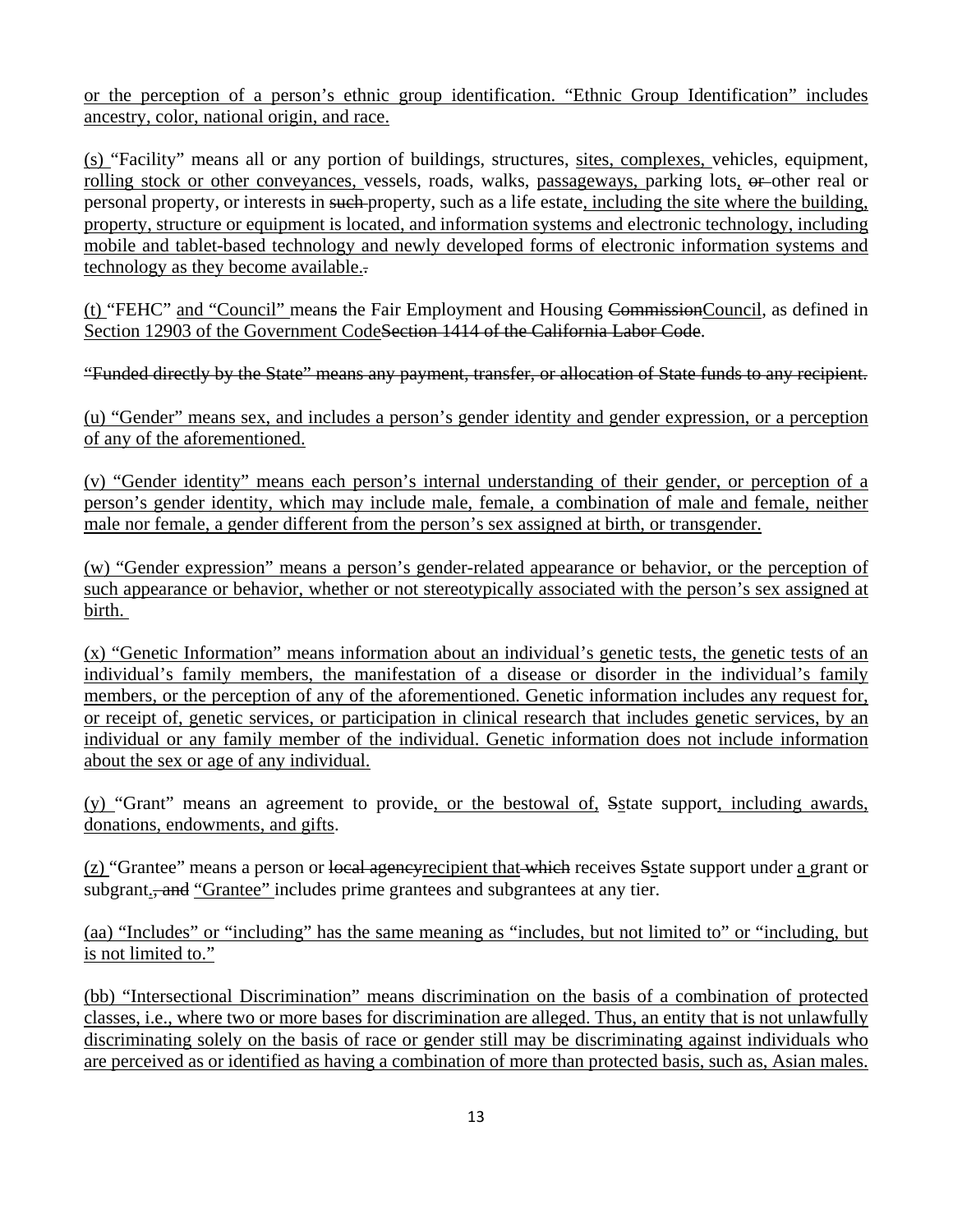(cc) "Local agency" means a public district, special district, public corporation, authority, joint power authority, agency, board, commission, county, city, city and county, school district or other public educational entity, redevelopment agency or successor to a redevelopment agency, regional agency, public or publicly administered health entity, or other public entity.

(dd) "Marital status" means an individual's actual or perceived pending state of marriage, non-marriage, domestic partnership, divorce or dissolution, separation, widowhood, annulment, or other marital state.

(ee) "May" means permissive.

(ff) "Medical Condition" means any actual or perceived health impairment related to or associated with a diagnosis, record, or history of cancer; or genetic characteristics known to be a cause of a disease or disorder or associated with a statistically increased risk of developing a disease or disorder. "Genetic characteristics" means either of the following:

(1) any scientifically or medically identifiable gene or chromosome, or combination or alteration thereof, that is known to be a cause of a disease or disorder in a person or that person's offspring, or that is determined to be associated with a statistically increased risk of development of a disease or disorder, and that is presently not associated with any symptoms of any disease or disorder; or

(2) inherited characteristics that may derive from the individual or family member, that are known to be a cause of a disease or disorder in a person or that person's offspring, or that are determined to be associated with a statistically increased risk of development of a disease or disorder, and that are presently not associated with any symptoms of any disease or disorder.

(gg) "National origin" includes:

(1) the individual's or ancestors' actual or perceived:

(A) physical, cultural, or linguistic characteristics, or name associated with a national origin group;

(B) marriage to or association with persons of a national origin group;

(C) tribal affiliation;

(D) membership in or association with an organization identified with or seeking to promote the interests of a national origin group;

(E) attendance or participation in schools, churches, temples, mosques, or other religious institutions generally used by persons of a national origin group; and

(2) "National origin groups" include ethnic groups or people from particular geographic places of origin and countries, whether or not they that are presently in existence.

(3) "National origin" includes possessing a driver's license or identification card granted under Sections 12801.6, 12801.8, or 12801.9 of the Vehicle Code, or a driver's license or identification card identified with the term "Federal Limits Apply."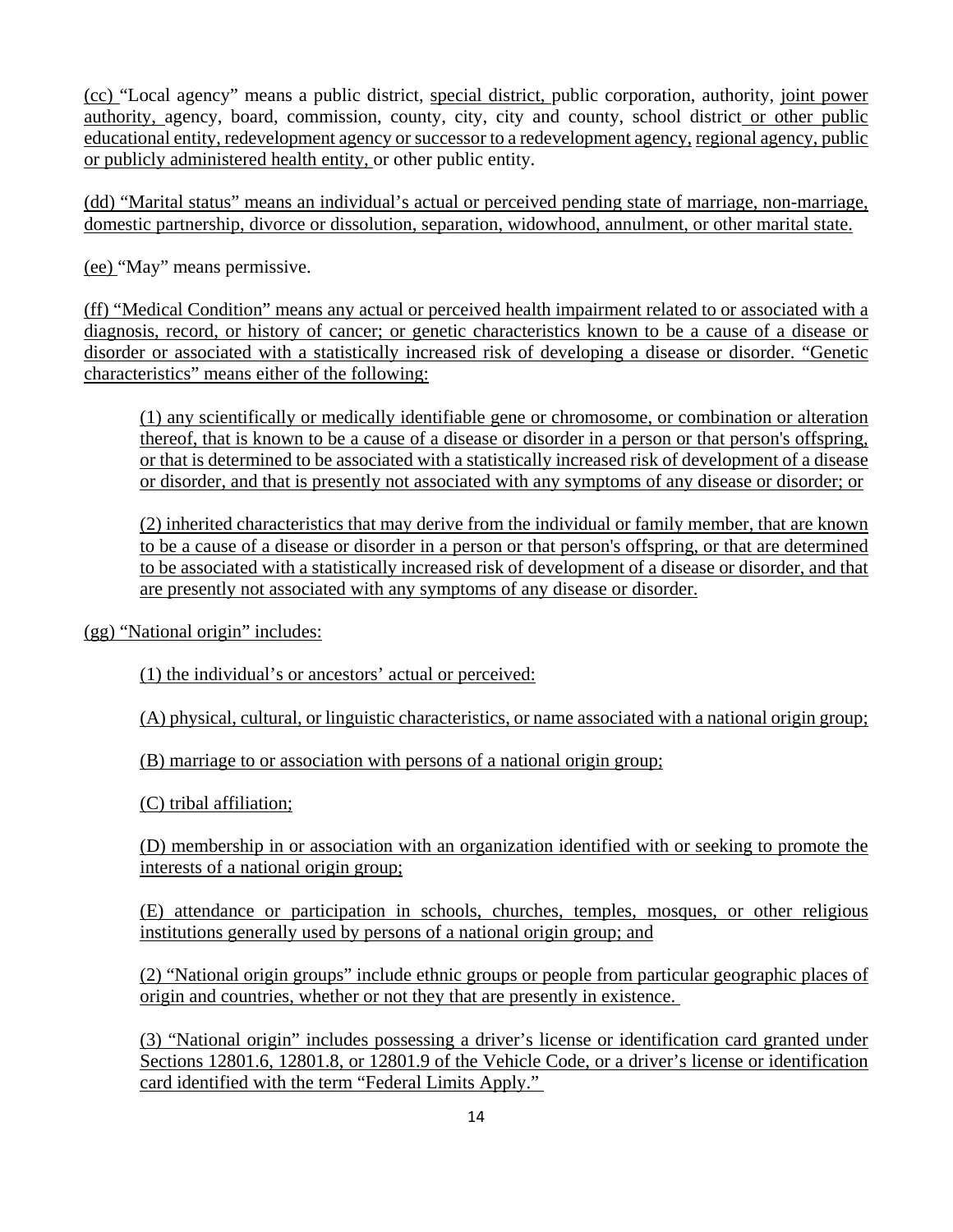(hh) "Other implementing regulations" means any additional regulations, guidelines, or procedures other than this subchapter, adopted by the state or any state agency. Other implementing regulations, guidelines, or procedures shall not conflict with or provide fewer protections than the regulations in this subchapter.

(ii) "Other power-driven mobility device" includes any mobility device powered by batteries, fuel, or other engines—whether or not designed primarily for use by individuals with mobility disabilities—that is used by individuals with mobility disabilities for the purpose of locomotion, including golf cars, electronic personal assistance mobility devices (EPAMDs), such as the Segway® PT, or any mobility device designed to operate in areas without defined pedestrian routes, but that is not a wheelchair within the meaning of this section.

(jj) "Perceived membership in a protected class" means being regarded as, perceived as, or treated as a member of a protected class or as having the characteristics associated with being a member of a protected class, regardless of whether the perception is accurate.

(kk) "Person" means an individual, proprietorship, firm, partnership, joint venture, syndicate, corporation, association, committee, legal representative, trustee, trustee in bankruptcy, receiver, and any other organization, entity, or group, or group of persons acting in concert.

(ll) "Practice" or "Practices" includes any action or failure to act, rule, law, ordinance, regulation, guideline, decision, standard, project, policy, process, or procedure, whether written or unwritten or singular or multiple.

(mm) "Program or activity" includes all of the operations and facilities of, or services, benefits or aid provided by, a covered entity, directly or indirectly means any project, action or procedure undertaken directly by recipients of State support or indirectly by recipients through others by grants, contracts, arrangements or agreements. <del>, with respect to the public generally or with respect to any private or public</del> entity. Such programs or activities include, but are not limited to, the provisions of employment or goods; the procurement of goods or services; the provision of education, training, health, welfare, rehabilitation, housing, or other services; the provision of grants, cash, financial aid or other benefits, property, or loan assistance; permitting, site and facility selection decisions; or the provision of facilities for furnishing services, financial aid or other benefits. The services, financial aid or other benefits provided under such programs or activities shall be deemed to include:

(1) any services, financial aid or other benefits provided with the aid of State support, or with the aid of other funds or resources required to be expended or made available for the program to meet matching requirements or other conditions which must be met in order for the recipients to receive the State support; or

(2) any service, financial aid or other benefit provided in or through a facility which is or was provided with the aid of State support or other funds or resources.

(1) The program or activity covered by Article 9.5, this subchapter, or other implementing regulations need not receive direct state support to be covered. Such coverage extends to all the operations of the covered entity. This is true even if only one part of the covered entity receives state support.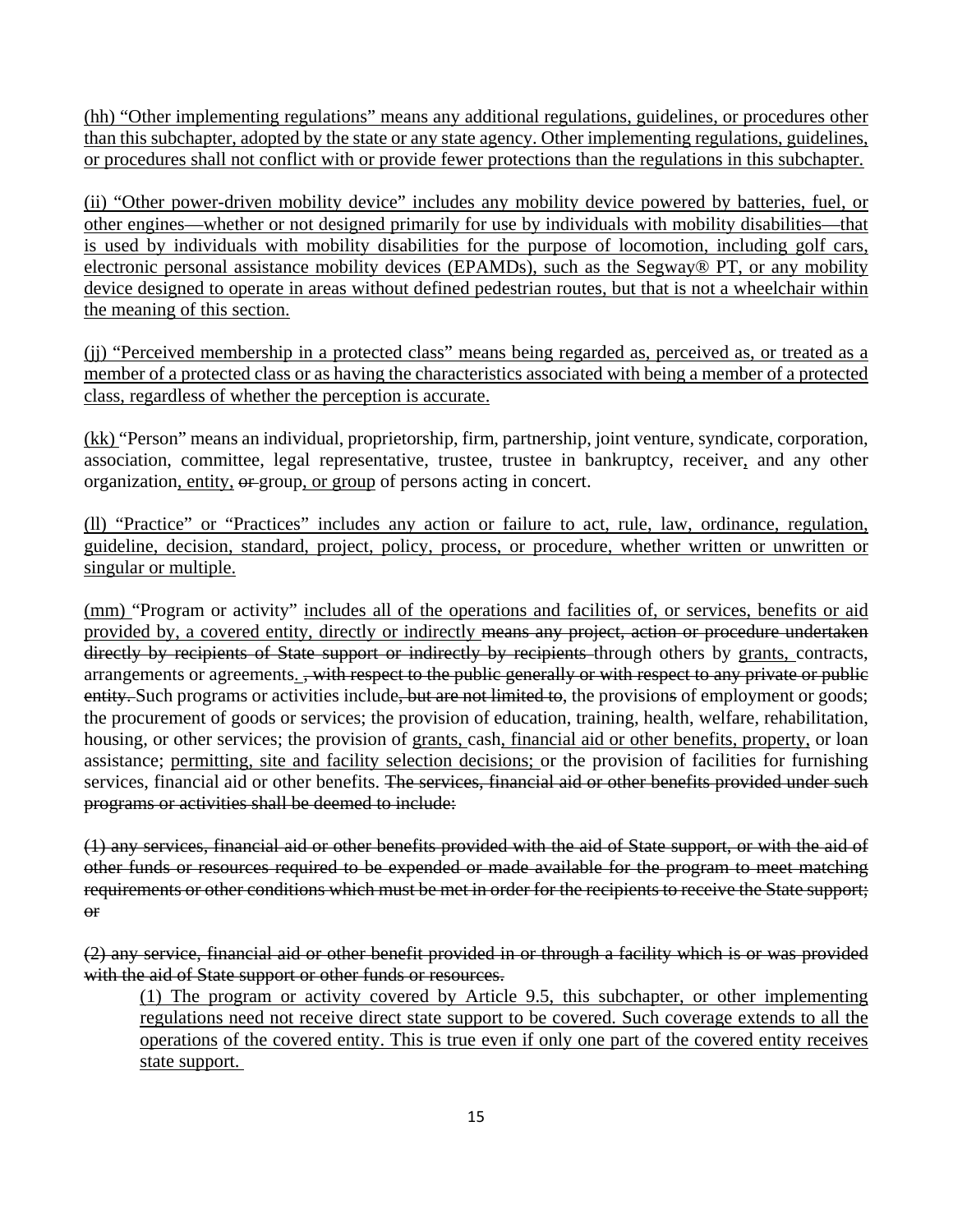(2) The program or activity provided by the covered entity include any service, activity, financial aid or benefit provided in, at or through a facility that is or was provided by the state or any state agency or with the aid or benefit of state support or other funds or resources.

(nn) "Protected class" and "protected basis" are used interchangeably. They refer to the bases on which individuals are entitled to protections against discrimination and denial of full and equal access pursuant to Article 9.5 of the Government Code, Part 2.8 (commencing with section 12900) of the Government Code, section 51, 51.5, 51.7, 54 and 54.2 of the Civil Code, and any regulation adopted by the Council to implement these sections or Article 1 (commencing with section 12960) of the Government Code, as applicable. Protected bases include sex, race, color, religion, ancestry, national origin, ethnic group identification, age, disability (including mental and physical disability); medical condition, genetic information, marital status, and sexual orientation. To the extent protected bases are defined in Sections 12926 and 12926.1 of the Government Code, those terms shall have the meanings set forth in this subchapter. Protected bases not defined in Section 12926 of the Government Code or the Council's implementing regulations are defined in this subchapter. In the event the Legislature in the future recognizes a protected class or protected basis by legislation or regulation, that basis will be considered a protected class or protected basis pursuant to Article 9.5 of the Government Code unless specifically excluded by the Legislature. All protected bases include a perception that a person is a member of a protected class or has any of those characteristics, or that a person is associated with a person who is, or is perceived to be a member of a protected class. Discrimination or the denial of full and equal access on the basis of a protected class includes discrimination or denial of full and equal access on the basis of a stereotype about members of the protected class.

(oo) "Qualified individual with a disability" means:

(1) an individual with a disability who, with or without reasonable accommodations to rules, policies, or practices, the removal of architectural, communication, or transportation barriers, or the provision of auxiliary aids and services, meets the essential eligibility requirements for the receipt of services or the participation in programs or activities provided by a public entity or contractor, or recipient of a public entity.

(2) With respect to employment, a qualified individual with a disability is an applicant or employee who, with or without reasonable accommodations, can perform the essential functions of the job in question.

(pp) "Qualified interpreter" means a person qualified and capable of effective, accurate, and impartial rendition of spoken or signed communication from one language to another between people who speak, sign, read, or write in a different language, both receptively and expressively, using any necessary specialized vocabulary and with appropriate cultural relevance, either simultaneously or consecutively. "Interpretation" is the act of listening to spoken word, visual or tactile transmission of manual language, or reading something written in one language (source language) and expressing it accurately and with appropriate cultural relevance into another language (target language), either simultaneously or consecutively. Whether an interpreter is qualified to provide services requires more than self-identification as bilingual or multilingual. To be qualified an interpreter must: (i) demonstrate proficiency in and ability to communicate information accurately in both the source and target language; (ii) have knowledge in both languages of any specialized term, concepts, or any particularized vocabulary and phraseology peculiar to the program or services; (iii) understand and follow interpreters' and translators'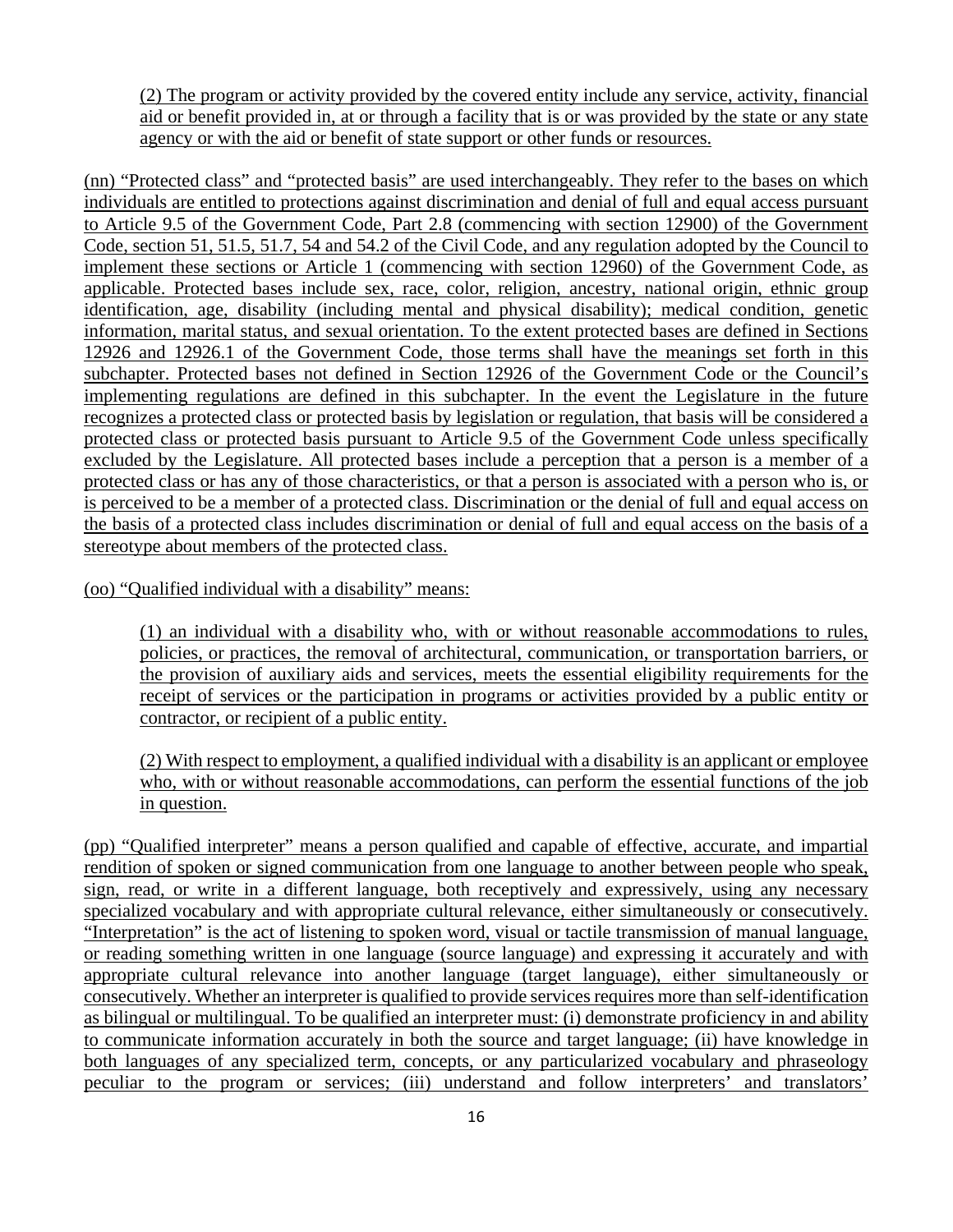confidentiality, ethics and impartiality rules; and (iv) understand and adhere to their roles as interpreters or translators. Qualified interpreters include, for example, sign language interpreters, oral transliterators, and cued-language transliterators. Also, to be qualified an interpreter must have received adequate education and training in interpreter ethics, conduct, practice, and confidentiality. In some circumstances, effective communication may require that an individual be provided more than one interpreter.

(qq) "Qualified reader means a person who is able to read effectively, accurately, and impartially using any necessary specialized vocabulary.

(rr) "Race" refers to the identification of a group of people as distinct from other groups based on supposed or presumed physical, cultural, or genetic characteristics, or the perception of an individual's race, without regard to whether those characteristics are immutable. "Race" is construed broadly to include classifications that might otherwise appear to be covered only by other protected bases such as national origin or religion.

(ss) "Real property" means land, whether improved or unimproved; structures on land;, fixtures attached to structures;, interests in such property; and space on, over or under such property.

(tt) "Recipient" means any covered entity or person, other than the state or a state agency, whether operating directly or indirectly through another recipient, including any local agency, contractor, subcontractor, agent, or person, who regularly employs five or more persons and who receives State support, as defined in this Section, in an amount in excess of \$10,000 in the aggregate per State fiscal year or in an amount in excess of \$1000 per transaction, by grant, contract or otherwise, directly or through another recipient, including any successor, assignee, or transferee of a recipient who receives state support. The term "recipient" excludes but excluding the ultimate beneficiary of the Sstate support. "Recipient" does not include State agencies. However, State agencies may look to this Division for guidance in the administration of their programs and activities.

(uu) "Reasonable Accommodations" or "Reasonable Modifications" for individuals with disabilities are used interchangeably under this subchapter to means the full range of adjustments necessary to afford an individual with a disability a full and equal opportunity to use or enjoy benefits, privileges, or services of a programs or activity. They include, for example, changes, modifications, or adjustments in facilities, fixtures, furniture, equipment, devices, rules, policies, practices, procedures, licensing, ordinances, regulations, programs, the provision of auxiliary aids and services, and other such needed accommodations.

(vv) "Religion," "religious creed," "religious observance," "religious belief," and "creed" are used interchangeably under this subchapter to mean any actual or perceived traditionally recognized religion as well as beliefs, observances, or practices, which an individual sincerely holds and which occupy in their life a place of importance parallel to that of traditionally recognized religions. This includes all aspects of religious belief, observance, and practice, such as duties of the clergy or elders, and religious dress and grooming practices. Religion includes atheism, agnosticism, and an individual's choice not to adopt a traditional or specific religious belief.

(1) "Religious dress practices" shall be construed broadly to include the wearing or carrying of religious clothing, head or face coverings, jewelry, artifacts and any other item that is part of an individual's religious observance.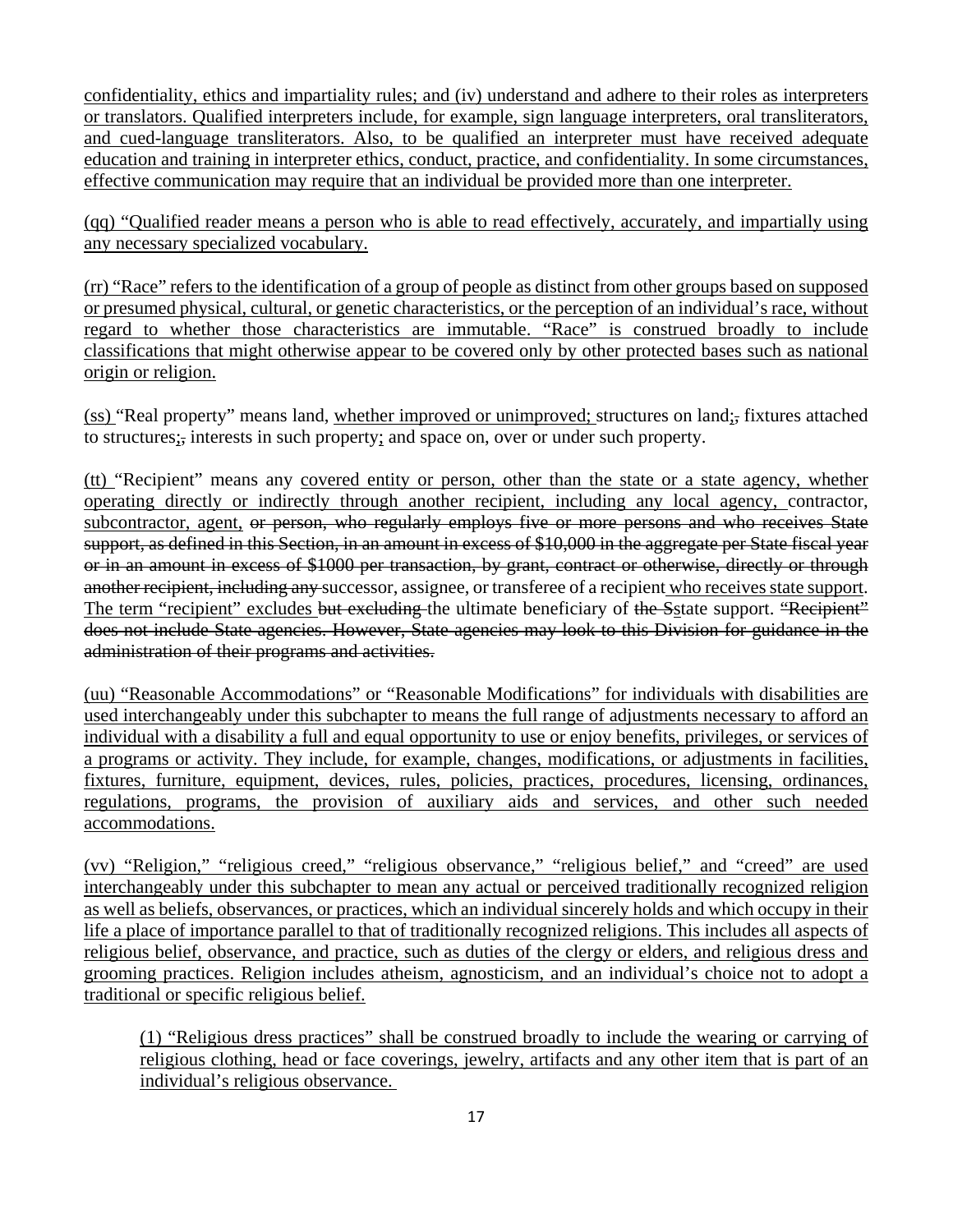(2) "Religious grooming practice" shall be construed broadly to include forms of head, facial, and body hair, or body markings, that are part of an individual's religious observance.

"Secretary" means the Secretary of the Health and Welfare Agency, as defined in Part 2.5 of Division 3 of Title 2 of the Government Code, or the Secretary's designee.

"Services to be provided to the public" means the aid or benefits provided directly to the public by a recipient of State support.

(ww) "Sex" includes pregnancy, childbirth, and breastfeeding; medical conditions related to pregnancy, childbirth, or breast feeding; recovery from childbirth or termination of pregnancy, or other conditions related to the capacity to bear children; gender; transgender; intersex; transitioning; sex stereotype; gender identity; gender expression; and perception by a third party of any of the aforementioned.

(xx) "Sexual Orientation" includes actual or perceived heterosexuality, homosexuality, bisexuality, and asexuality. This refers to a person's emotional, romantic, or sexual attraction toward other people, and may be described by terms including gay, lesbian, bisexual, straight, asexual, or queer.

(yy) "Shall" means mandatory.

(zz) "State" means the State of California or any entity of the State of California other than a state agency.

#### "Should" means advisory.

(aaa) "State agency" means an administrative subdivision or instrumentality of Sstate government, including, but not limited to, agencies, special purpose district, departments, offices, officers, commissions, councils, authorities, boards, bureaus and divisions, and includes the California State University, which has the statutory or constitutional authority to provide State support to any person.

"State financial assistance" means any grant, entitlement, loan, cooperative agreement, contract or any other arrangement by which a State agency provides or otherwise makes available aid to recipients in the form of:

 $(1)$  funds:

(2) services of State personnel; or

(3) real or personal property or any interest in or use of such property, including:

(A) transfers or leases of property for less than fair market value or for reduced consideration; or

(B) proceeds from a subsequent transfer or lease of property if the State share of its fair market value is not returned to the State.

(bbb) "State support" includes any funds, financial assistance, grant, entitlement, loan, note, donation, cooperative agreement, subsidy, contract, transfer or allocation of state funds or property, benefit or any other arrangement by which the state or any state agency provides or otherwise makes available aid, services or benefits for the use of or to recipients, including aid, services, or benefits in the form of: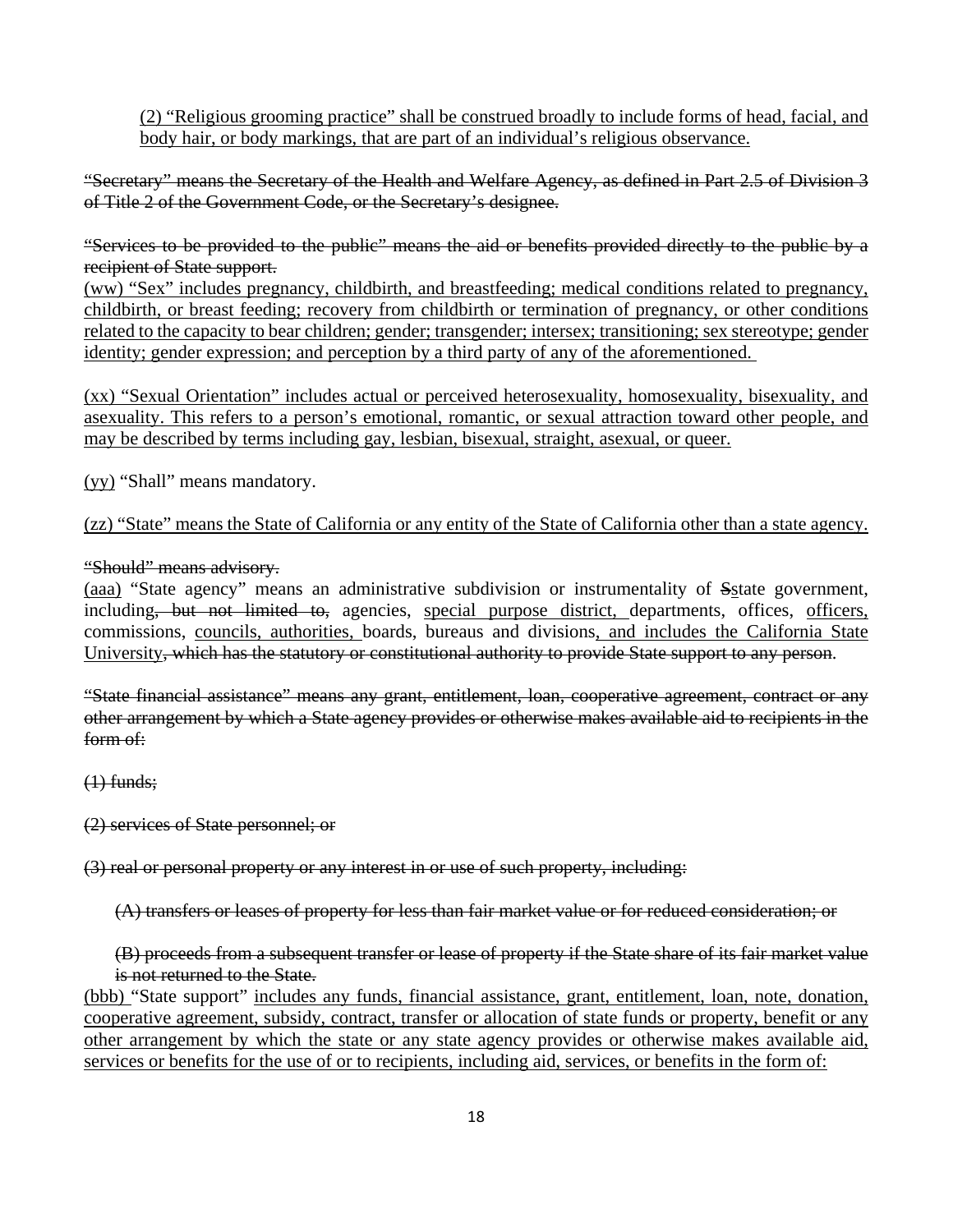(1) any payment, transfer, or allocation of funds;

(2) provision or use of services of state personnel;

(3) provision or use of state materials or equipment;

(4) provision or use of real or personal property or any interest in or use of such property, including:

(A) transfers or leases of property for less than fair market value or for reduced consideration; or

(B) proceeds from a subsequent transfer or lease of property if the state share of its fair market value is not returned to the state; or

(5) aids, services or benefits that the state or any state agency administers or allocates, including any competitive or discretionary tax credits, and any payments, subsidies, or other assistance extended to any person, agency or entity providing insurance, including health-related insurance coverage for payments to or on behalf of a person obtaining health-related insurance coverage from that entity, or extended directly to such individual for payment to any entity providing healthrelated insurance coverage.

means the funds or financial assistance provided by the State to a recipient which:

(1) is "Funded directly by the State" as defined in this Section; or

(2) receives "State financial assistance" as defined in this Section. (ccc) "State supported program" means any program or activity which that receives Sstate support, in whole or in part.

(ddd) "Stereotype" means a belief about a person's appearance or behavior, gender roles, gender expression, or gender identity, or other roles, expressions or identities, or about an individual's ability or inability to perform certain kinds of work or to participate in or benefit from programs or activities, or receive health or other services, based on a myth, bias or prejudice, assumption, social expectation, convention, statistical probabilities, or generalization about the individual or about other persons in a protected class.

(eee) "Transgender" is a general term that refers to a person whose gender identity differs from the person's sex assigned at birth. A transgender person may or may not have a gender expression that is different from the social expectations of the sex assigned at birth. A transgender person may or may not identify as "transsexual."

(fff) "Transitioning" is a process some transgender people go through to begin living as the gender with which they identify, rather than the sex assigned to them at birth. This process may include, changes in name and pronoun usage, facility usage, participation in a covered entity's sponsored activities (e.g., sports teams, team-building projects, or volunteering), or undergoing hormone therapy, surgeries, or other medical procedures.

(ggg) "Ultimate beneficiary" means a person identified in Government Code Section 11135 in a protected class who receives, applies for, participates in, or benefits from, or is unlawfully deterred or excluded from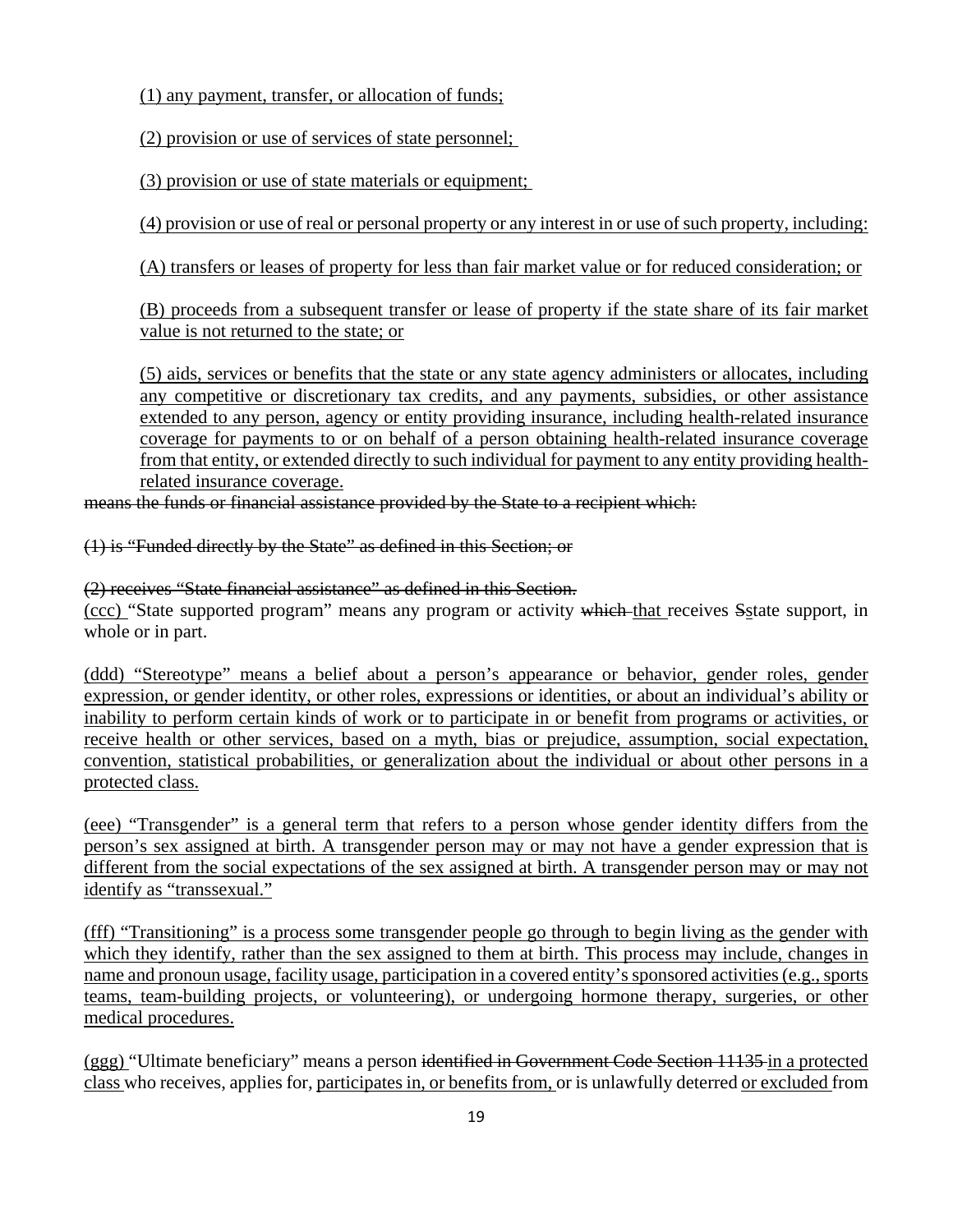benefiting from, full and equal access to the benefits of, or employment with, or is subjected to discrimination under a program activity or service that is conducted, operated or administered by any covered entity. receiving or applying for, the benefits of, or employment under a program of activity which receives State support.

(hhh) "Video remote interpreting" ("VRI") service means an interpreting service that uses video conference technology over dedicated lines or wireless technology offering high-speed, wide-bandwidth video connection that delivers high-quality video.

(iii) "Wheelchair" means a manually-operated or power-driven device designed primarily for use by an individual with a mobility disability for the main purpose of indoor or of both indoor and outdoor locomotion.

Note: Authority cited: Section 12935(a), Government Code. Reference: Sections 11000, 11135, 11139.5, Government Code. 11136, 11137, 11139, 11139.8, 12901, 12903, 12926, 12926.1, 12940, and 12960, Government Code.

#### [§§ 14021-14024. Reserved.]

#### § 11151. Applicability of This Division.

(a) The provisions of this Division are applicable as of the effective date of this Division and shall not be interpreted to be retroactive.

(b) Except as set forth in this Subsection, the provisions of this Division do not apply to recipients who do not provide services to the public as defined in Section 98010. Such recipients shall comply with the regulations of the FEHC and shall be deemed to be "employers" for purposes of such regulations. For purposes of such recipients, the regulations of the FEHC with respect to "employees" or "applicants" shall be deemed to refer to "ultimate beneficiaries" as defined in Section 98010.

Note: Authority cited: Section 12935(a), Government Code. Reference: Sections 11139 and 11139.5, Government Code.

#### § 11152. [Reserved]

#### **Article 3. Prohibited Practices Relating to All Groups Protected by Article 9.5**

#### § 11153.14025. General Prohibitions.

No person in the State of California shall, on the basis of ethnic group identification, religion, age, sex, race, color, religion, ancestry, national origin, ethnic group identification, age, disability (including mental disability and/or a physical or mental disability), medical condition, genetic information, marital status, or sexual orientation, by action or inaction, be unlawfully denied the full and equal access to the benefits of any program or activity , or be unlawfully subjected to discrimination, under any program or activity that is conducted, operated or administered by a covered entity.funded directly by the State or receiving any financial assistance from the State.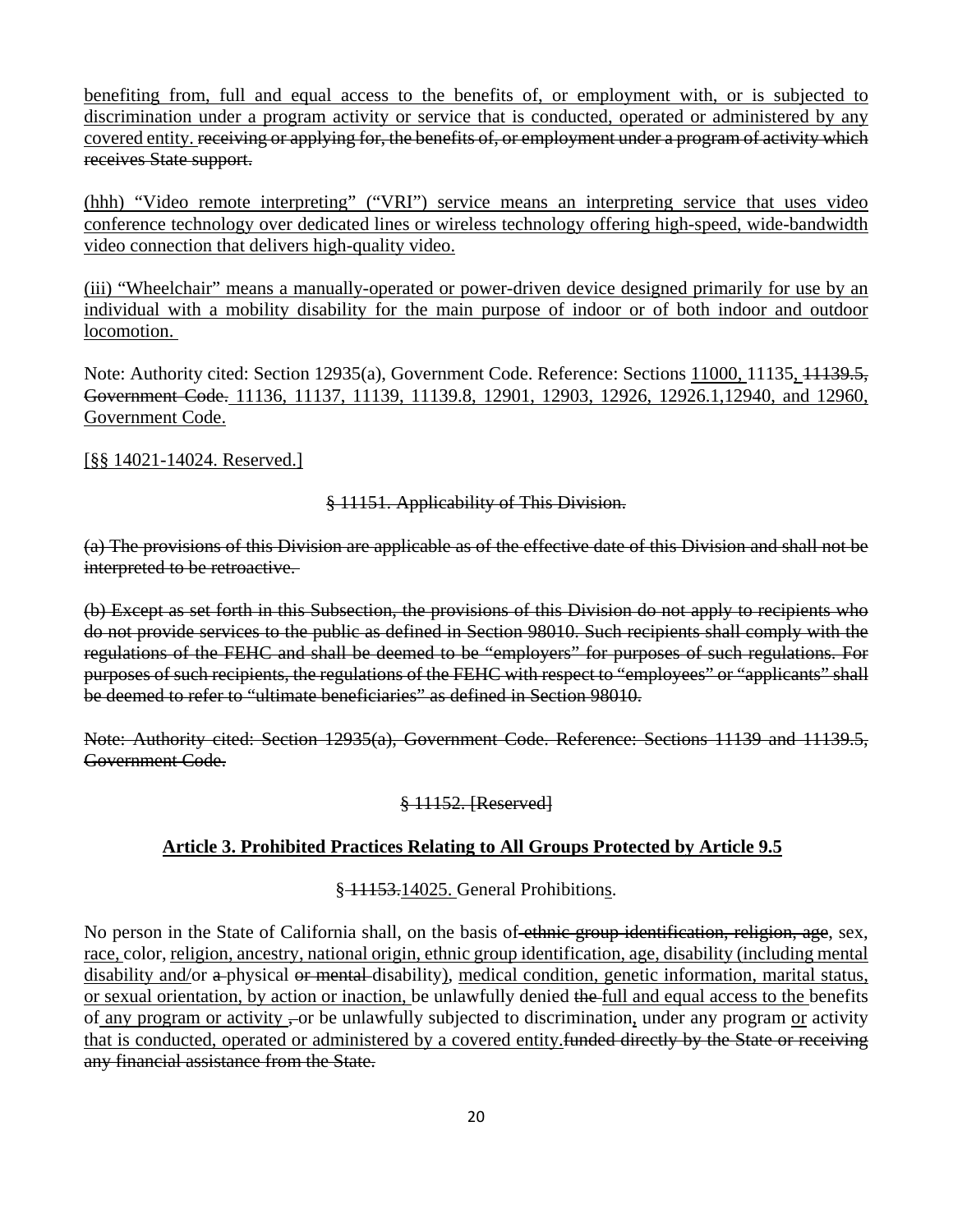Note: Authority cited: Section 12935(a), Government Code. Reference: Sections 11000, 11135, 11136, 11139.8, 12926, 12926.1, and 12940, Government Code.

§ 11154. § 14026. Discriminatory Practices and Unlawful Denial of Full and Equal AccessApplicable to All Persons.

(a) It is a discriminatory prohibited practice for a recipient any covered entity, in carrying out or failing to carry out any program or activity or providing, denying, or delaying any services or benefits directly or indirectly<del>, or</del> through contractual, licensing or other arrangements, to treat in purpose or effect any person less unfavorably without legal justification on the basis of the protected class of the person, including by:on the basis of ethnic group identification, religion, age, sex, color, or a physical or mental disability:

(1) denying a person the opportunity or right to apply for, receive the benefits of, or participate in a program or activity;

(2) affording a person the opportunity or right to apply for, receive the benefits of, or participate in a program or activity that is not full and equal to the program or activity afforded others;

(3) providing a program or activity to a person that is not as effective in affording a full and equal opportunity to obtain the same result, to gain the same benefit, or to reach the same level of achievement as that provided to others. In some situations, identical treatment may be discriminatory;

(4) providing different or separate programs or activities to a person, or to any class of persons, than is provided to others, or providing programs or activities at a different time, unless such action is clearly necessary to provide such persons with full and equal access as truly effective a program or activity as that provided to others;

(5) aiding or perpetuating discrimination against a person by providing or transferring state support to a covered entity that discriminates in conduct, operation, or administration of any program or activity;

(6) excluding a person from participation as a member of a planning or advisory board. Under this requirement, it is a discriminatory practice for a covered entity to fail to make reasonable efforts to achieve a representative board. However, such requirement is not deemed to impose adherence to a quota system;

(7) limiting a person in the exercise or enjoyment of any right, privilege, advantage or opportunity enjoyed by others participating in or receiving any aid, benefit, or service resulting from a program or activity;

(8) denying a person the opportunity to participate in programs or activities that are not separate or different, despite the existence of permissibly separate or different programs or activities;

(9) utilizing criteria or methods of administration that:

(A) subject a person to discrimination on the basis of membership in, perception of membership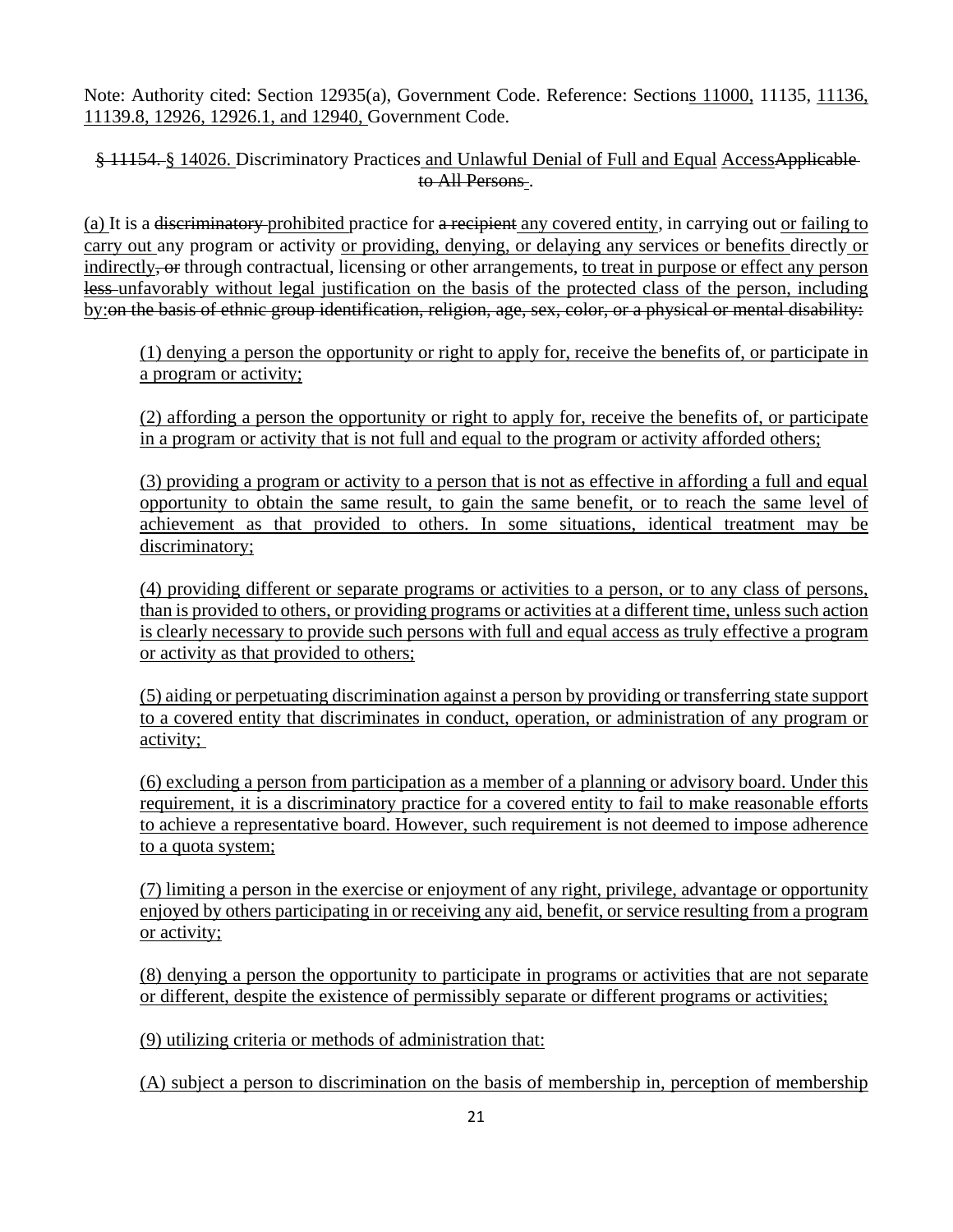in, or association with someone in a protected class;

(B) defeat or substantially impair the accomplishment of the objectives of the covered entity's program or activity with respect to membership in a protected class. The objectives of a program or activity shall include its overall mission or purpose as reflected in sources, such as, relevant statutes, legislative intent and history, and regulations;

(C) create, increase, reinforce, or perpetuate discrimination or segregation by another recipient covered entity based on membership in a protected class; or

(D) create, increase, reinforce, or perpetuate discrimination or segregation based on membership in a protected class.

(10) making or allowing selections or closures of sites or locations of facilities, or making, issuing, or denying permits for programs, services, activities or facilities that:

(A) exclude from, denies the benefits of, or otherwise subject persons to discrimination under any program or activity;

(B) defeat or substantially impair the accomplishment of the objectives of the program or activity with respect membership in a protected class.

(11) interfering with admittance to or enjoyment of public facilities or the rights of an individual with a disability under any program or activity.

(a) to deny a person the opportunity to participate in, or benefit from an aid, benefit or service;

(b) to afford a person the opportunity to participate in or benefit from an aid, benefit or service that is not equal to that afforded others;

(c) to provide a person with an aid, benefit or service that is not as effective in affording an equal opportunity to obtain the same result, to gain the same benefit, or to reach the same level of achievement as that provided to others. In some situations, identical treatment may be discriminatory;

(d) to provide different or separate aid, benefits or services to a person, or to any class of persons, than is provided to others, or to provide aid, benefits or services at a different time, unless such action is clearly necessary to provide such persons with an equal opportunity to receive as truly effective aid, benefits or services as those provided to others;

(e) to aid or perpetuate discrimination by transferring State support to another recipient that discriminates in providing any aid, benefit or service;

(f) to exclude a person from participation as a member of a planning or advisory board. Under this requirement, it is a discriminatory practice for a recipient to fail to make reasonable efforts to achieve a representative board. However, such requirement is not deemed to impose adherence to a quota system;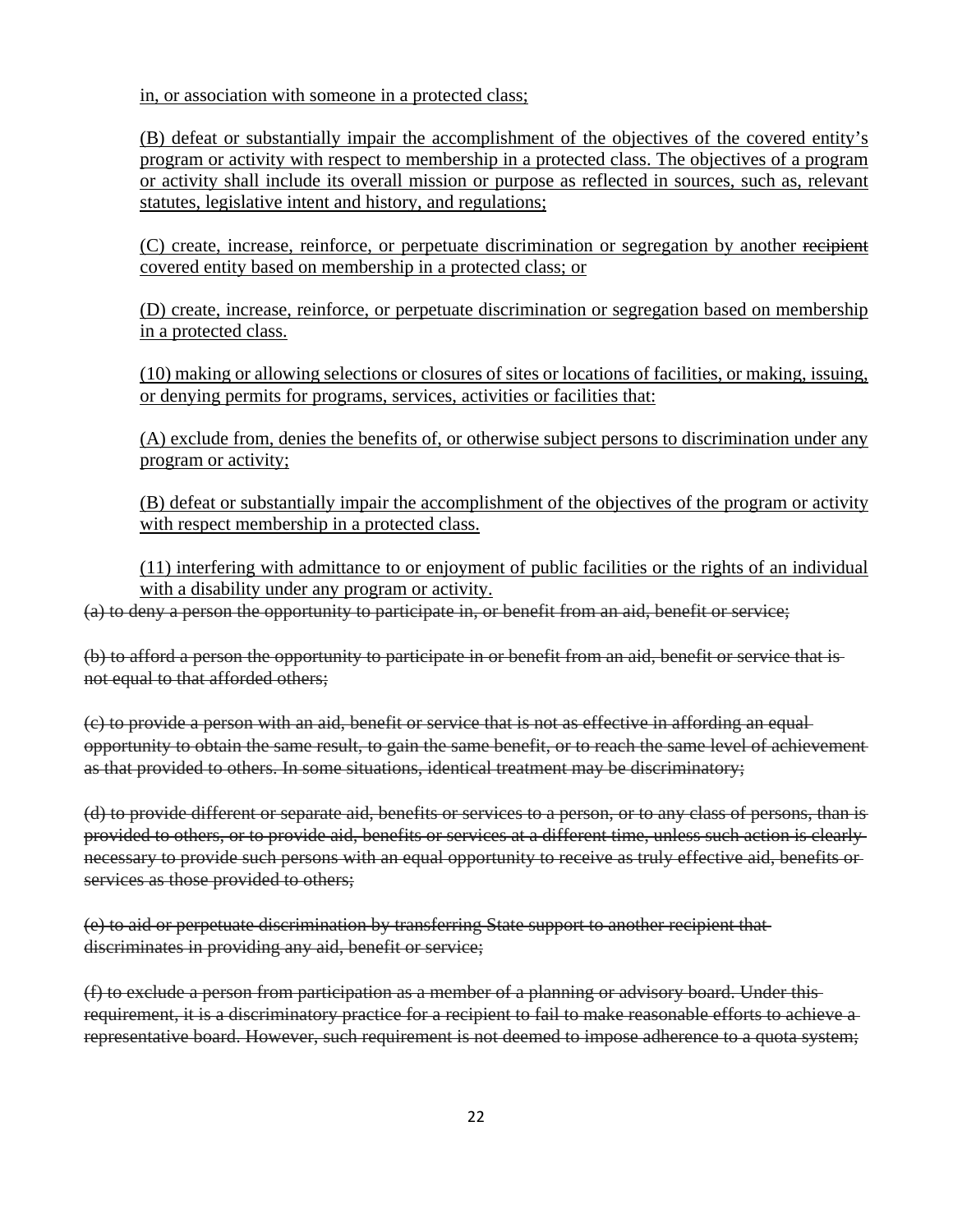(g) to otherwise limit a person in the enjoyment of any right, privilege, advantage or opportunity enjoyed by others receiving any aid, benefit or service resulting from the program or activity;

(h) to deny a person the opportunity to participate in programs or activities that are not separate or different, despite the existence of permissibly separate or different programs or activities;

(i) to utilize criteria or methods of administration that:

(1) have the purpose or effect of subjecting a person to discrimination on the basis of ethnic group identification, religion, age, sex, color, or a physical or mental disability;

(2) have the purpose or effect of defeating or substantially impairing the accomplishment of the objectives of the recipient's program with respect to a person of a particular ethnic group identification, religion, age, sex, color, or with a physical or mental disability; or

(3) perpetuate discrimination by another recipient on the basis of ethnic group identification, religion, age, sex, color, or a physical or mental disability.

(j) to make or permit selections of sites or locations of facilities:

(1) that have the purpose or effect of excluding persons from, denying them the benefits of, or otherwise subjecting them to discrimination under any program or activity;

(2) that have the purpose or effect of defeating or substantially impairing the accomplishment of the objectives of the program or activity with respect to a person of a particular ethnic group identification, religion, age, sex, color, or with a physical or mental disability. (b) This subsection applies to any covered entity engaging in permitting activity, or site or facility selection, notwithstanding that other covered entities have issued, allowed or made permits or selections relating to the same program, activity, site or facility.

Note: Authority cited: Section 12935(a), Government Code. Reference: Sections 11000, 11135, 11139, 12926, 12926.1, and 12940 and 11139.5, Government Code.

§ 11155. Interpretation of Section 98101.

The provisions of Section 98101 are not intended:

(a) to limit, by the enumeration of specific forms of prohibited discrimination, the general prohibition against discrimination set forth in Section 98100;

(b) to adversely affect lawful programs which benefit persons of a particular ethnic group identification, religion, age, sex, color, or with a physical or mental disability to overcome the effects of conditions that result or have resulted in limited participation in, or receipt of benefits from, any State supported program or activity; or

(c) to prohibit or require actions or practices otherwise allowed or not required under Chapter 3 of this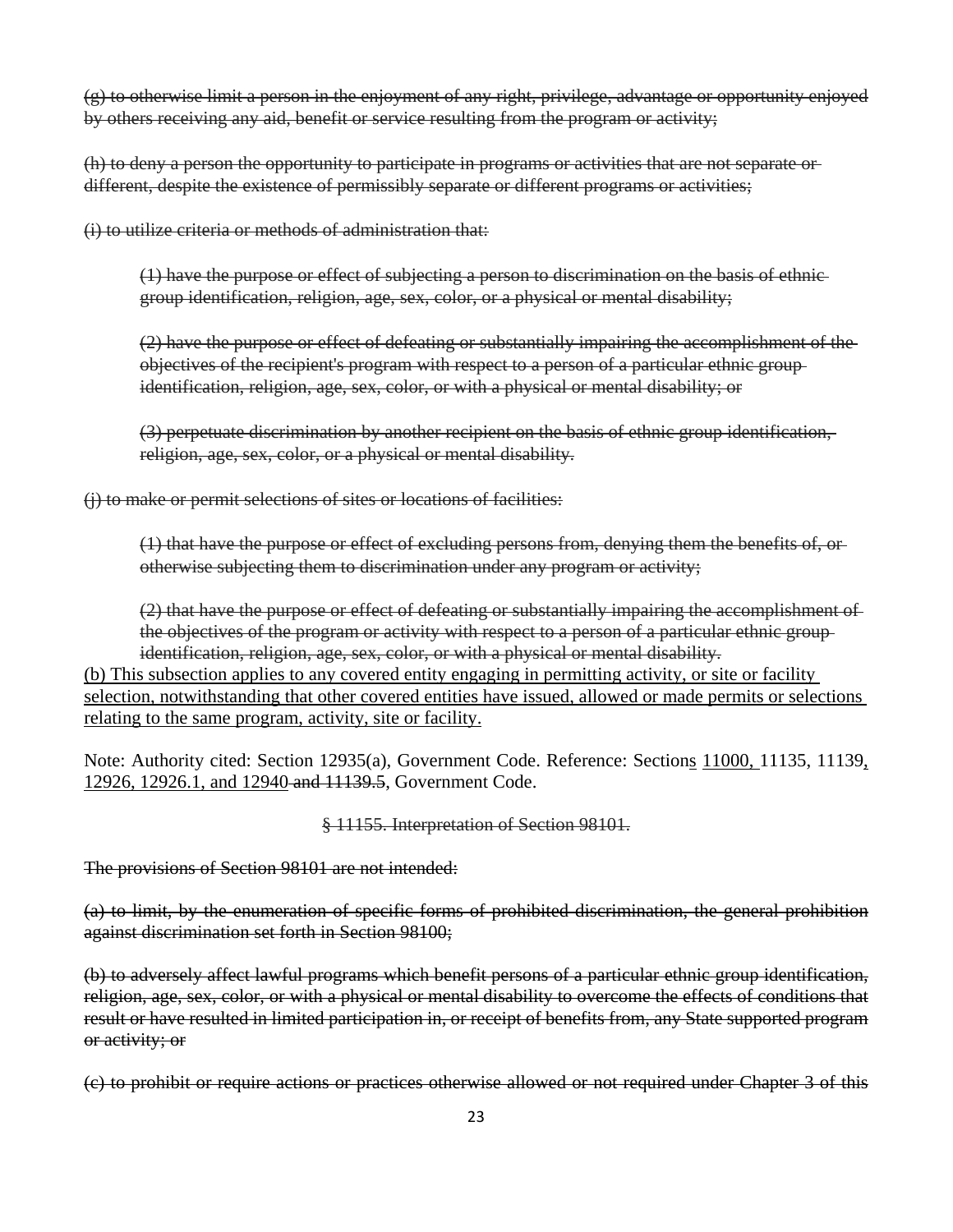#### Division.

Note: Authority cited: Section 12935(a), Government Code. Reference: Sections 11135, 11139 and 11139.5, Government Code.

### § 14027. Standards for Determining Discrimination and Unlawful Denial of Full and Equal Access.

(a) In order to determine whether a practice is discriminatory or unlawfully denies full and equal access, all sources of information may be used, including the sources of information and methods used by state and federal courts and agencies in determining whether a practice is discriminatory or denies full and equal access. The sources of information and methods used by federal courts and agencies shall be considered a floor and not a ceiling, consistent with the objective of Article 9.5 and this subchapter to provide the broadest protections for civil rights.

(b) Practices prohibited by Article 9.5 and this subchapter include facial discrimination, intentional discrimination, disparate impact discrimination, and denial of full and equal access.

(1) Facial discrimination, sometimes referred to express discrimination, is unlawful *per se* under Article 9.5, this subchapter, and other implementing regulations. Such discrimination includes and practices that classify individuals and provide them aid, benefits, or services on the basis of their inclusion or exclusion from a protected class, except to the extent they lawfully benefit members of a protected class, such as by being part of a lawful affirmative action plan.

(2) Practices that intentionally discriminate against individuals on the basis of membership in a protected class are prohibited under Article 9.5, this subchapter, and other implementing regulations. Intentional discrimination is established when a protected basis is a motivating factor in taking an adverse action even though other factors may have also motivated the practice. Intentional discrimination may be proved by direct or circumstantial evidence. "Intentional" discrimination includes "purposeful" discrimination.

(3) Disparate impact discrimination is prohibited under Article 9.5, this subchapter, and other implementing regulations. "Disparate impact," "discriminatory effect," and "adverse impact" are used interchangeably. Disparate impact occurs when a facially neutral act or practice, regardless of intent, a) has an adverse or disproportionate impact, or predictably results in an adverse or disproportionate impact, on members of a protected class; (b) creates, increases, reinforces, or perpetuates discrimination or segregation of members of a protected class; or (c) has the effect of violating any of the other prohibitions in Article 9.5, this subchapter, or other implementing regulations. A practice with a disparate impact may nevertheless still be lawful if supported by a legally sufficient justification, as set out in section 14029.

Note: Authority cited: Section 12935(a), Government Code. Reference: Sections 11000, 11135, 12926, 12926.1,12940, 12955, and 12955.8, Government Code.

§ 14028. Types of Evidence and Proof in Intentional Discrimination Cases.

(a) Admissions, expressions of bias, or other direct evidence of discrimination often are probative of purpose or intent, but are not necessary to demonstrate that a practice is intentional discrimination.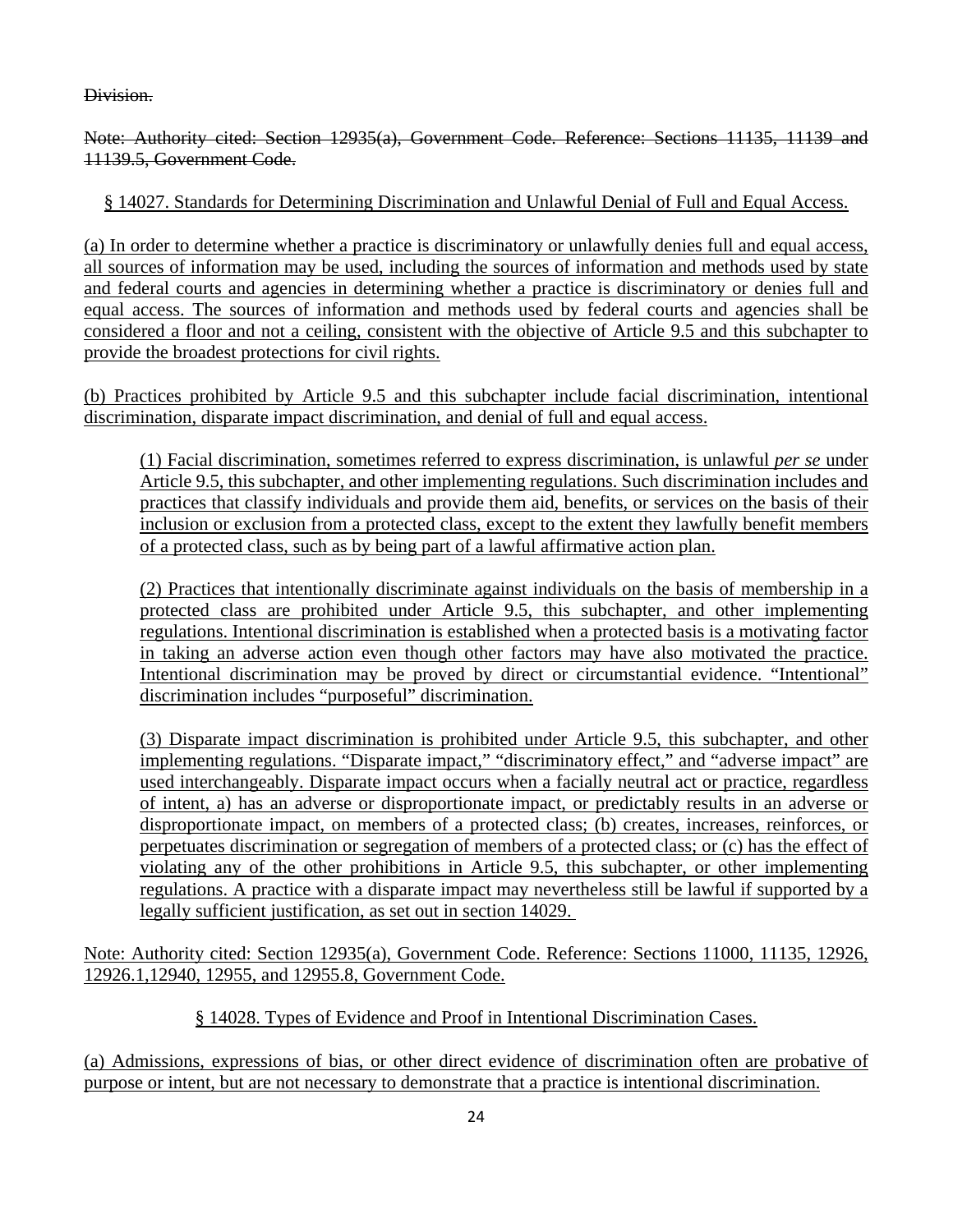#### (b) Circumstantial evidence may be relied upon to demonstrate intentional discrimination.

(1) Probative sources of information or methods for determining whether discrimination has occurred include: information concerning the disproportionate or adverse effect of a practice on a protected class or decisions on comparable matters; the historical background of the challenged practice; specific antecedent events leading to the challenged practice; departures from normal procedures or substantive conclusions; contemporary statements of decision-makers and other legislative or administrative history; a pattern of harm to the protected classes; information showing discrimination against members of a protected class based on statistical data that the practice has a disproportionate or adverse effect on members of the protected class and supporting anecdotal evidence; and the use of presumptions, burden shifting, and comparisons between a protected class and other individuals.

(2) Statistical data is one form of circumstantial evidence, but statistical evidence is not necessary to demonstrate that a program or activity constitutes intentional discrimination.

(3) Evidence of disparate impact discrimination, such as that set forth below in section 14029(a), may also be circumstantial evidence of intentional discrimination.

(4) Proof regarding different treatment of similarly situated persons is one way of raising an inference of intentional discrimination, but such proof is not the only way required to make a showing of intentional discrimination.

(c) Burdens of Proof in Intentional Discrimination Cases Based on Circumstantial Evidence

(1) A complainant, plaintiff, or petitioner first has the burden of establishing a prima facie case of discrimination by showing that the aggrieved individual or individuals: (A) belong to a protected class; (B) were subject to adverse action; and (C) a causal connection or link exists between the individual's or individuals' protected class and the adverse action. A prima facie case establishes a rebuttable presumption of discrimination

(2) If the complainant, plaintiff, or petitioner satisfies the burden of proof set forth in paragraph  $(c)(1)$  of this subsection, the respondent or defendant must then establish a legitimate, nondiscriminatory reason for the adverse action.

(3) If the respondent or defendant satisfies the burden of proof set forth in paragraph (c)(2) of this subsection, the burden shifts back to the complainant, plaintiff, or petitioner to demonstrate that the non-discriminatory reason(s) asserted by the respondent are pretextual or are false.

Note: Authority cited: Section 12935(a), Government Code. Reference: Sections 11000, 11135, 12926, 12926.1, 12940, 12955, and 12955.8, Government Code; *Mixon v. Fair Employment and Housing Comm.*  (1987) 192 Cal.App.3d 1306; *Guz v. Bechtel National Inc.* (2000) 24 Cal.4th 317; *McDonnell-Douglas Corp. v. Green* (1973) 411 U.S. 792; *Village of Arlington Heights v. Metropolitan Housing Devel. Corp.*  (1977) 429 U.S. 252; *Heard v. Lockheed Missiles & Space Co.* (1990) 44 Cal.App.4th 1735; *Pacific Shores Properties, LLC v. City of Newport Beach* (9<sup>th</sup> Cir. 2013) 730 F.3d 1142.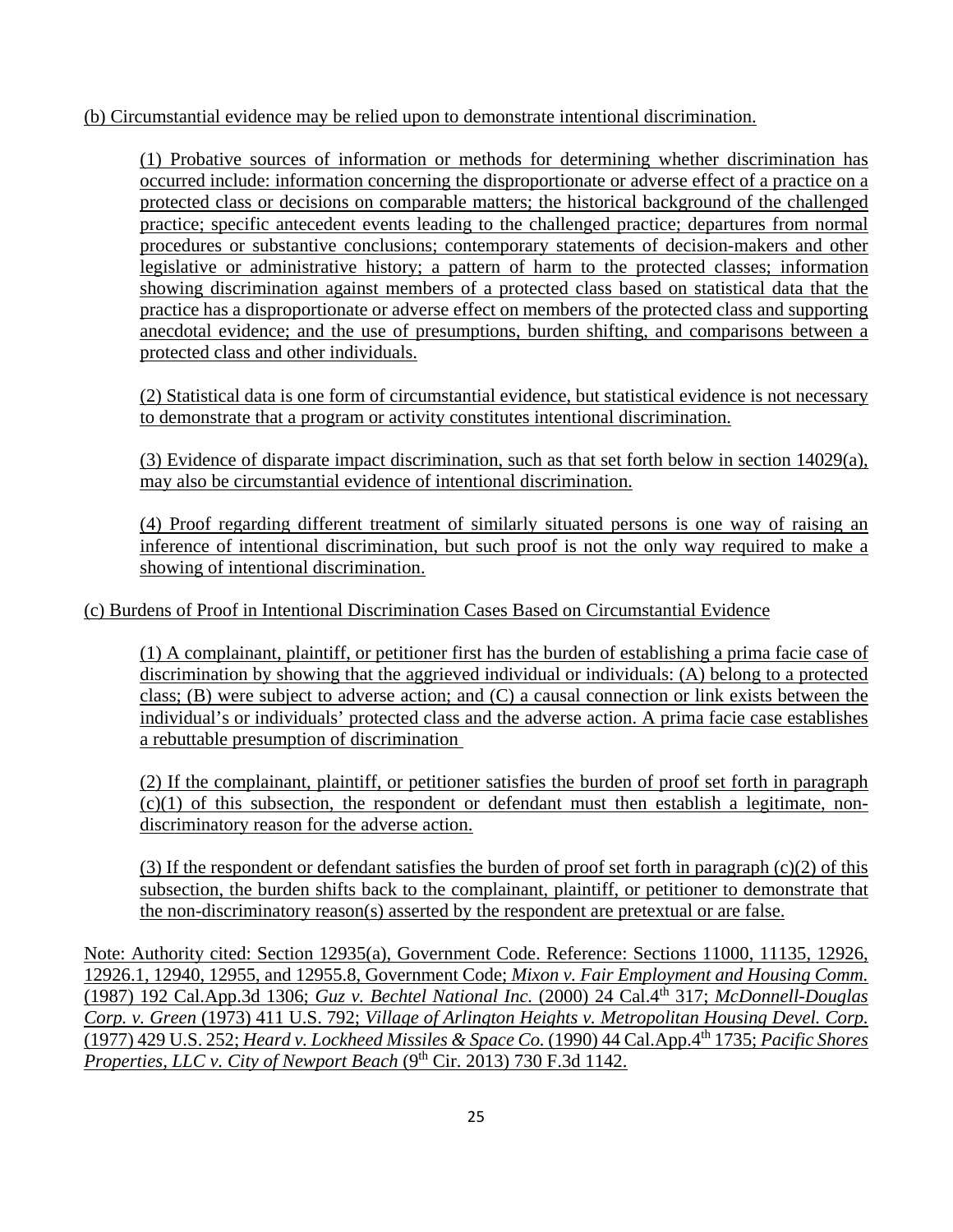§ 14029. Types of Evidence and Proof in Disparate Impact Discrimination Cases.

(a) Evidence of disparate impact may include statistical or anecdotal evidence that:

(1) a group of individuals, other than members of a protected class, and/or that they concurrently receive better or more effective benefits of the program or activity than members of a protected class, or that the same benefits are more burdensome to obtain for members of a protected class;

(2) the benefits of the program were reduced, less effective, or more burdensome to obtain when members of a protected class were eligible for, or participated in, a program or activity to a greater extent than in the past;

(3) the program or activity creates, increases, reinforces, or perpetuates segregation on the basis of membership in a protected class; or

(4) a particular condition to receiving benefits of the program disproportionately excludes individuals on the basis of membership in a protected class from participation in or receipt of the benefits of the program.

(b) Burdens of Proof in Disparate Impact Discrimination Cases.

(1) The aggrieved person or the Department has the burden of proving that an action, practice or practices caused or predictably will cause a disparate impact.

(2) Once the aggrieved person or the Department satisfies the burden of proof set forth in paragraph (1) of this subsection, the respondent has the burden of proving that the respondent had a legally sufficient justification under subsection (C) in this section.

(3) If the respondent satisfies the burden of proof set forth in paragraph (2) of this subsection, the aggrieved person or the Department may still prevail upon proving that the purpose for the challenged action or practice can be equally served by an action or practice that has a less discriminatory effect.

(c) Legally Sufficient Justification.

(1) A legally sufficient justification exists when the respondent proves that the action or practice is necessary to achieve a substantial, legitimate, and nondiscriminatory purpose sufficiently compelling to override the disparate impact, and that the action or practice effectively carries out the purpose it is alleged to serve.

(2) A legally sufficient justification must be supported by evidence and may not be hypothetical or speculative.

Note: Authority cited: Section 12935(a), Government Code. Reference: Sections 11000, 11135, 12926, 12926.1, 12940, 12955, and 12955.8, Government Code; *Olmstead v. L.C. ex rel. Zimring* (1999) 527 U.S. 581; *Lau v. Nichols* (1974) 414 U.S. 563; *Committee Concerning Community Improvement v. City of Modesto* (9th Cir. 2009) 583 F.3d 690.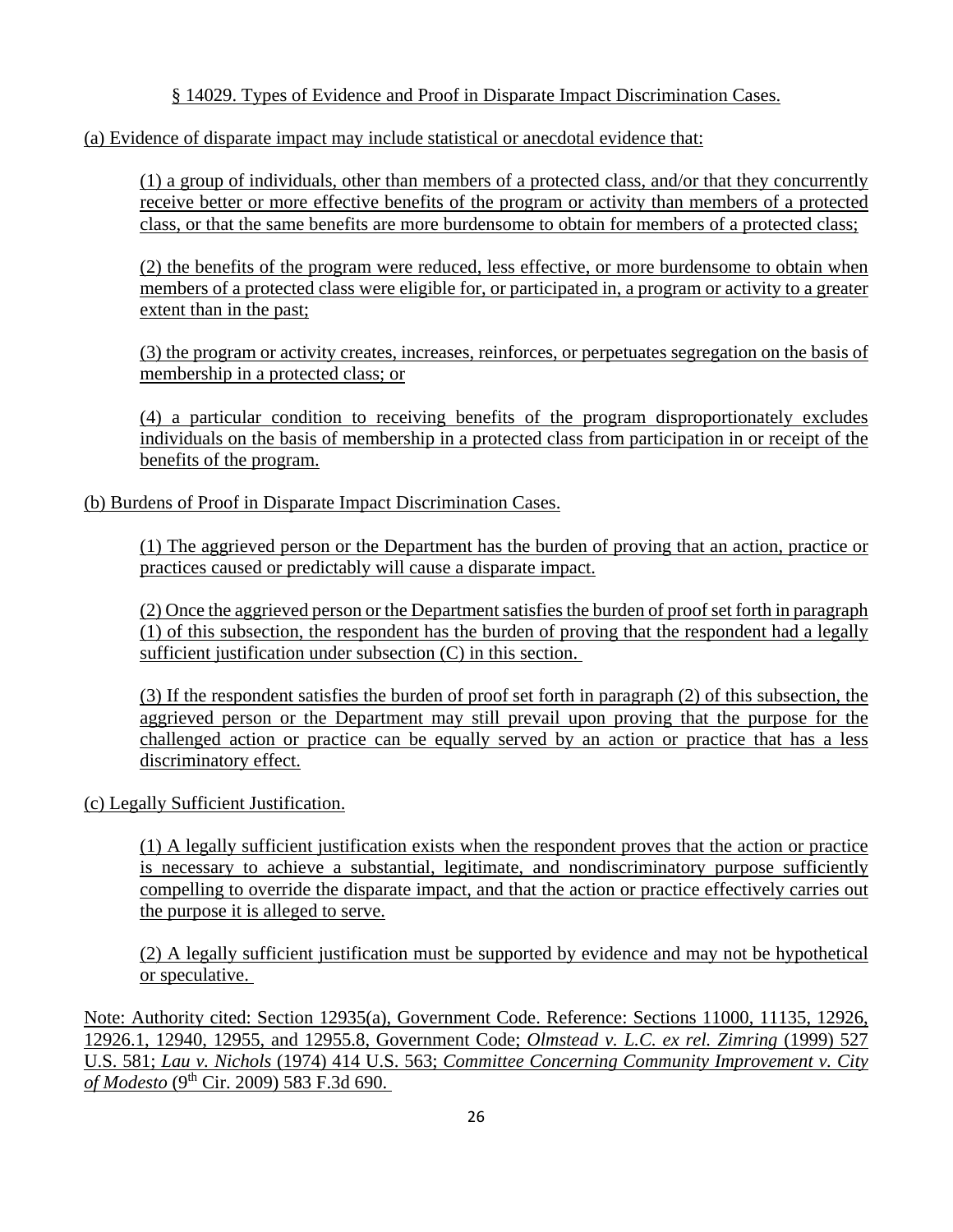#### § 14030. Other Proof Provisions.

(a) A legally sufficient justification, as described in subsection 14029(c), is not a defense against a claim of intentional discrimination.

(b) The same information may be probative of more than one form of discrimination.

(c) The evidence and methods of proof described in this Article shall be construed as illustrative and not as limitations on the enforcement of Article 9.5, this subchapter, or other implementing regulations.

Note: Authority cited: Section 12935(a), Government Code. Reference: Sections 11000, 11135, 12926, 12926.1, 12940, 12955, and 12955.8, Government Code.

[§§ 14031-14049. Reserved.]

#### **Article 4. Remedial Actions**

§ 14050. Administrative Complaints and Judicial Private Right of Action.

(a) Any aggrieved person or state agency may file an administrative complaint with the Department regarding any alleged violation of Article 9.5, this subchapter or other implementing regulations.

(b) Article 9.5, this subchapter, and other implementing regulations may be enforced by a civil action in federal or state court for equitable or declaratory relief, including actions for declaratory relief, injunctive relief, writ of mandamus, mandatory relief, and cessation or suspension of state support, which shall be independent of any other rights and remedies, including any action taken by a covered entity under Sections 11136 and 11137 of the Government Code.

(c) A prevailing plaintiff or petitioner in a civil action shall be entitled to costs, expenses, reasonable attorneys' fees, and expert witness fees. A prevailing defendant or respondent in a civil action may recover costs and reasonable attorneys' fees only under legal standards governing recovery of fees and costs in actions that are frivolous or objectively without foundation.

Note: Authority cited: Section 12935(a), Government Code. Reference: Sections 11135, 11136, 11137 and 11139, Government Code.

§ 14051. Exhaustion of Administrative Remedies.

(a) Exhaustion of administrative remedies available under Fair Employment and Housing Act, Government Code section 12900 et seq., Civil Code Section 51, 51.5, 51.7, 54, 54.1 or 54.2, Article 9.5, this subchapter, or other implementing regulations shall not be a prerequisite to the bringing of actions for judicial enforcement of Article 9.5, this subchapter or other implementing regulations, nor shall any person first be required to exhaust administrative remedies of any other state or federal agency or the internal grievance procedures of any recipient before filing a pre-complaint inquiry or a complaint with the Department or a civil action for enforcement of Article 9.5.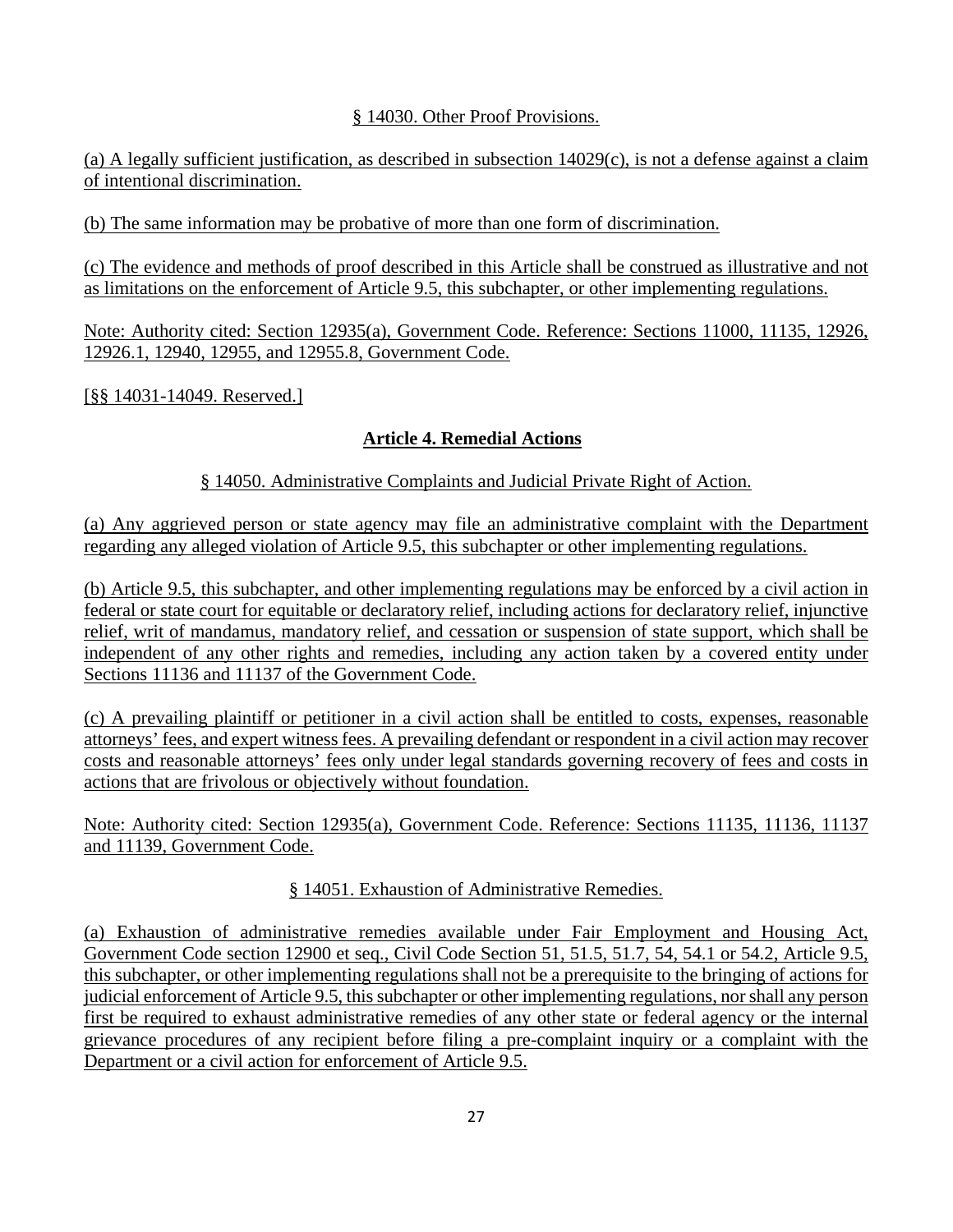(b) Where an underlying administrative procedure has occurred, the civil action or Department investigation of violations of Article 9.5, this subchapter, and implementing regulations shall not be limited to a review of the administrative record even if the civil suit includes several causes of action, some of which may be subject to a review of an administrative record requirement. A civil action shall proceed by trial de novo.

(c) In a civil action, to the extent an aggrieved person alleges employment discrimination in violation of the Fair Employment and Housing Act, Government Code sections 12000 *et seq.* as a separate claim in addition to a violation of Article 9.5, the person must exhaust administrative remedies for those separate claims as required by Government Code section 12960 and implementing regulations.

(d) If an aggrieved person chooses to seek resolution of a claim under Article 9.5, this subchapter, or other implementing regulations through a state or state agency administrative procedure or internal agency grievance procedure other than through the Department, or if a complaint is referred to an agency for investigation pursuant to section 14052(b), the one-year deadline for filing a complaint with the Department under Government Code 12960 shall be tolled for the pendency of the investigation.

Note: Authority cited: Section 12935(a), Government Code. Reference: Sections 11135, 11136, 11137, 11139 and 11139.8.

§ 1405211157. Mandatory Remedial Action.

(a) If the responsible State agency finds a recipient has violated this Division or other implementing regulations the recipient shall take such remedial action as the responsible State agency deems necessary to overcome the effects of such violation.

(a) Whenever a state agency has reasonable cause to believe that a covered entity or entities have violated the Fair Employment and Housing Act, Government Code section 12900 et seq., Civil Code Section 51, 51.5, 51.7, 54, 54.1 or 54.2, Article 9.5, this subchapter, or other implementing regulations, the head of the state agency, or his or her designee, shall notify the covered entity or entities of such violation and shall submit a complaint detailing the alleged violations to the Department for investigation and determination according to Government Code 11136.

(b) The Department retains discretion to refer complaints concerning violations to, or back to, the state agency responsible for the program or activity for investigation and possible resolution. Nothing in this subsection shall preclude an aggrieved person from proceeding under section 14050 (Private Right of Action).

(c) If a recipient or recipients are found to have violated the Fair Employment and Housing Act, Government Code section 12900 et seq., Civil Code Section 51, 51.5, 51.7, 54, 54.1 or 54.2, the Act, this subchapter or other implementing regulations, the state or responsible state agency that administers the program or activity involved, in addition to remedies provided by other laws and actions directed by a Court, shall take one or more of the following actions:

(1) termination of all or part of the recipient's state support;

(2) suspension of all or part of the recipient's state support;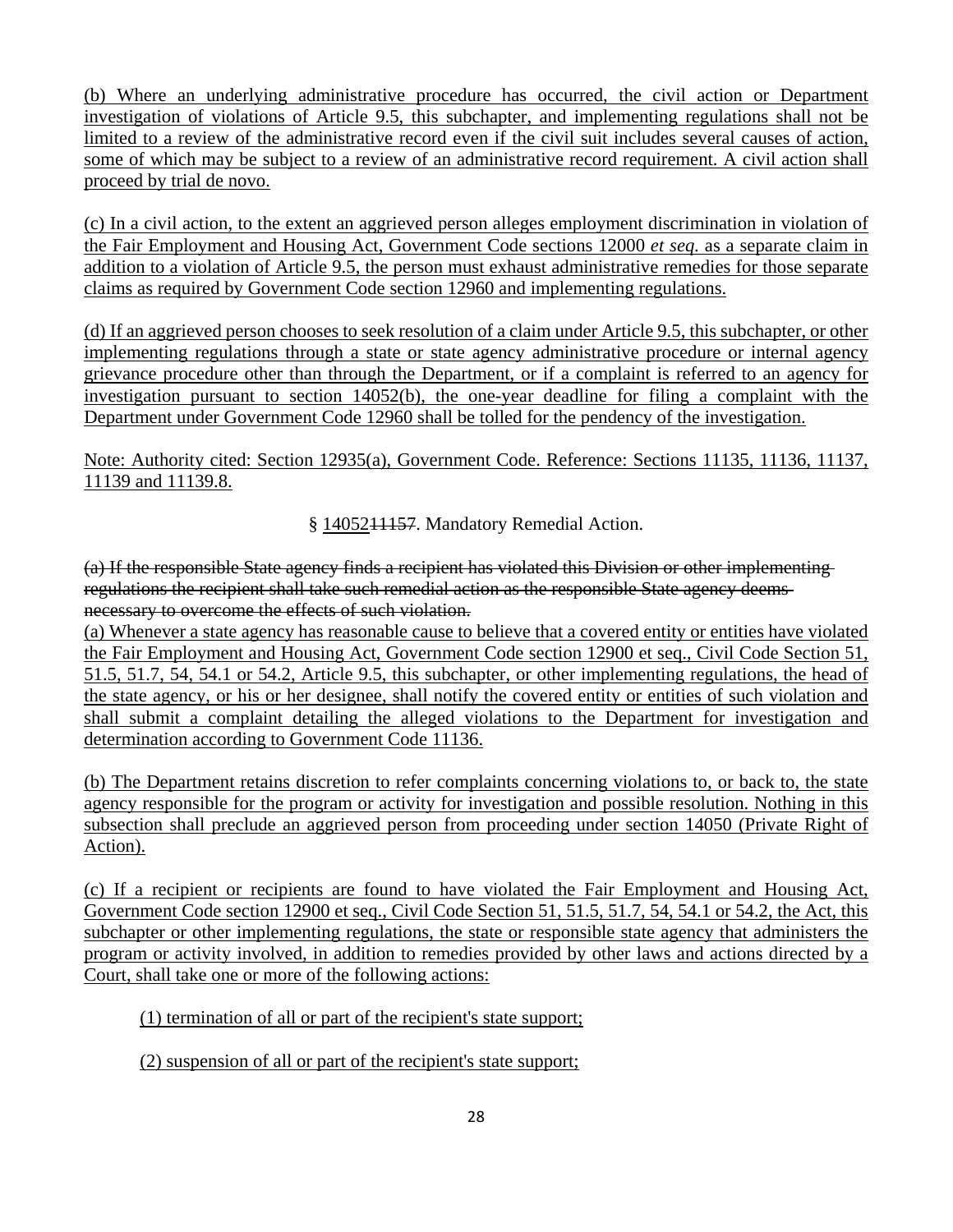(3) debarment from, or otherwise making the recipient ineligible for, future state support for a specified period of time or until specified remedial actions are taken by the recipient;

(4) probationary eligibility for future state support, or making future state support conditional upon compliance with specified conditions; or

#### (5) placing conditions upon the continuation of present state support.

(bd) Where a recipient is found to have violated this Division the Fair Employment and Housing Act, Government Code section 12900 et seq., Civil Code Section 51, 51.5, 51.7, 54, 54.1 or 54.2, Article 9.5, this subchapter, or other implementing regulations, and where another recipient exercises control over such recipient, either or both recipients shall be required to take such remedial action as deemed appropriate by the state or responsible state agency or a court.

Note: Authority cited: Section 12935(a), Government Code. Reference: Sections 11135, 11136, 11137 and 11139, Government Code.

§ 11158. § 14053. Permissive Remedial Action.

(a) A State agency may, where necessary to overcome the effects of discrimination in violation of Fair Employment and Housing Act, Government Code section 12900 et seq., Civil Code Section 51, 51.5, 51.7, 54, 54.1 or 54.2, or discrimination or denial of full and equal access under Article 9.5, this Divisionsubchapter or other implementing regulations:

(1) require a recipient to take remedial action with respect to persons who are no longer participants in the recipient's program or activity, but who were participants in the program when such discrimination occurred; and

(2) require a recipient to take remedial action with respect to persons who would have been participants in the program or activity, had the discrimination not occurred.

(b) If a recipient or recipients are found to have violated Fair Employment and Housing Act, Government Code section 12900 et seq., Civil Code Section 51, 51.5, 51.7, 54, 54.1 or 54.2, the Act, this subchapter, or other implementing regulations, the state or responsible state agency may also take such remedial actions as the state or responsible state agency deems appropriate to address such violation and the effect of such violation, including requiring provision of benefits, prohibiting discriminatory conduct, or referral of the case to the Attorney General's Office or other appropriate law enforcement entities for any judicial relief at law or equity, including specific performance of agreements between the state or state agency and the recipient or recipients, enforcement of the requirements of the Act, this subchapter, and implementing regulations, and enforcement of other applicable nondiscrimination laws.

(c) Nothing in this section precludes the state or responsible state agency from taking such remedial actions during the pendency of the investigation or complaint as the state or responsible state agency deems appropriate to address an alleged violation and the effect of any such alleged violation.

(db) Even in the absence of a finding of discrimination or denial of full and equal access, a recipient may be permitted by the state or a Setate agency to take voluntary steps in addition to any action that is required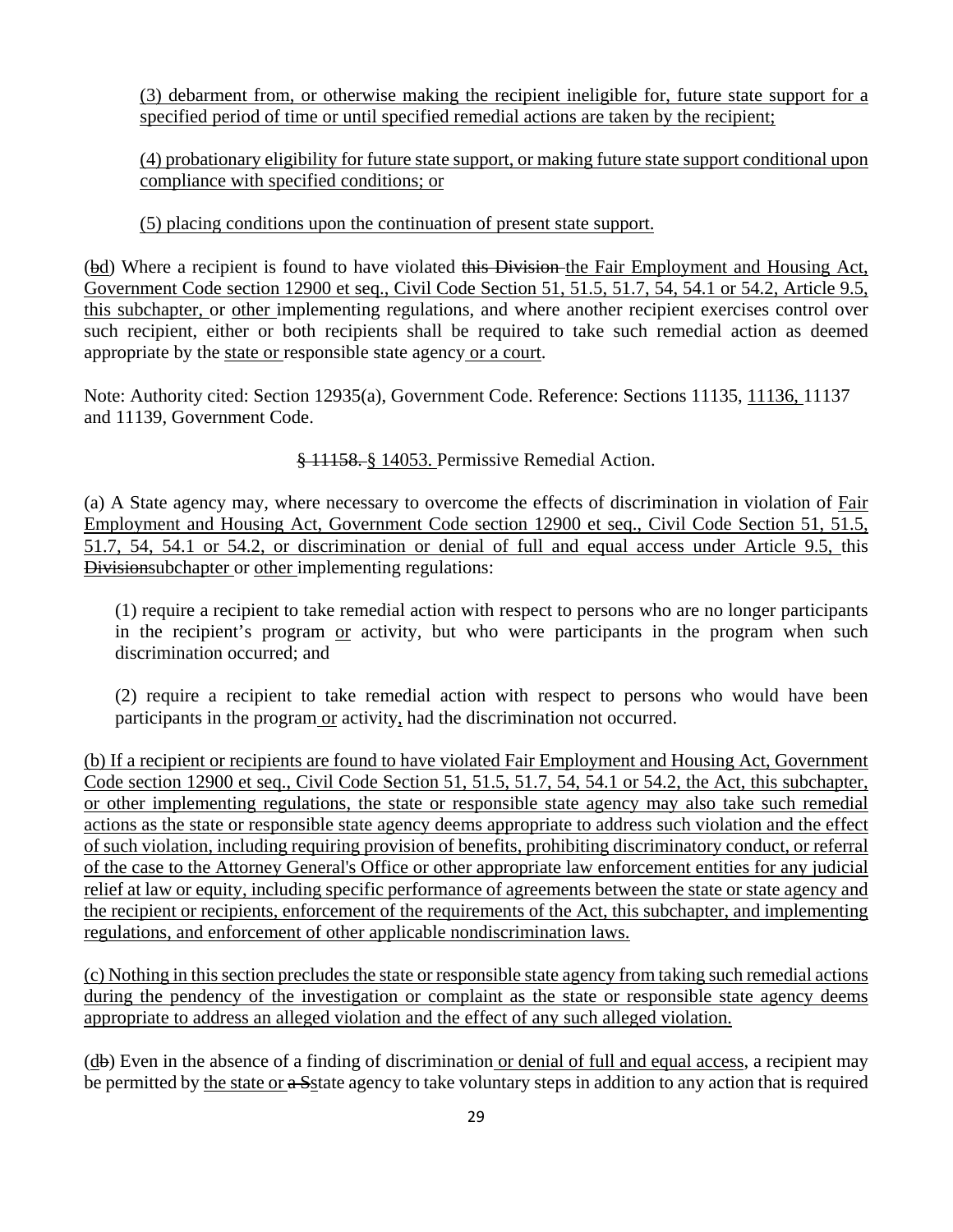by Article 9.5, this Divisionsubchapter or other implementing regulations to overcome the effects of conditions that resulted in limited participation in the recipient's program or activity by persons of a particular ethnic group identification, religion, age, sex, color, or with a physical or mental disabilityindividuals in a protected class.

Note: Authority cited: Section 12935(a), Government Code. Reference: Sections 11135, 11136, 11137 and 11139, Government Code.

[§§ 14054-14069. Reserved.]

#### **Article 5. Harassment, Coercion, Intimidation, and Retaliation**

#### § 14070. Harassment Prohibited

(a) Harassment by a covered entity, related to any program or activity, on any protected basis is an unlawful practice under Article 9.5.

(b) Harassment includes quid pro quo harassment and hostile environment harassment. The same conduct may constitute both quid pro quo and hostile environment harassment.

(1) Quid pro quo harassment. Quid pro quo harassment refers to an unwelcome request or demand to engage in conduct where submission to the request or demand, either explicitly or implicitly, is made a condition related to the attainment of any benefit, as defined in Section 14020 of this subchapter. An unwelcome request or demand may constitute quid pro quo harassment even if an individual acquiesces in the unwelcome request or demand.

(2) Hostile environment harassment. Hostile environment harassment refers to unwelcome conduct that interferes with or prevents the attainment of any benefit, as defined in Section 14020 of this subchapter, constitutes any kind of adverse action, or creates a hostile, offensive, oppressive, or intimidating environment. Hostile environment harassment does not require a change in the terms, conditions, or privileges afforded by Article 9.5.

(A) Whether hostile environment harassment existed or exists depends on the totality of the circumstances.

(i) Factors to be considered in determining whether hostile environment harassment existed or exist include: the nature of the conduct; the context in which the incident(s) occurred; the severity scope, frequency, duration, and location of the conduct; and the relationship of the persons involved.

(ii) Neither psychological nor physical harm must be demonstrated to prove that a hostile environment existed or exists. However, evidence of psychological or physical harm may be relevant in determining whether a hostile environment exists or existed, and the amount of damages to which an aggrieved person may be entitled.

(iii) Whether unwelcome conduct created a hostile environment is viewed from the perspective of a reasonable person in the aggrieved person's position.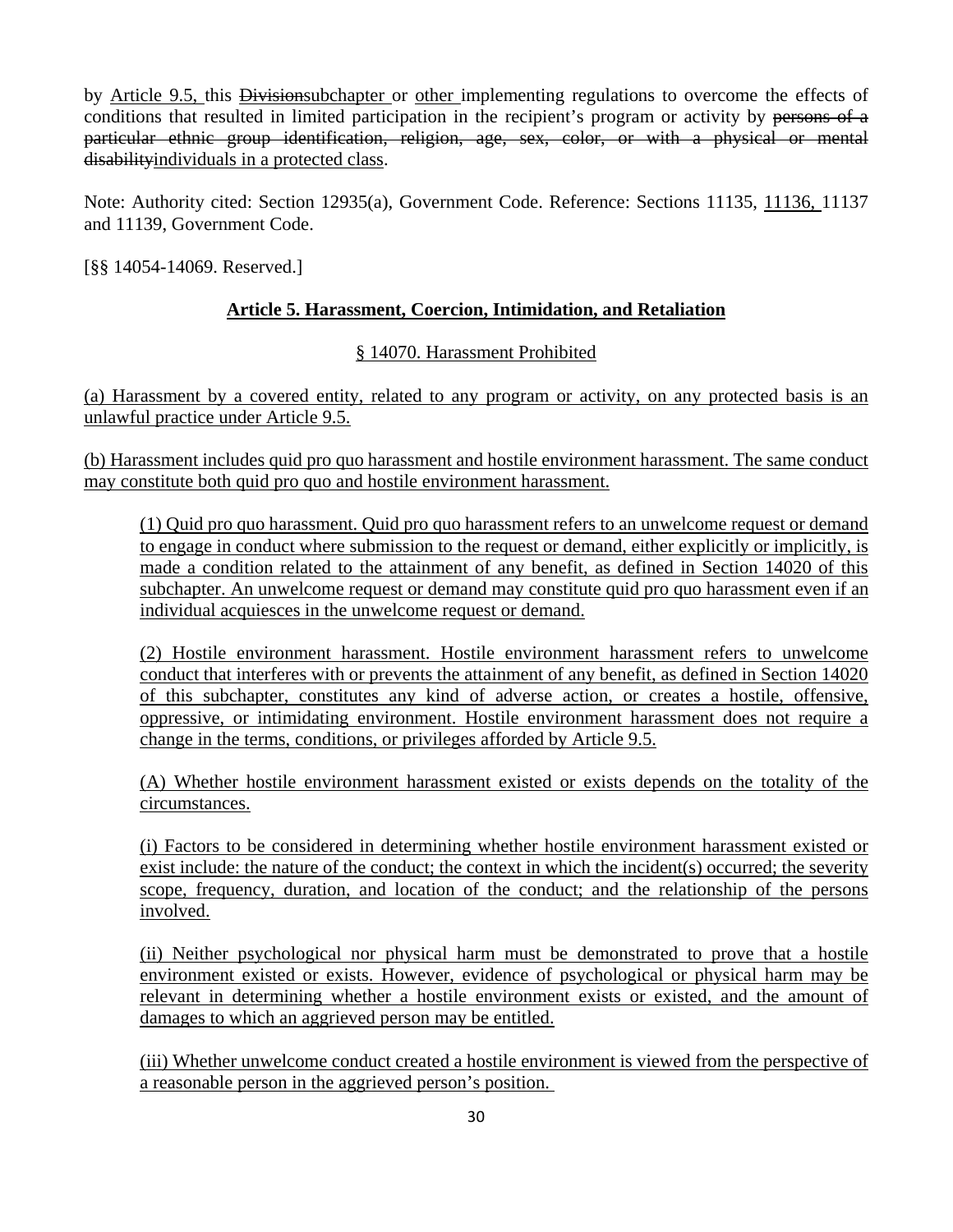(3) Types of conduct. Quid pro quo and hostile environment harassment may be written, verbal, or communicated in other ways, and do not require physical contact. Such harassment includes:

(A) verbal harassment, including epithets, derogatory comments or slurs;

(B) physical harassment directed at an individual, including assault, impeding or blocking movement, or any physical interference with normal movement;

(C) visual forms of harassment, including derogatory posters, cartoons, drawings, or other documents.

(D) unwelcome sexual conduct, or other unwelcome conduct, which need not be based on sexual desire, linked to an individual's sexual orientation or sex, including: pregnancy or medical conditions related to pregnancy, childbirth or medical conditions related to childbirth, breastfeeding or medical conditions related to breastfeeding; gender identity; and gender expression;

(E) any coercion, intimidation, threats, or interference with a person's exercise or enjoyment of any benefit secured by rights protected under the Act, this subchapter, or implementing regulations.

(F) taking any adverse action against a person in a manner that constitutes quid pro quo or hostile environment harassment, such as, representing to a person that a benefit is not available because of the person's response to a request or demand for a sexual favor;

(G) revealing private information to a third party about a person, without their consent, in a manner that constitutes quid pro quo or hostile environment harassment, unless such disclosure is required by federal or state law; or

(H) subjecting a person to a discriminatory practice under Article 9.5 may, itself, constitute quid pro quo or hostile environment harassment.

(c) A single incident of harassment based on an individual's membership in a protected class may be sufficient to constitute hostile environment harassment or quid pro quo harassment under Article 9.5.

(d) The fact that an alleged perpetrator may be a member of the same protected class as the aggrieved person is not by itself a defense to a claim of harassment.

(e) A covered entity shall be liable for harassment of a beneficiary by a third party if the covered entity knows or should have known of the conduct and fails to take immediate and appropriate corrective action.

(d) Persons protected. The prohibition on harassment extends to conduct that is based on an individual's membership in a protected class, being perceived as a member of a protected class, being associated with a member of a protected class or someone who is perceived to be a member of a protected class, or on account of having aided or encouraged any person in the exercise of the rights protected by Article 9.5.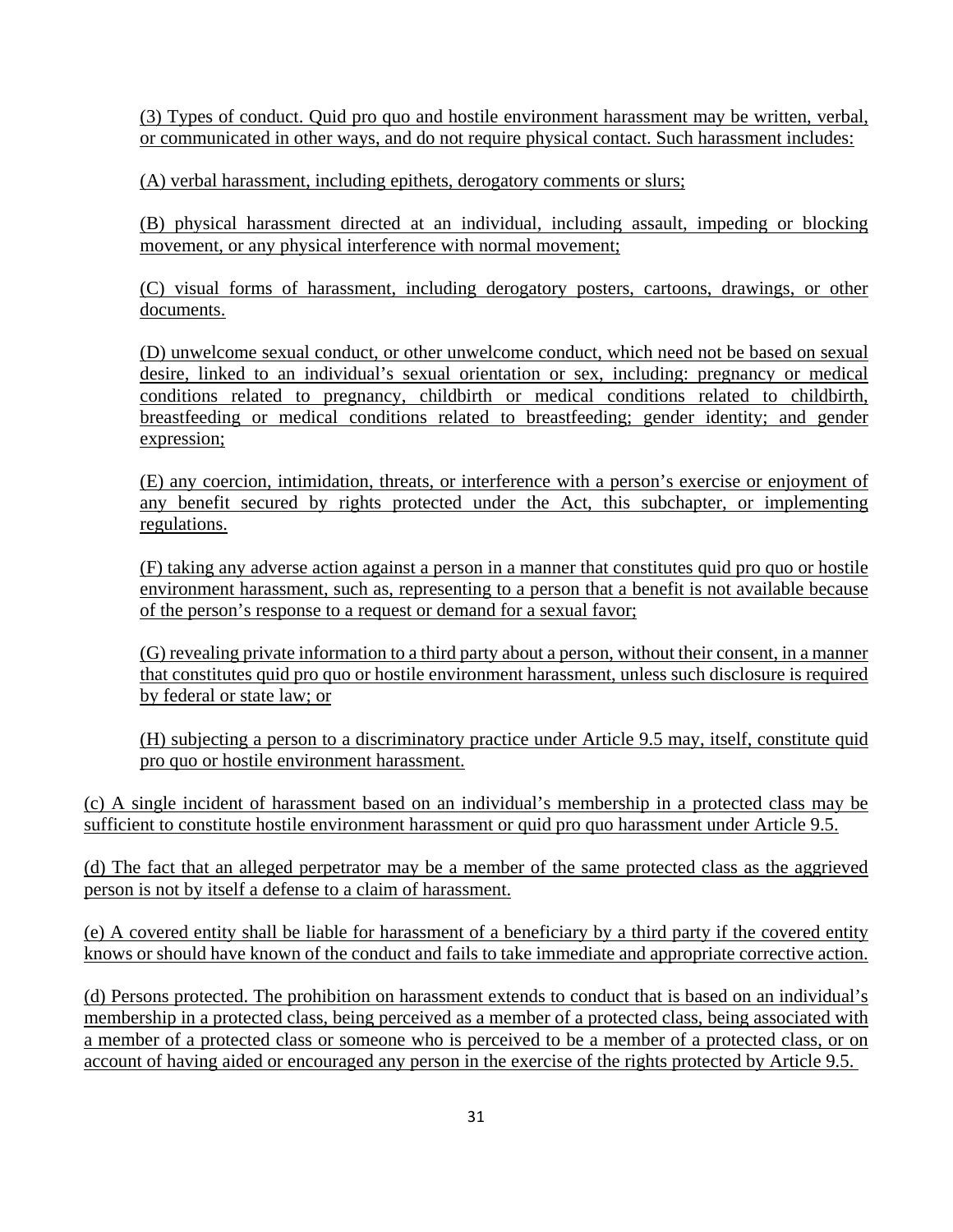Note: Authority cited: .Section 12935(a), Government Code. Reference: Sections 11000, 11135, 12926, 12926.1,12940, 12955, Government Code.

§ 14071. Retaliation Generally.

(a) It shall be unlawful for any covered entity to take adverse action against an aggrieved person because the person has engaged in protected activity.

(1) "Because of" means that the retaliation was a motivating factor in causing harm. Retaliation need not be the sole motivating factor.

(2) The adverse action need not be related directly to the nature of the protected activity.

(3) Retaliation may be established by direct evidence or circumstantial evidence, including the temporal proximity between the protected activity and the adverse action.

(b) Proof in Retaliation Cases

(1) To establish a prima facie case of retaliation, an aggrieved person or the Department must show that:

(A) the aggrieved person engaged in a protected activity;

(B) the respondent subjected the aggrieved person to an adverse action; and

(C) a causal connection or link exists between the protected activity and the adverse action.

(2) If an aggrieved person or the Department establishes a prima facie case, the respondent must then establish a legitimate non-retaliatory reason for the adverse action, whereupon the burden shifts back to the aggrieved person or the Department to demonstrate that the proffered reason is pretextual or false.

(3) There shall be a rebuttable presumption of unlawful retaliation if a covered entity or recipient takes adverse action within 90 days of the protected activity.

(c) Persons Protected. For purposes of a retaliation claim, an aggrieved person includes any person who has alleged that they have been subjected to adverse action due to engagement in a protected activity.

(1) A person does not have be a member of a protected class in order to assert a claim for retaliation.

(2) A person does not need to allege or prove discrimination or denial of full and equal access, or prevail on a separate claim under any provision of the Act or these regulations, in order to assert a claim for retaliation.

(3) An aggrieved person may prevail on a retaliation claim even if:

(A) the aggrieved person was engaged in a protected activity challenging practices which the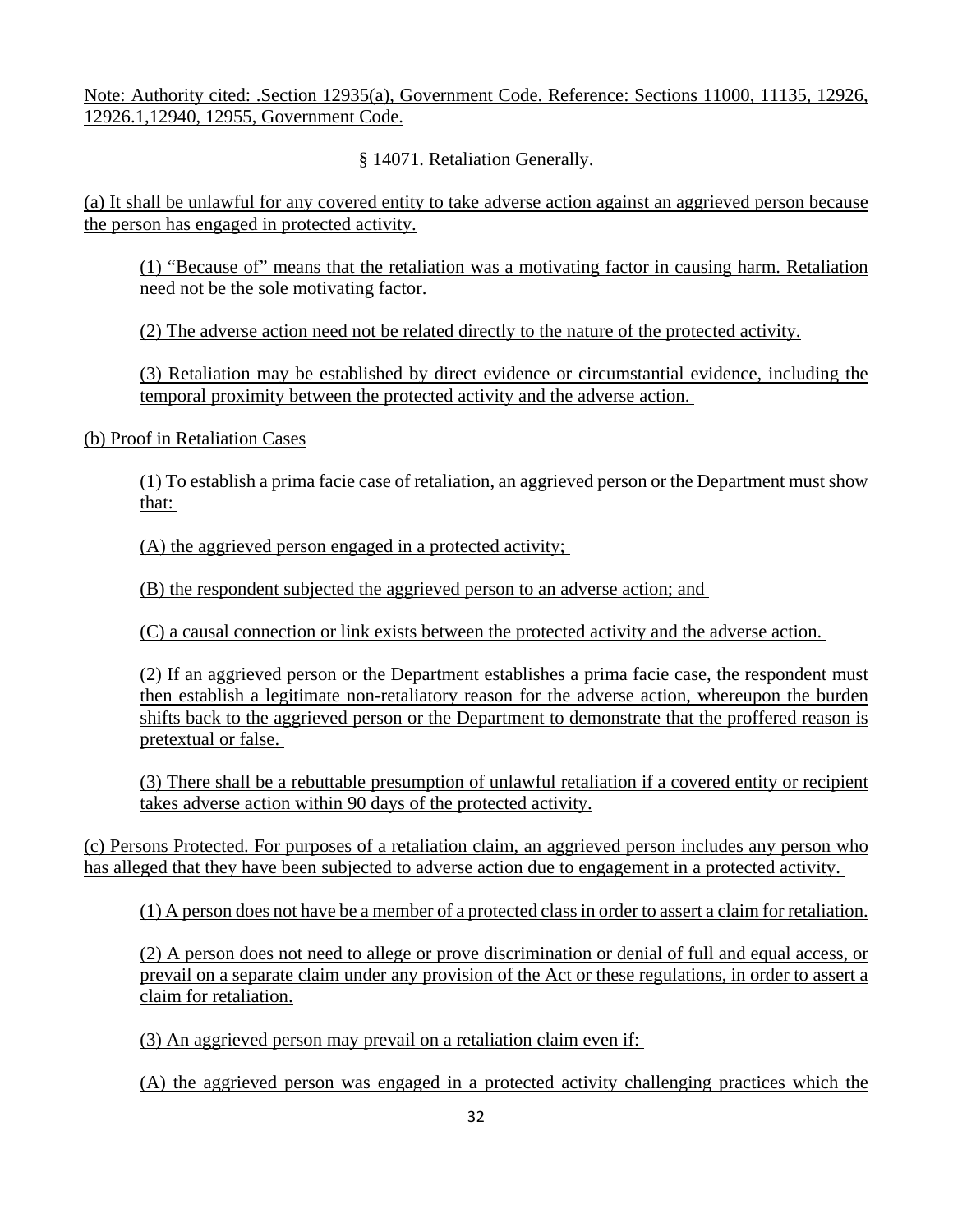aggrieved person reasonably believed to be unlawful, whether or not those practices are determined to be unlawful, or

(B) the aggrieved person was participating in an activity which was perceived by the respondent as protected activity, whether or not it was so intended by the aggrieved person.

(d) "Protected activity" includes:

(1) making a complaint, testifying, assisting or participating in any manner in a proceeding, including any proceeding under Article 9.5, the California Fair Employment and Housing Act, California Civil Code section 51, 51.5, 51.7, 54 54.1, or 54.2, the federal Fair Housing Act, the Americans with Disabilities Act, the federal Civil Rights Act, Section 504 of the Rehabilitation Act, or any other state or federal civil right statutes;

(2) opposing practices prohibited by the Act, this subchapter, other implementing regulations, the California Fair Employment and Housing Act, California Civil Code section 51, 51.5, 51.7, 54 54.1, or 54.2, the federal Fair Housing Act, the Americans with Disabilities Act, the federal Civil Rights Act, or Section 504 of the Rehabilitation Act, including seeking the advice of the state, any state or local agency, the Department or Council, or a person employed or retained by a recipient who has authority to receive, transmit, investigate, or discover a complaint, or correct an alleged violation, whether or not a complaint is filed, and if a complaint is filed, whether or not the complaint is found to have merit;

(3) assisting or advising any person in seeking the advice of the state, any state or local agency, the Department or Council, or a person employed or retained by a recipient who has authority to receive, transmit, investigate, or discover a complaint, or correct an alleged violation, whether or not a complaint is filed, and if a complaint is filed, whether or not the complaint is found to have merit;

(4) participating in an activity that is perceived by the state, any state or local agency, or a recipient as opposition to discrimination or denial of full and equal access, whether or not so intended by the individual participating in the activity;

(5) contacting, communicating with or participating in a proceeding of a human rights or civil rights agency regarding discrimination or denial of full and equal access on a basis enumerated in Article 9.5, this Division or other implementing regulations;

(6) assisting with or participating in the proceedings of the state, any state agency, or a recipient including involvement as a potential witness, which the state, any state or local agency, or a recipient perceives as participation in a proceeding alleging a violation of Article 9.5, this Division or implementing regulations;

(7) seeking information, formally under a Public Records Act request, or informally, regarding programs or activities of a state, any state agency, or a recipient; or

(8) requesting a reasonable accommodation or reasonable modification for an individual with a disability, or requesting an interactive process meeting, whether or not the request was granted.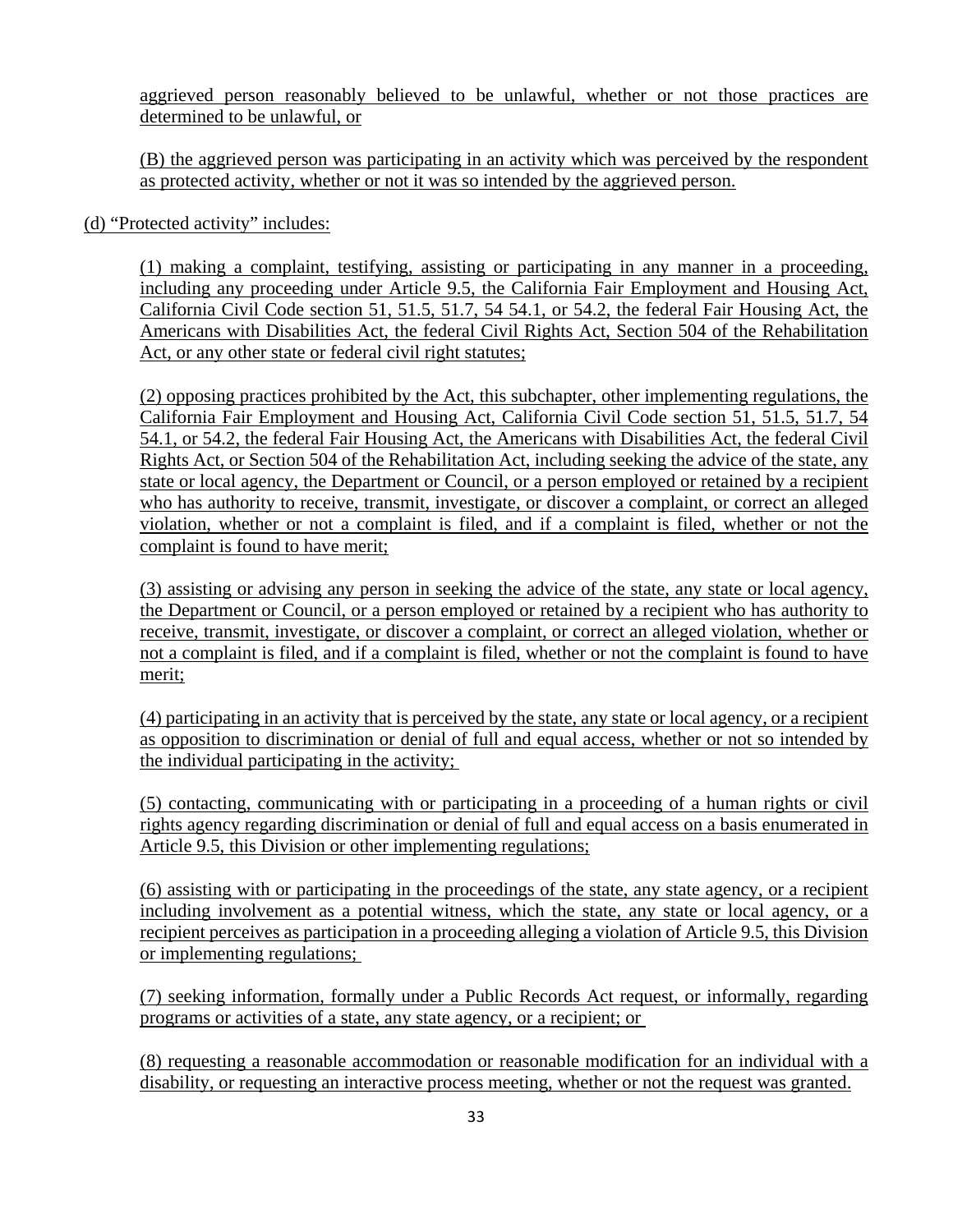(e) Violations of this section are considered a discriminatory practice as set forth in Article 9.5, this subchapter, and other implementing regulations, and subject to remedial actions described in Article 4, supra.

Note: Authority cited: Section 12935(a), Government Code. Reference: Sections 11000, 11135, 11136, 11137, 11139, 12926, 12926.1, and 12940, Government Code.

§ 14072. Coercion, Intimidation, Threats or Interference with Rights Prohibited

It shall be unlawful to coerce, intimidate, threaten, or discriminate against or deny full and equal access to any person for the purpose of interfering with any right or privilege secured by the Act.

Note: Authority cited: Section 12935(a), Government Code. Reference: Sections 11000, 11135, 12926, 12926.1, 12940, Government Code.

[§§ 14073-14079. Reserved.]

#### **Article 6. Specific Practices Prohibited - Age Discrimination**

§ 11159. Specific Discriminatory Practices.

The purpose of this Chapter is to identify discriminatory practices applicable to particular groups of persons protected by Article 9.5.

Note: Authority cited: Section 12935(a), Government Code. Reference: Sections 11135, 11139 and 11139.5, Government Code.

#### § 11160. [Reserved] § 11161. Definitions.

(a) "Alternative communication services" means the method used or available for purposes of communicating with a person unable to read or speak or write in the English language. "Alternative communication services" include, but are not limited to, the provision of the services of a multilingual employee or an interpreter for the benefit of an ultimate beneficiary and the provision of written materials in a language other than English.

(b) "Color or ethnic group identification" means the possession of the racial, cultural or linguistic characteristics common to a racial, cultural or ethnic group or the country or ethnic group from which a person or his or her forebears originated.

(c) "Interpreter" means a qualified person capable of translating a language, orally or in writing, between people who speak, read or write a different language.

(d) "Multilingual employee" means an employee of a recipient who, in addition to his or her other duties, is also proficient in the oral communication skills and such minimal reading and writing skills, where applicable, as are necessary to accurately and readily interpret in a second language. A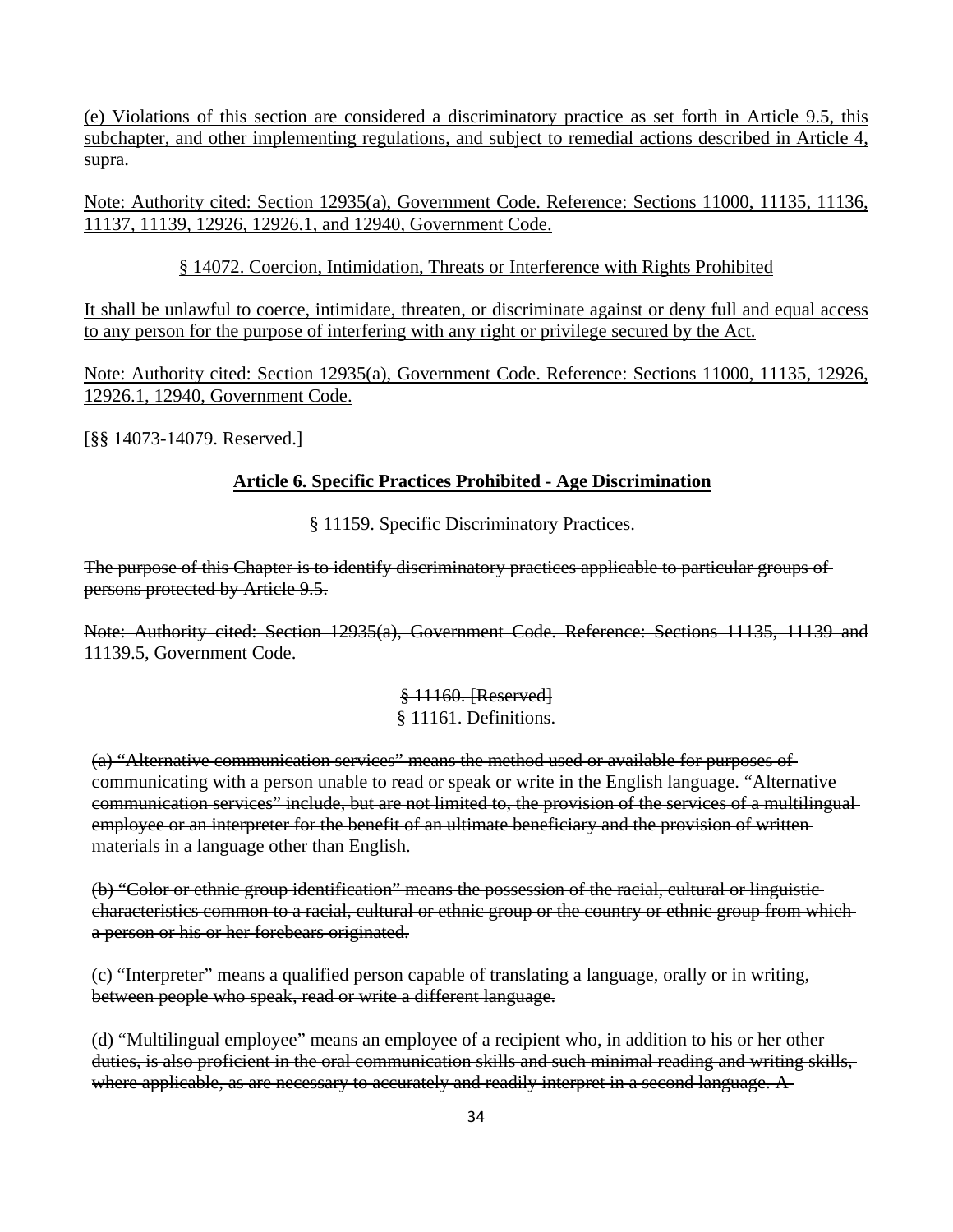multilingual employee need not be proficient in reading or writing skills in a second language except where such skills are a job-related necessity.

(e) "Non-English-speaking persons" means persons who either do not speak English or are unable to effectively communicate in English because English is not their native language.

(f) "Primary language" means the language used most frequently by a person to communicate, including sign language.

Note: Authority cited: Section 12935(a), Government Code. Reference: Sections 11135, 11139 and 11139.5, Government Code.

§ 11162. Discrimination Prohibited.

It is a discriminatory practice for a recipient:

(a) to discriminate against a person because of such person's association with persons of a particular color or ethnic group identification;

(b) to discriminate against a person because of such person's membership in an organization identified with, or seeking to promote the interests of persons of a specific color or ethnic group identification or because a person's name, or that of his or her spouse, is believed to reflect a given color or ethnic group identification;

(c) to fail to take appropriate steps to ensure that alternative communication services are available to ultimate beneficiaries, except where the State agency determines that such a requirement would place an undue hardship on the recipient.

Note: Authority cited: Section 12935(a), Government Code. Reference: Sections 11135, 11139 and 11139.5, Government Code.

> § 11163. [Reserved] § 11164. [Reserved] § 11165. Religion Defined.

The term "religion" includes all aspects of religious observance, practice and belief, including duties of the clergy or elders. A belief is religious if sincerely held and, in the scheme of the believer, holds a place analogous to that filled by the deity of those people whose religion may be more orthodox or more widely accepted.

Note: Authority cited: Section 12935(a), Government Code. Reference: Sections 11135, 11139 and 11139.5, Government Code.

§ 11166. Reasonable Accommodation.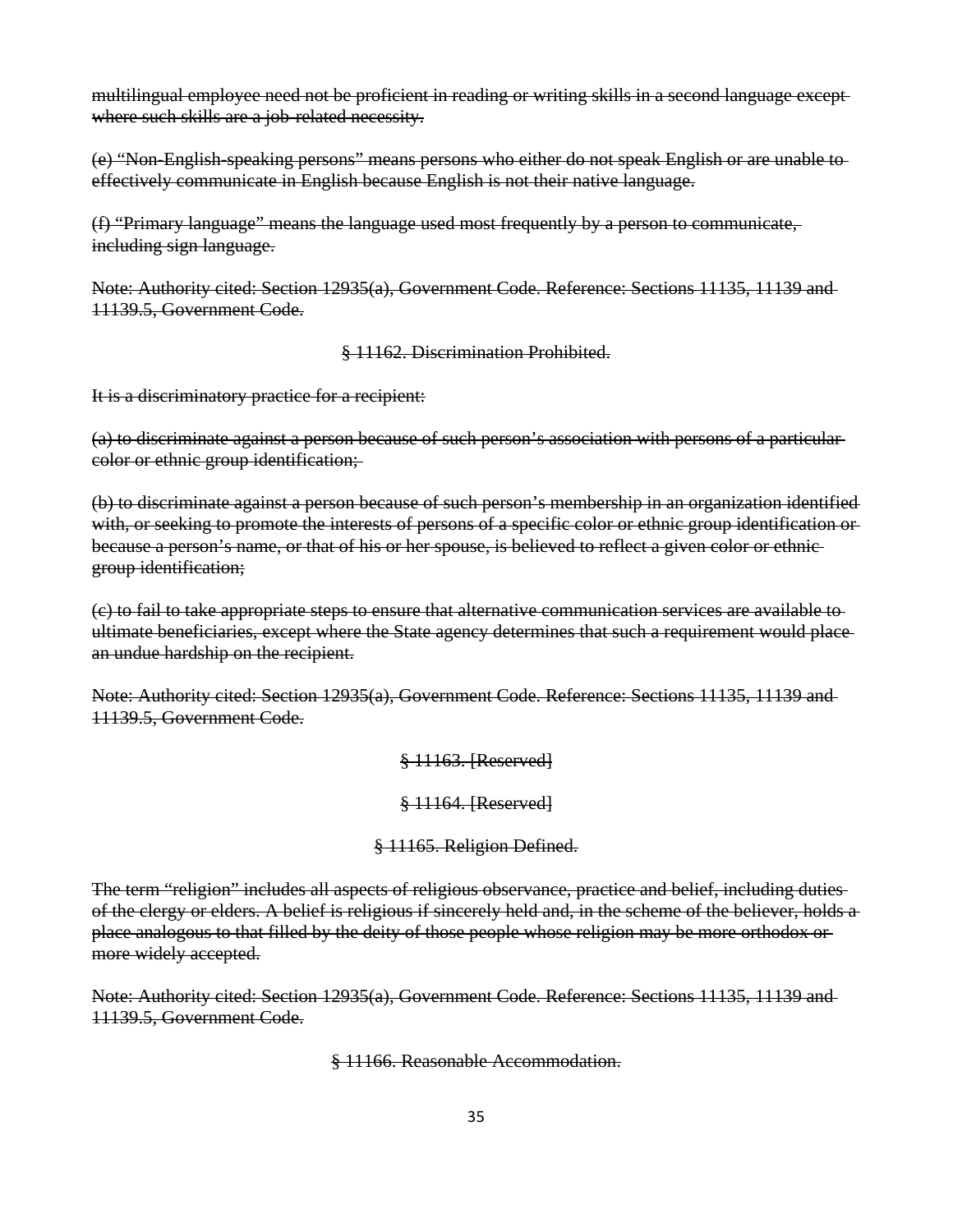It is a discriminatory practice where a recipient of State support fails to make reasonable accommodation to the religious belief of an ultimate beneficiary where such accommodation can be made without undue hardship on the recipient or other ultimate beneficiaries.

Note: Authority cited: Section 12935(a), Government Code. Reference: Sections 11135, 11139 and 11139.5, Government Code.

§ 11167. Exemption of Religious Organizations.

Neither this Division nor implementing regulations apply to the religious activities of a religious corporation or association not organized for profit.

Note: Authority cited: Section 12935(a), Government Code. Reference: Sections 11135, 11139 and 11139.5, Government Code.

§ 11168. Discrimination Prohibited.

It is a discriminatory practice for a recipient of State support to discriminate against an ultimate beneficiary based on the nature of the ultimate beneficiary's religious beliefs.

Note: Authority cited: Section 12935(a), Government Code. Reference: Sections 11135, 11139 and 11139.5, Government Code.

#### § 11169. [Reserved]

#### § 11170. Definitions.

(a) "Action" means any activity, policy, rule, standard, or method of administration undertaken by a recipient; or the use of any policy, rule, standard, or method of administration by a recipient.

(b) "Age" means how old a person is, or the number of elapsed years from the date of a person's birth.

(c) "Age distinction" means any action using age or an age-related term.

(d) "Age-related term" means a word or words which necessarily imply a particular age or range of ages (for example: "children," "adult," "older persons," but not "student").

Note: Authority cited: Section 12935(a), Government Code. Reference: Sections 11135, 11139 and 11139.5, Government Code.

#### § 14080. Definitions

The terms "age," "age distinction," and "age-related term" shall have the meanings set out in section 14020.

Note: Authority cited: Section 12935(a), Government Code. Reference: Sections 11135, 11136, and 11139, Government Code.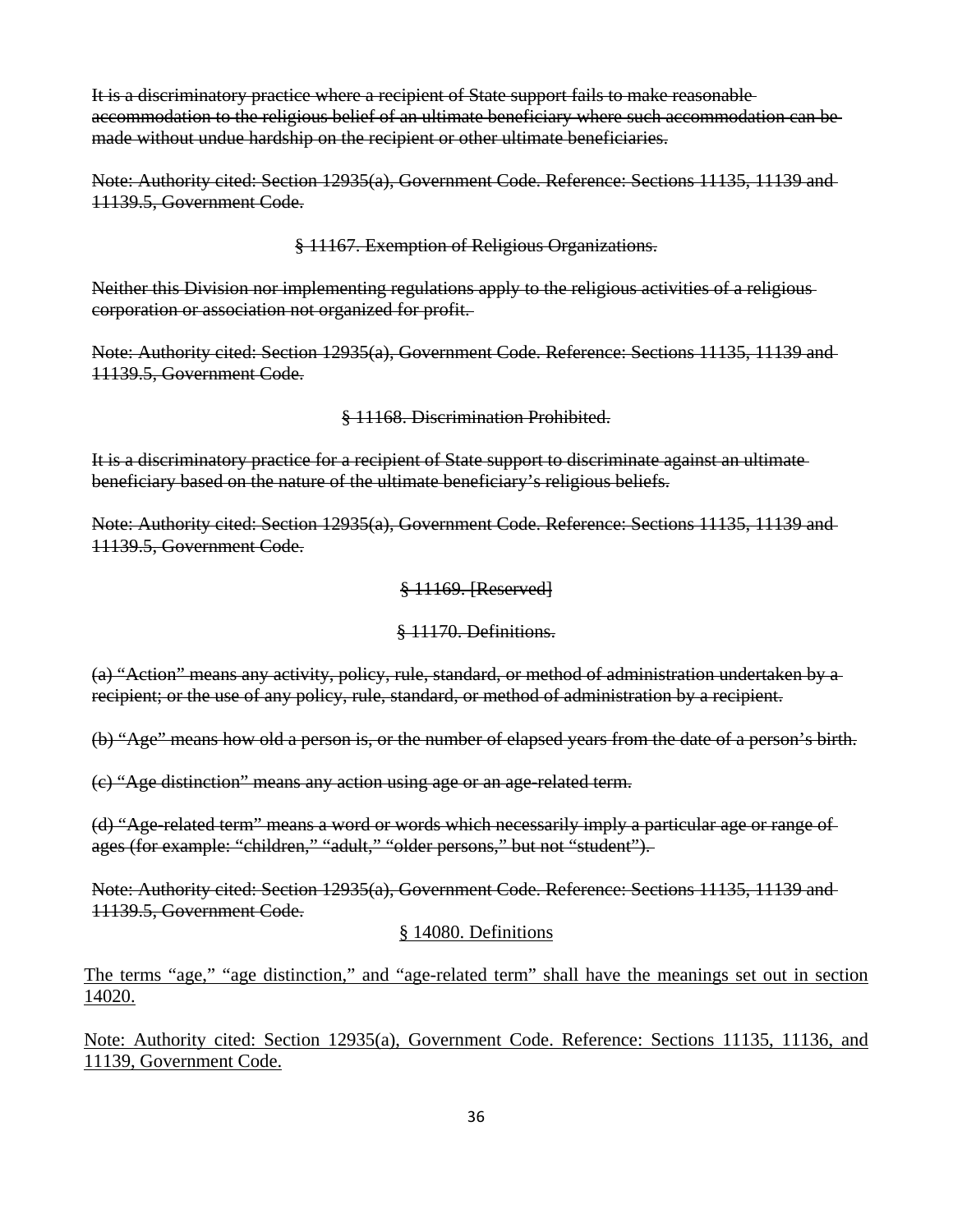#### § 14081. Practices Prohibited on the Basis of Age.

Among other prohibited practices, it is prohibited for a covered entity to:

(a) discriminate against or deny full and equal access to a person because of the person's actual or perceived age;

(b) discriminate against or deny full and equal access to a person because of such person's association with persons of a particular age; or

(c) discriminate against of deny full and equal access to a person because of such person's membership in an organization identified with, or seeking to promote the interests of persons of a specific age.

Note: Authority cited: Section 12935(a), Government Code. Reference: Sections 11135, 11136, and 11139, Government Code.

§ 11171. § 14082. Statutory Exceptions to the Rules Against Age Discrimination.

It is not a discriminatory practice for a recipient covered entity to take any action otherwise prohibited by Sections 98100-98101 the Act, this subchapter, or other implementing regulations if such action is based on a Federal statute or regulation, State statute or regulation, or local ordinance consistent with this Division Subchapter adopted by an elected, general purpose legislative body and which:

(a) provides any benefits or assistance to persons based on age;

(b) establishes criteria for participation in age-related terms; or

(c) describes intended beneficiaries or target groups in age-related terms.

Note: Authority cited: Section 12935(a), Government Code. Reference: Sections 11135, 11136, and 11139 and 11139.5, Government Code.

§ 11172. § 14083. Definition of "Normal Operation" and "Statutory Objective."

For purposes of Sections 98233 and 98234Article 6, the terms "normal operation" and "statutory objective" have the following meanings:

(a) "Normal operation" means the operation of a program or activity without significant changes that would impair the recipient's covered entity's ability to meet the objectives of such program or activity.

(b) "Statutory objective" means any purpose of a program or activity expressly stated in any Federal statute, State statute, or local statute or ordinance consistent with this Division Subchapter adopted by an elected general purpose legislative body.

Note: Authority cited: Section 12935(a), Government Code. Reference: Sectionss 11135, 11136, and 11139 and 11139.5, Government Code.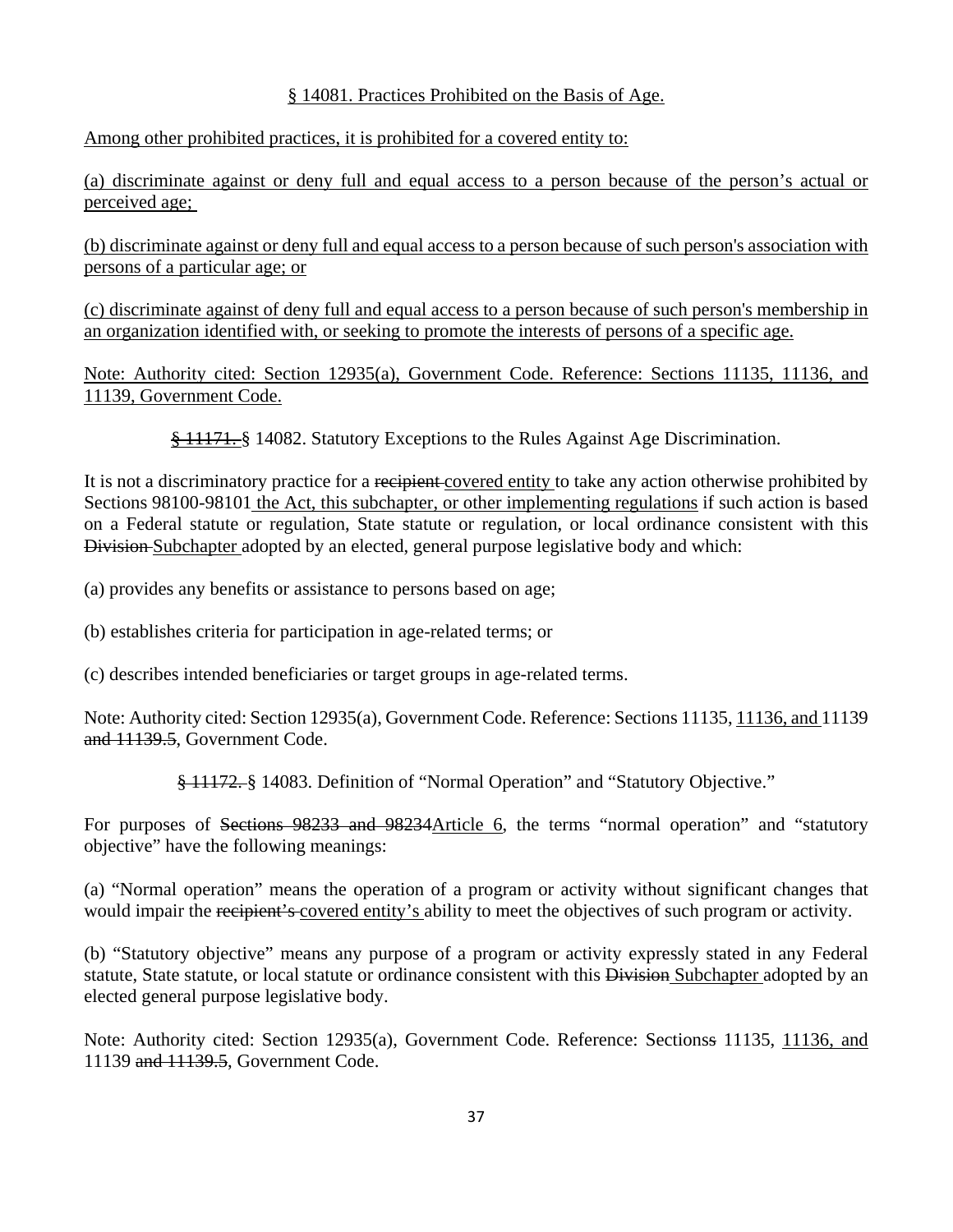§ 11173. § 14084. Exceptions to the Rules Against Age Discrimination: Normal Operation or Statutory Objective of Any Program or Activity.

It is not a discriminatory practice for a recipient-covered entity to take an action, otherwise prohibited by Sections 98100-98101Article 6, if the action reasonably takes into account age as a factor necessary to the normal operation or the achievement of any statutory objective of a program or activity. An action reasonably takes into account age as a factor necessary to the normal operation or the achievement of any statutory objective of a program or activity if:

(a) age is used as a measure or approximation of one or more other characteristics;

(b) the other characteristic(s) must be measured or approximated in order for the normal operation of the program or activity to continue, or to achieve any statutory objective of the program or activity;

(c) the other characteristic(s) can be reasonably measured or approximated by the use of age; and

(d) the other characteristic(s) are impractical to measure directly on an individual basis.

Note: Authority cited: Section 12935(a), Government Code. Reference: Sections 11135, 11136, and 11139 and 11139.5, Government Code.

§ 11174.14085. Exceptions to the Rules Against Discrimination: Reasonable Factors Other Than Age.

It is not a discriminatory practice for a recipient-covered entity to take an action otherwise prohibited by Sections 98100-98101 Article 6 which is based on a factor other than age, even though that action may have a disproportionate effect on persons of different ages, provided that such other factor bears a direct and substantial relationship to the normal operation of the program or activity or to the achievement of a statutory objective.

Note: Authority cited: Section 12935(a), Government Code. Reference: Sections 11135, 11136, and 11139 and 11139.5, Government Code.

§ 11175§ 14086. Burden of Proof.

The burden of proving that an age distinction falls within the exceptions of Sections 98231, 98233 or 98234 14081, 14082, 14083, 14084, or 14085 is on the recipient of State supportcovered entity.

Note: Authority cited: Section 12935(a), Government Code. Reference: Sections 11135, 11136, and 11139 and 11139.5, Government Code.

§ 1408711176. State Agency Review of Policies and Procedures.

(a) Each Sstate agency shall conduct a review of the age distinctions it imposes on its recipients by regulation, policy, or administrative practice. The purpose of this review is to identify how age distinctions are used by each Sstate agency and whether such age distinctions are permissible under this DivisionSubchapter.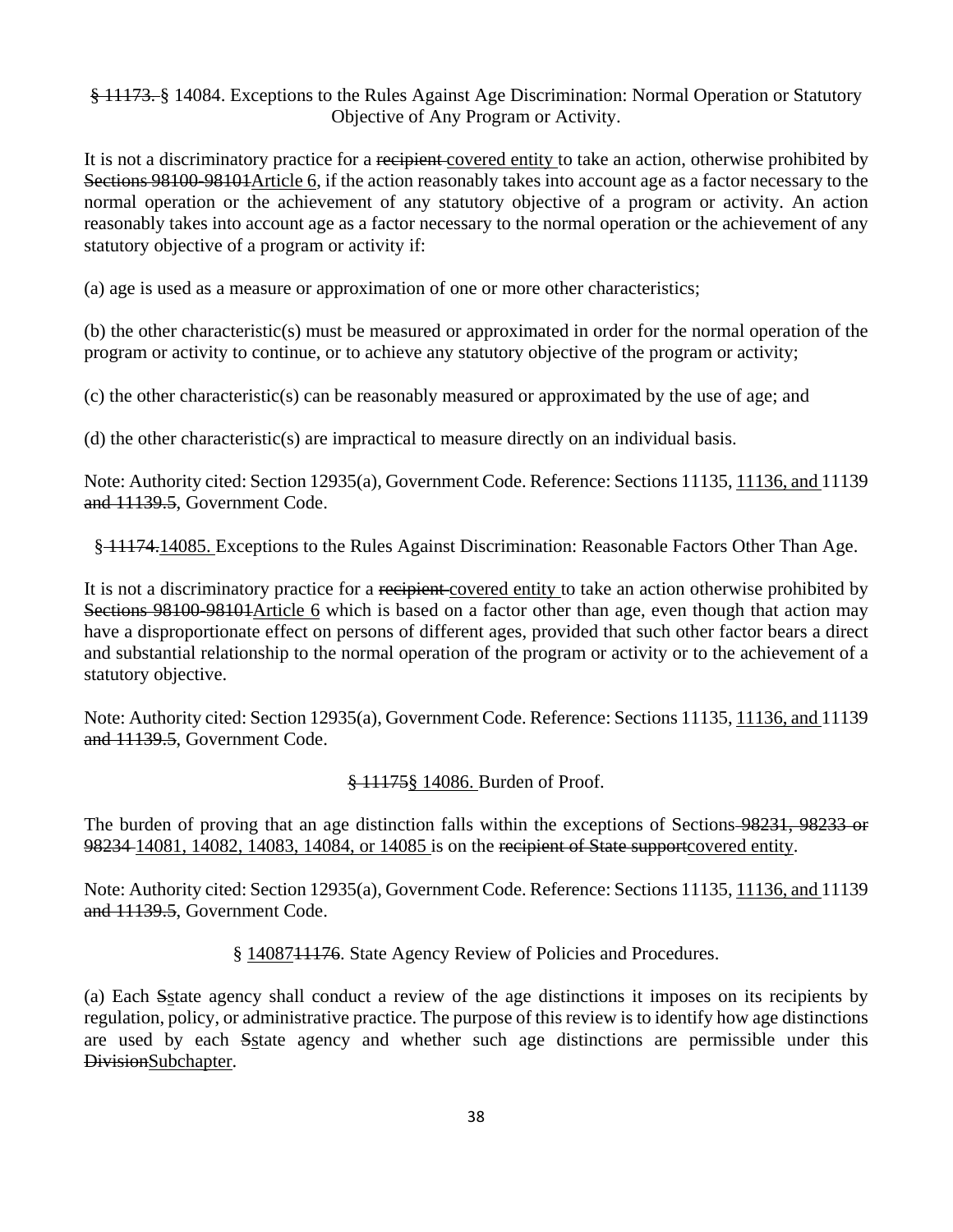(b) No later than 12 months from the date a Sstate agency adopts implementing regulations, such agency shall submit a report to the Secretary-Department containing:

(1) the results of the review conducted under subsection (a) of this section;

(2) a list of the age distinctions which are to be continued; and

(3) the justification under Section 14081, 14082, 14083, 14084, or 14085 98231, 98233 or 98234 for each age distinction to be continued.

Note: Authority cited: Section 12935(a), Government Code. Reference: Sections 11135, 1113611139 and 1113911139.5, Government Code.

§ 1408811177. Recipient Review of Age Distinctions.

No later than 18 months following the effective date of implementing regulations, each recipient should be required by the responsible Sstate agency to submit a report to such Sstate agency analyzing the results of a review equivalent to that referred to in subsection 98236 14086(a). Such report should list by program or activity the age distinctions to be continued, together with an explanation of why such distinctions satisfy the terms of Section 98231, 98233, or 98234, and the age distinctions to be eliminated.

Note: Authority cited: Section 12935(a), Government Code. Reference: Sections 11135, 11136, and 11139, and 11139.5, Government Code.

§ 1117814089. State Agency Review of Recipient Age Distinctions.

No later than 24 months following the effective date of implementing regulations, each Sstate agency will be requested to submit a report to the Secretary-Department analyzing the results of the review referred to in Section 9823714087.

Note: Authority cited: Section 12935(a), Government Code. Reference: Sections 11135, 11136, and 11139, and 11139.5, Government Code.

§ 11179. [Reserved]

[§§ 14090-14099. Reserved.]

# **Article 7. Specific Practices Prohibited - Ancestry, Ethnic Group Identification, and National Origin**

#### § 14100. Definitions.

(a) The terms "ancestry," "ethnic group identification," and "national origin" shall have the meanings set out in subsections 14020(e), (r), and (gg), respectively.

(b) "Alternative communication services" means the method used for purposes of communicating effectively with a person with limited English proficiency who is unable to read or speak or write in the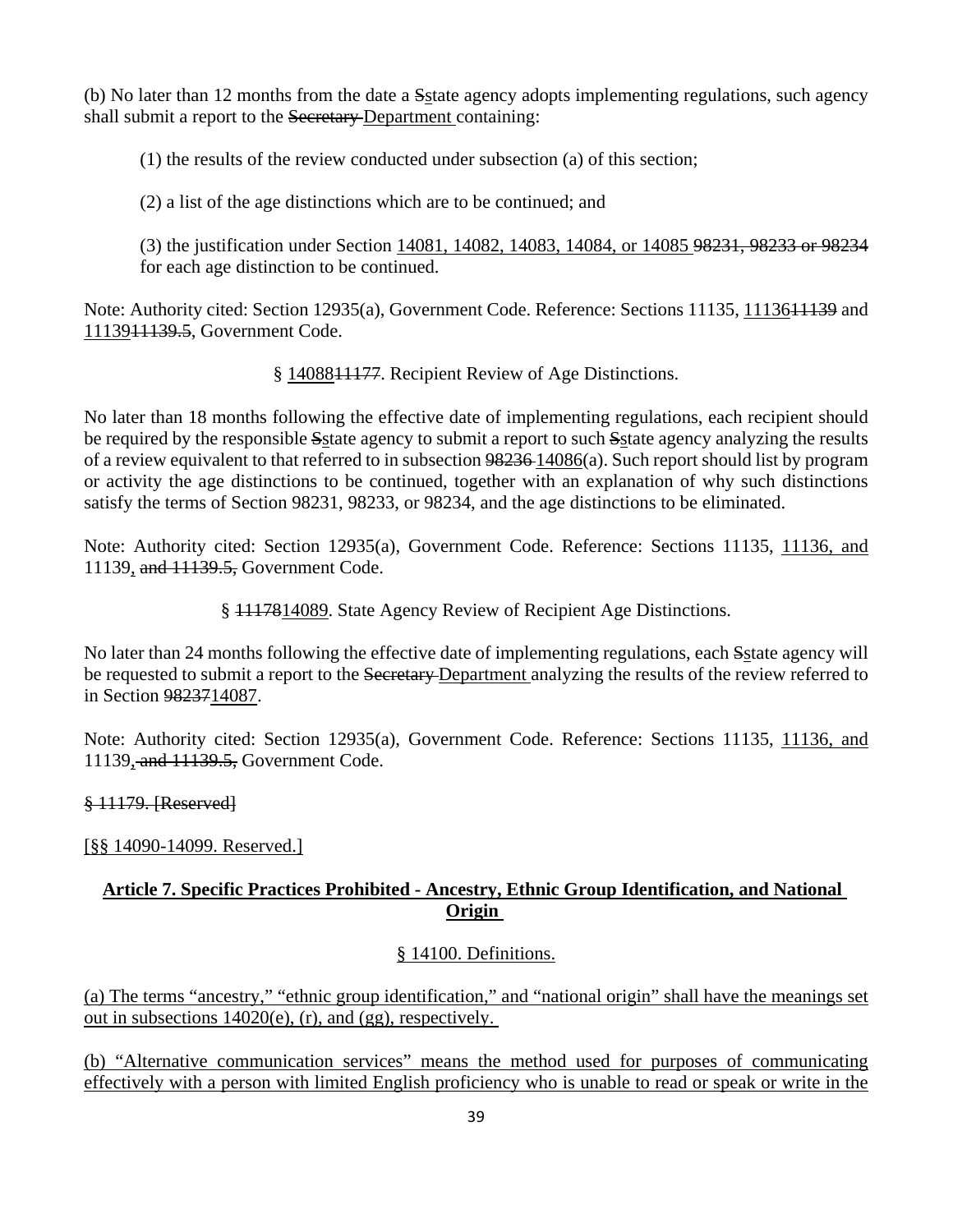English language. "Alternative communication services" include, but are not limited to, the provision of the services of a multilingual employee or an interpreter for the benefit of an ultimate beneficiary; the provision of written materials in a language other than English; the provision of written materials in a format other than standard font written print, such as Braille, large font print, sign language visual formats and electronic formats; auxiliary aids and services; and notice to the limited English proficient person of the availability of free alternative communication services, including interpreter and translation services and where to file complaints if appropriate services are not provided.

(c) "Multilingual employee" means a qualified employee of a covered entity who, in addition to their duties, is also proficient in oral communication skills in English and the target languages, as are necessary to accurately and readily interpret in a second language, and has received education and training in interpreter ethics, conduct, practice, and confidentiality. A multilingual employee need not be proficient in reading or writing skills in a second language except where such skills are a job-related necessity or necessary for orally interpreting a written document.

(e) "Limited English proficient persons" ("LEP") includes:

(1) persons who are non-English speaking or who do not speak English as their primary language or have limited ability to read, write, speak, or understand English;

(2) persons with developmental, mental health, or intellectual disabilities who have limited ability to understand English; and

(3) persons with manual or sensory disabilities, such as manual dexterity impairments, hearing or vision impairments, who have limited functional ability to read, write, or speak English presented in standard visual or oral formats.

(f) "Primary language" means the language used most frequently by a person to communicate, including sign language, or tactile sign language.

(g) "Translator" means a person qualified and capable of translating a language in writing or sign. A qualified translator has received education and training in translator best practices, including ethics, conduct, practice, and confidentiality. "Translation" is the replacement of a written text or sign, or recorded image, from one language (source language) into an equivalent written text or sign, or recorded image in another language (target language), accurately and with appropriate cultural relevance, and at the appropriate grade level. Although many of the same requirements apply to translators as for interpreters, the skill of translators is very different from that of interpreting. Competency of translations can often be ensured by: (i) having a second independent translator to check the work of the primary translator, including using a community review process to ensure the correct reading and literacy level and understandability of the document, and (ii) using "back translation" by having one translator translate the documents and a second one translate it back to English or the source language to check the appropriate meaning.

Note: Authority cited: Section 12935(a), Government Code. Reference: Sections 11135, 11136, and 11139, Government Code.

§ 14101. Prohibited Practices on the Bases of Ancestry, Ethnic Group Identification, and National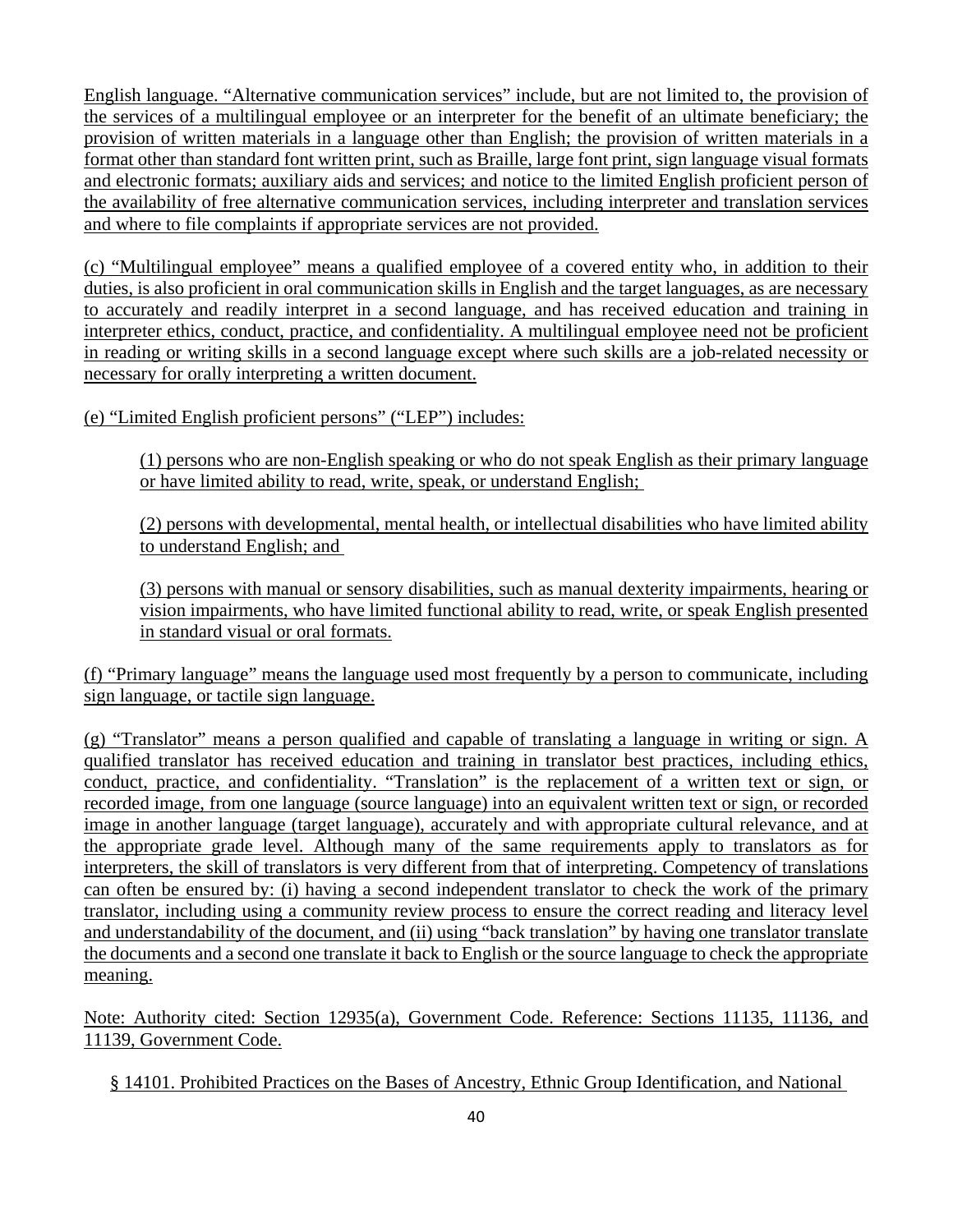# Origin.

Among other prohibited practices, it is prohibited for a covered entity to:

(a) discriminate against or deny full and equal access to a person because of the person's actual or perceived ancestry, ethnic group identification, or national origin, including a person's primary language or accent;

(b) discriminate against or deny full and equal access to a person because of such person's association with persons of a particular ancestry, ethnic group identification, or national origin.

(c) discriminate against a person because of such person's membership in an organization identified with, or seeking to promote the interests of persons of a particular ancestry, ethnic group identification, or national origin, or because a person's name, or that of their spouse, is believed to reflect a particular ancestry, ethnic group identification or national origin;

(d) to fail to take appropriate steps to ensure that alternative communication services are available to ultimate beneficiaries.

Note: Authority cited: Section 12935(a), Government Code. Reference: Sections 11135, 11136, and 11139, Government Code.

[§§ 14102-14124. Reserved.]

# **Article 8. Specific Practices Prohibited - Color and Race**

# § 14125. Definitions.

The terms "color," and "race" shall have the meanings set out in subsections 14020(k), and (rr), respectively.

Note: Authority cited: Section 12935(a), Government Code. Reference: Sections 11135, 11136, and 11139, Government Code.

§ 14126. Prohibited Practices on the Basis of Color and Race.

Among other prohibited practices, it is prohibited for a covered entity to:

(a) discriminate against or deny full and equal access to a person because of the person's actual or perceived color or race;

(b) discriminate against or deny full and equal access to a person because of such person's association with persons of a particular color or race;

(c) discriminate against of deny full and equal access to a person because of such person's membership in an organization identified with, or seeking to promote the interests of persons of a specific color or race, or because a person's name, or that of their spouse, is believed to reflect a given color or race.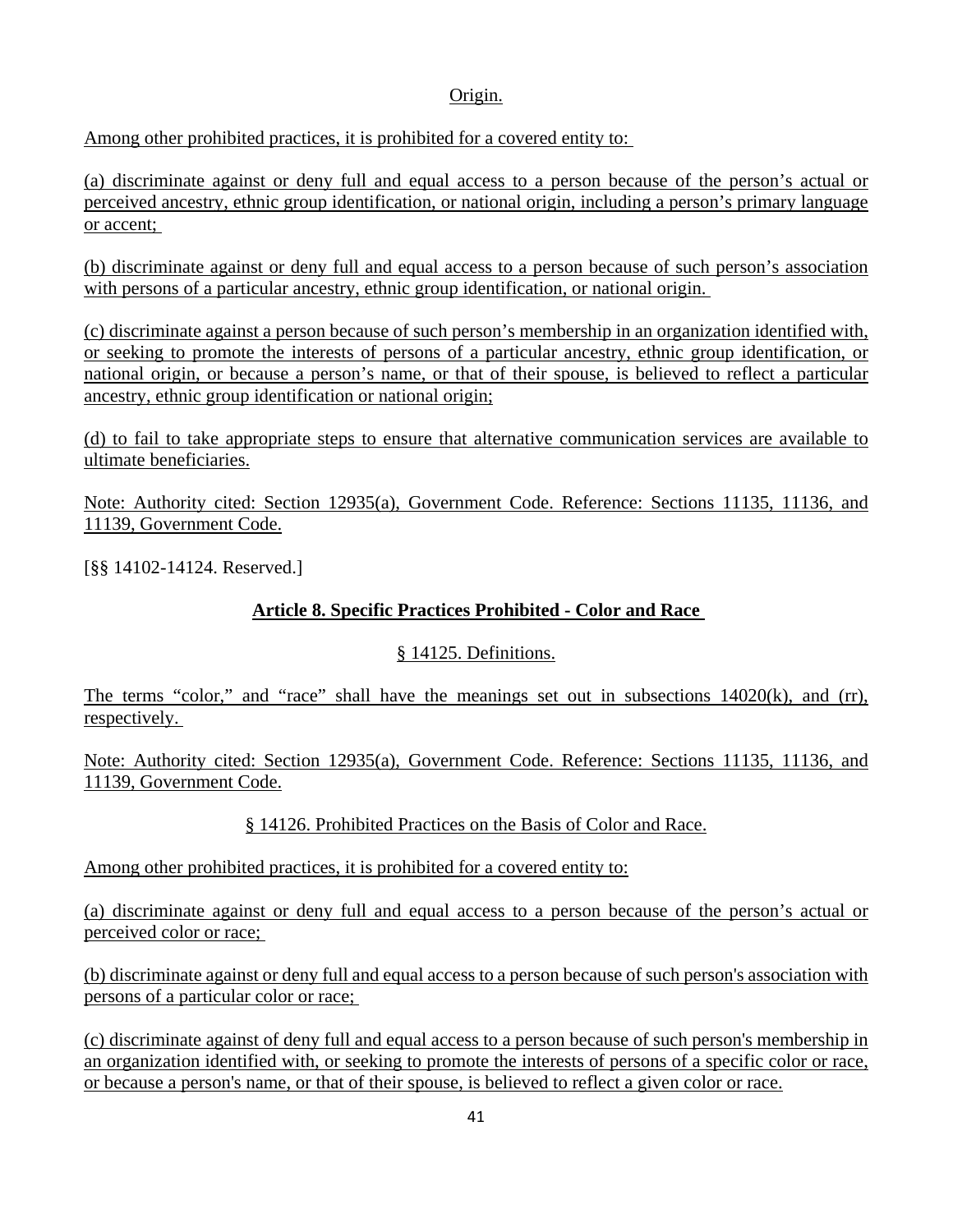Note: Authority cited: Section 12935(a), Government Code. Reference: Sections 11135, 11136, and 11139, Government Code.

[§§ 14127-14152. Reserved.]

#### **Article 9. Specific Practices Prohibited - Marital Status**

§ 14153. Prohibited Practices.

Among other prohibited practices, it is prohibited for a covered entity to:

(a) discriminate against or deny full and equal access to a person because of a person's actual or perceived marital status;

(b) discriminate against or deny full and equal access to a person because of such person's association with persons of a particular marital status; or

(c) discriminate against or deny full and equal access to a person because of such person's membership in an organization identified with, or seeking to promote the interests of persons with a particular marital status.

§ 11180. Parental, Family or Marital Status.

Any rule, policy or practice of a recipient concerning the actual or potential parental, family or marital status of an ultimate beneficiary which has the purpose or effect of differentiating on the basis of sex is a discriminatory practice.

Note: Authority cited: Section 12935(a), Government Code. Reference: Sections 11135, 11139 and 11139.5, Government Code.

[§§ 14154-14179 Reserved.]

#### **Article 10. Specific Practices - Religion**

#### § 14180. Definitions.

The term "Religion" shall have the meaning set out in subsection 14020(vv).

Note: Authority cited: Section 12935(a), Government Code. Reference: Sections 11135, 11136, and 11139, Government Code.

§ 14181. Prohibited Practices on the Basis of Religion Prohibited.

Among other prohibited practices, it is prohibited for a covered entity to:

(a) discriminate against or deny full and equal access to a person because of the person's actual or perceived religion.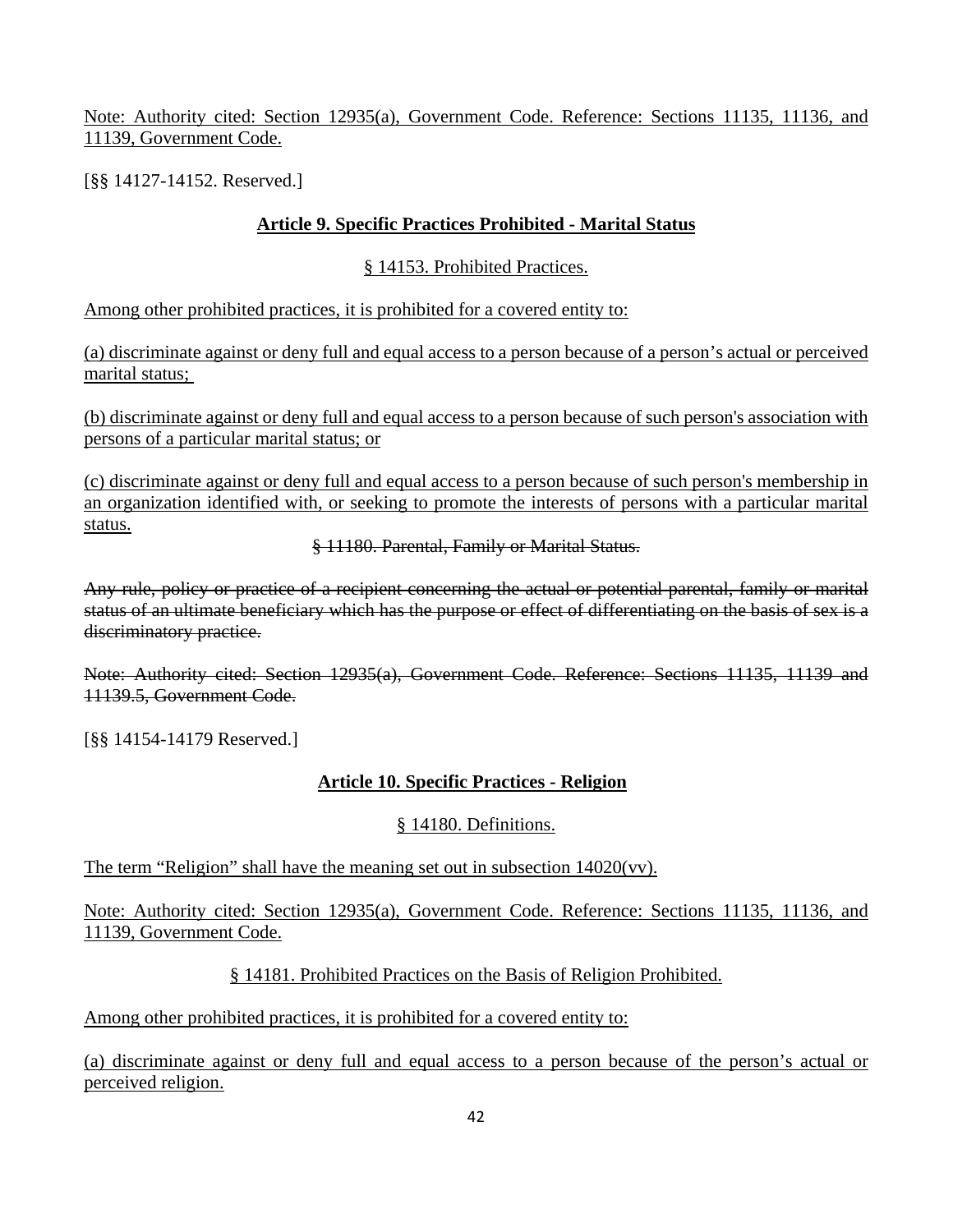(b) discriminate against or deny full and equal access to a person because of such person's association with persons of a particular religion;

(c) discriminate against or deny full and equal access to a person because of such person's membership in an organization identified with, or seeking to promote the interests of persons with a particular religion.

Note: Authority cited: Section 12935(a), Government Code. Reference: Sections 11135, 11136, and 11139, Government Code.

§ 14182. Reasonable Accommodation of Religious Practices.

It is unlawful for a covered entity to fail to make reasonable accommodation to the religious belief of an ultimate beneficiary where such accommodation can be made without undue hardship on the covered entity.

Note: Authority cited: Section 12935(a), Government Code. Reference: Sections 11135, 11136, and 11139, Government Code.

§ 14183. Exemption of Religious Organizations.

Neither Article 9.5, this subchapter nor other implementing regulations apply to the religious activities of a religious corporation or association not organized for profit.

Note: Authority cited: Section 12935(a), Government Code. Reference: Sections 11135, 11136, and 11139, Government Code.

§ 14184. Discrimination Prohibited.

It is a discriminatory practice for a recipient of state support to discriminate against an ultimate beneficiary based on the nature of the ultimate beneficiary's religious beliefs.

Note: Authority cited: Section 12935(a), Government Code. Reference: Sections 11135, 11136, and 11139, Government Code.

[§§ 14185-14299. Reserved.]

# **Article 11. Specific Practices Prohibited - Sex and Sexual Orientation**

§ 14300. Prohibited Practices on the Basis of Sex or Sexual Orientation.

Among other prohibited practices, it is prohibited for a covered entity to:

(a) discriminate against or deny full and equal access to a person because of the person's sex or sexual orientation, as defined in sections  $14020(v)$ , (ww), (xx), (ddd), and (eee);

(b) discriminate against or deny full and equal access to a person because of such person's association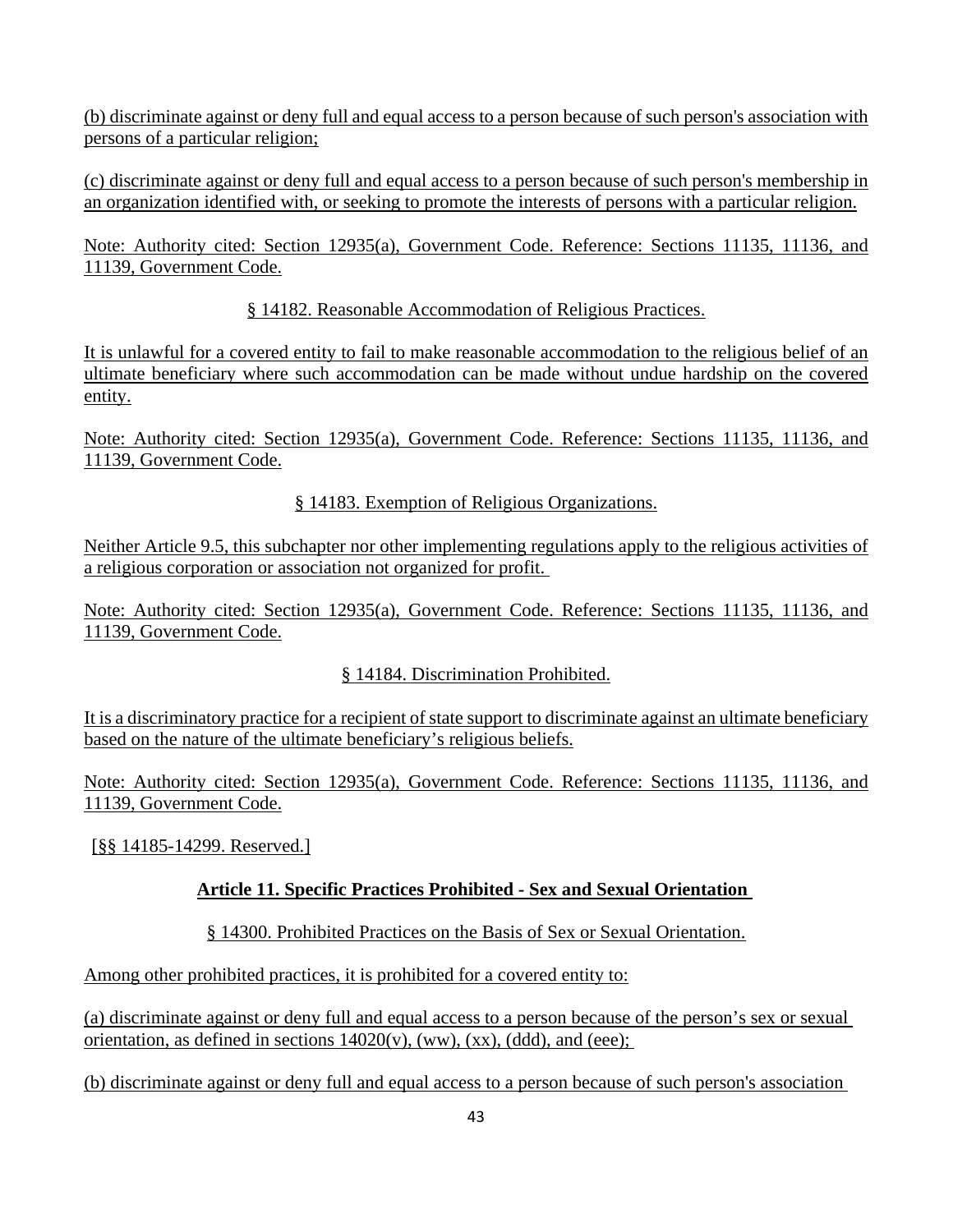with persons of a particular sex or sexual orientation, as defined in sections  $14020(v)$ , (ww), (xx),  $(ddd)$ , and  $(eee)$ ;

(c) discriminate against or deny full and equal access to a person because of such person's membership in an organization identified with, or seeking to promote the interests of persons with a particular sex or sexual orientation, as defined in sections  $14020(v)$ , (ww), (xx), (ddd), and (eee).

Note: Authority cited: Section 12935(a), Government Code. Reference: Sections 11135, 11136, and 11139, Government Code.

§ 11181. § 14301. Personal Information.

In determining whether a person satisfies any criteria for receipt of an aid or benefit or participation in a program or activity, it is a <del>discriminatory</del> prohibited practice for a recipient covered entity to differentiate on the basis of sex in inquiring about the family or marital status of such person. However, such person may be required to provide information relevant and necessary for determining whether such person satisfies validly imposed criteria for the aid or benefit, or participation in the program or activity in question, including any other former names by which such person has been known.

Note: Authority cited: Section 12935(a), Government Code. Reference: Sections 11135, 11136, and 11139 and 11139.5, Government Code.

§ 11182. § 14302. Pregnancy, Childbirth or Termination of Pregnancy.

Any rule, policy or practice of a recipient covered entity concerning disability due to pregnancy, childbirth, recovery from childbirth or termination of pregnancy, or other physiological conditions related to the capacity to bear children not applied under the same terms and conditions, and in the same manner, as any other rule, policy or practice relating to any other temporary disability is a prohibiteddiscriminatory practice; except as otherwise provided by the Fair Employment Practice Act.

Note: Authority cited: Section 12935(a), Government Code. Reference: Sections 11135, 11136, and 11139 and 11139.5, Government Code.

§ 14303. Parental, Family or Marital Status.

Any practice of a covered entity concerning the actual or potential parental, family or marital status of an ultimate beneficiary which has the purpose or effect of differentiating on the basis of sex is a prohibited practice.

Note: Authority cited: Section 12935(a), Government Code. Reference: Sections 11135, 11136, and 11139, Government Code.

§ 11183. Statistical Stereotypes.

Any rule, policy or practice which treats men and women differently for purposes of any program or activity on the basis of It is an unlawful practice for any covered entity to use aggregate statistical information, based on sex, characteristics of men or women, whether founded in fact, belief or statistical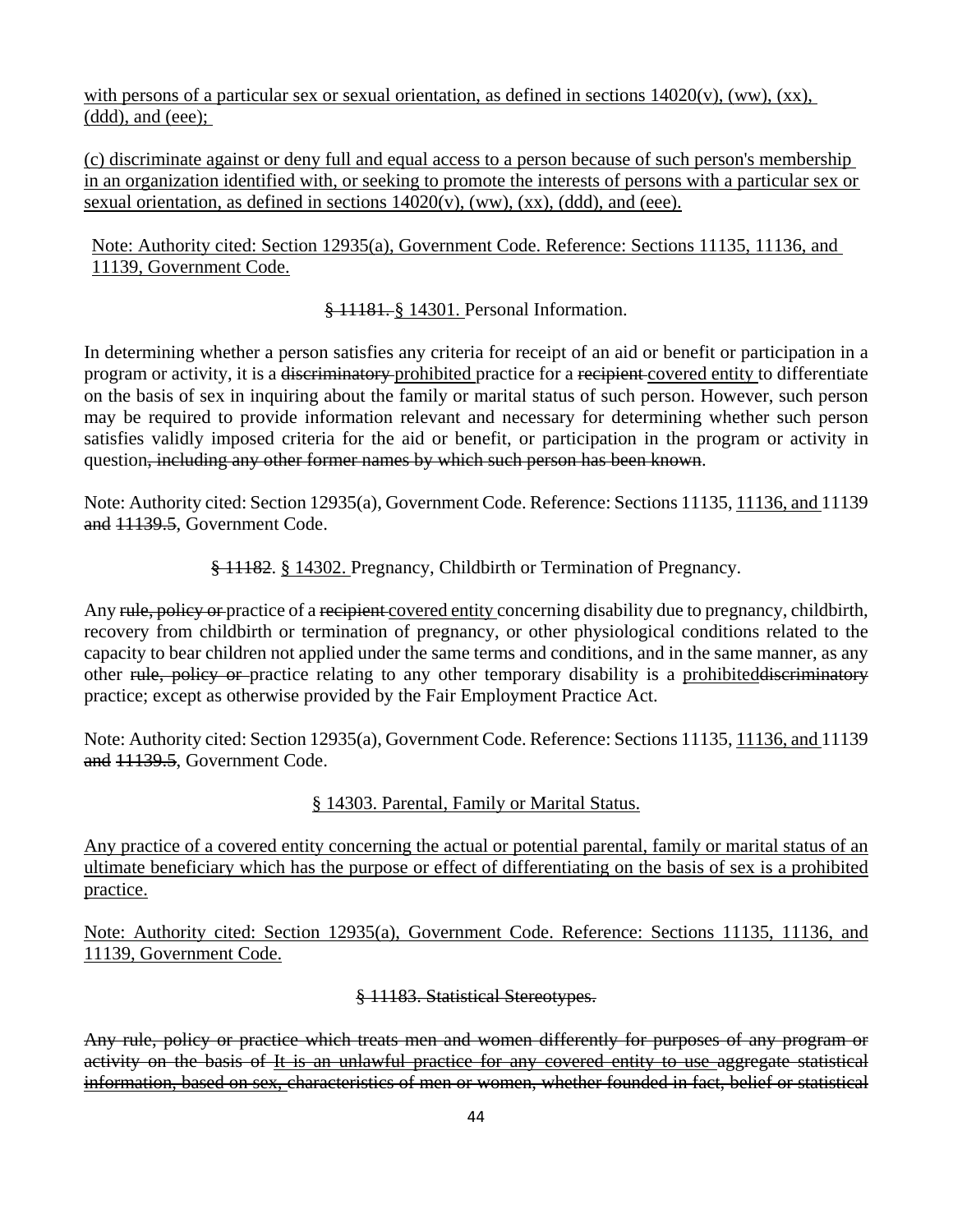probability is a discriminatory practice.

 $\overline{a}$ 

Note: Authority cited: Section 12935(a), Government Code. Reference: Sections 11135, 11136, and 11139 and 11139.5, Government Code.

§ 11184. Sex Pressure Prohibited.

Any rule, policy, practice or incident by a recipient is a discriminatory practice where a supervisor, superior, or other person subject to the control of a recipient of State support, conditions the receipt of benefits of a program or activity upon entering into, or maintaining, a sexual relationship or participation in sexual activity or subjects an ultimate beneficiary to sexual harassment or intimidation such as unwelcome sexual advances, requests for sexual favors, or other verbal or physical conduct of a sexual nature.

Note: Authority cited: Section 12935(a), Government Code. Reference: Sections 11135, 11139 and 11139.5, Government Code.

§ 14304. Inquiries regarding and Recording of Gender and Name.

(a) Inquiries by a covered entity that directly or indirectly identify a person on the basis of sex, including gender, gender identity, or gender expression, or sexual orientation, are unlawful unless the covered entity establishes a permissible defense, including whether such a practice is required by state or federal law or an order of a state or federal court. For recordkeeping purposes, a covered entity may request a person to provide this information solely on a voluntary basis.

(b) If an ultimate beneficiary requests to be identified with a preferred gender, name, and/or pronoun, including gender-neutral pronouns, a covered entity who fails to abide by the person's stated preference may be liable under Article 9.5, except as noted in subsection (c) below.

(c) A covered entity is permitted to use a person's gender or legal name as indicated in a governmentissued identification document only if it is necessary to meet a legally-mandated obligation, but otherwise must identify the person in accordance with their gender identity and preferred name.

Note: Authority cited: Section 12935(a), Government Code. Reference: Sections 11135, 11136, and 11139, Government Code.

#### § 14305. Additional Rights

(a) It is unlawful for a covered entity to inquire about or require documentation or proof of a person's sex, gender, gender identity, or gender expression as a condition of application or eligibility for, or receipt of, any benefit, program, activity, or service provided by the covered entity.

(b) It is unlawful for a covered entity to deny any benefit, program, activity, or service to an individual based wholly or in part on the individual's sex, gender, gender identity, or gender expression.

(c) It is unlawful for a covered entity to discriminate against or deny full and equal access to an individual who is transitioning, has transitioned, or is perceived to be transitioning.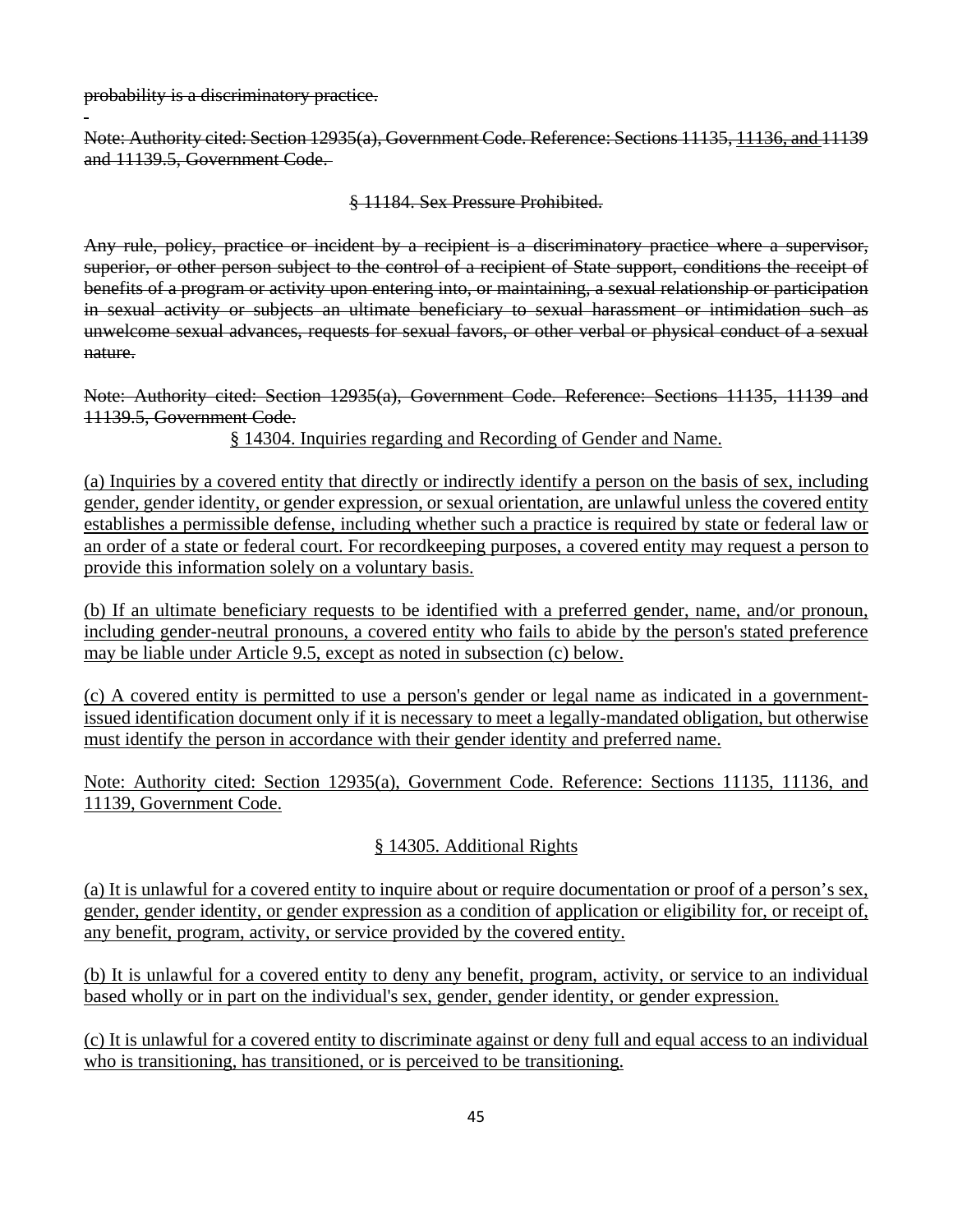(d) It is unlawful for a covered entity to refuse any individual access to facilities that correspond to that individual's gender identity or gender expression, regardless of the individual's sex assigned at birth. Covered entities may not require individuals to undergo, provide proof or any medical treatment or procedure, provide any identity document, or to use facilities designated for use by a particular gender.

Note: Authority cited: Section 12935(a), Government Code. Reference: Sections 11135, 11136, 11139, 12920, 12921, 12926, and 12940, Government Code.

[§§ 14306-14324. Reserved.]

§ 11185. [Reserved]

#### § 11186. [Reserved]

#### **Article 12. Specific Practices Prohibited - Disability, Medical Condition, and Genetic Information.**

#### § 11187. § 14325. Definitions.

The terms "disability," "genetic information," and "medical condition" shall have the meanings set out in sections  $14020(q)$ , (w), and (ee).

(a) "Disabled person" means any person who has a physical or mental impairment which substantially limits one or more major life activities, has a record of such an impairment, or is regarded as having such an impairment.

(b) As used in subsection (a) of this section, the phrase "physical or mental impairment" means:

(1) any physiological disorder or condition, cosmetic disfigurement, or anatomical loss affecting one or more of the following body systems: neurological; musculoskeletal; special sense organs; respiratory, including speech organs; cardiovascular; reproductive; digestive; genitourinary; hemic and lymphatic; skin; and endocrine; or

(2) any mental or psychological disorder, such as mental retardation, organic brain syndrome, emotional or mental illness, and specific learning disabilities. The term "physical or mental impairment" includes, but is not limited to such diseases and conditions as orthopedic, visual, speech and hearing impairment, cerebral palsy, epilepsy, muscular dystrophy, multiple sclerosis, cancer, heart disease, diabetes, mental retardation, emotional illness, and drug addiction and alcoholism.

(3) "Major life activities" means functions such as caring for one's self, performing manual tasks, walking, seeing, hearing, speaking, breathing, learning and working.

(4) "Has a record of such an impairment" means has a history of, or has been misclassified as having, a mental or physical impairment that substantially limits one or more major life activities.

(5) "Is regarded as having an impairment" means:

(A) has a physical or mental impairment that does not substantially limit major life activities but is treated by a recipient as constituting such a limitation;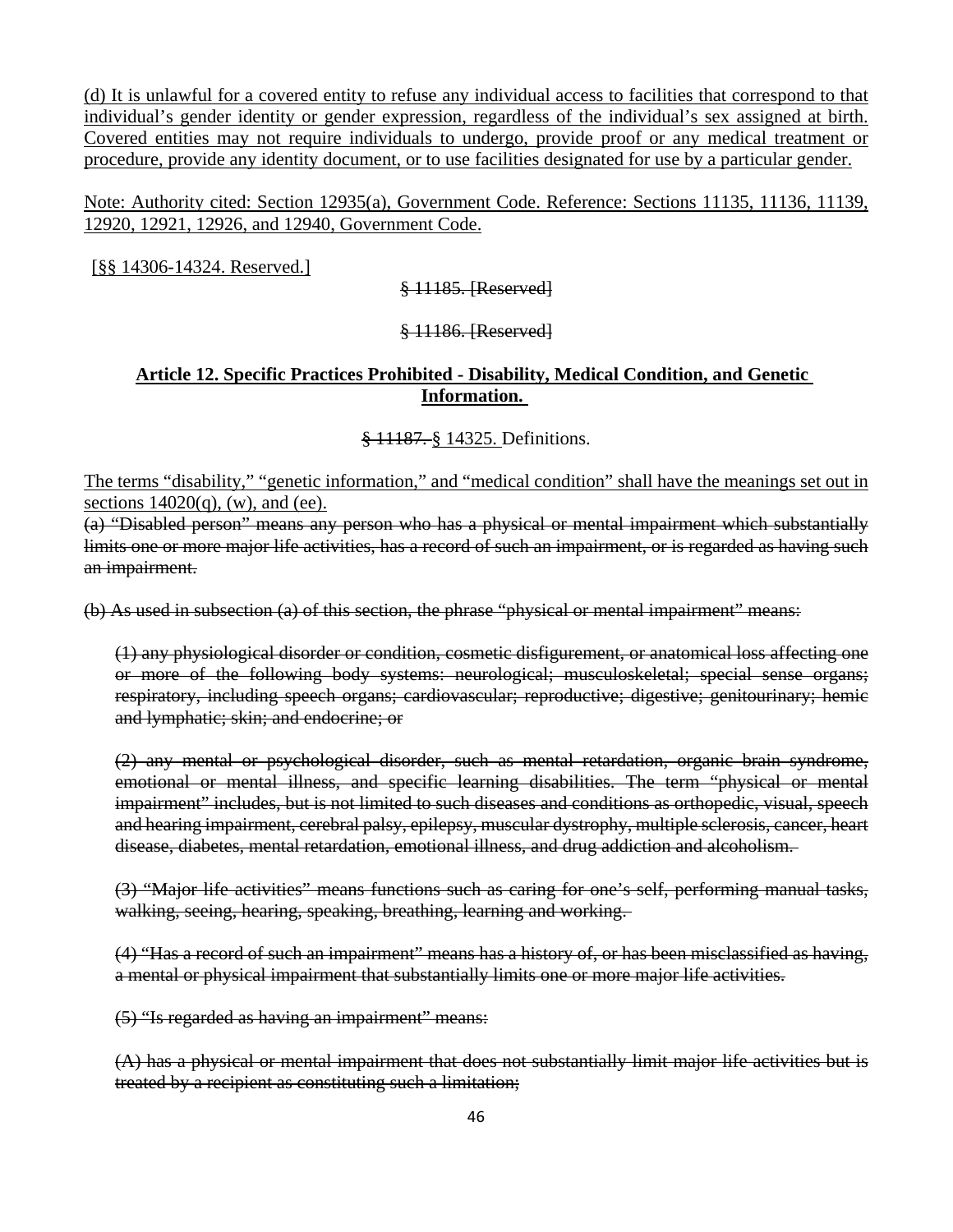(B) has a physical or mental impairment that substantially limits major life activities only as a result of the attitudes of others toward such impairment; or

(C) has none of the impairments defined in subsection (b) (1) of this section but is treated by a recipient as having such an impairment.

(c) "Disability" means any condition or characteristic that renders a person a disabled person as defined in subsection (a) of this section.

(d) "Qualified disabled person" means:

(1) with respect to employment, a disabled person who, with reasonable accommodation, can perform the essential functions of the job in question, but the term does not include any individual who is an alcoholic or drug abuser whose current use of alcohol or drugs prevents such person from performing the duties of the job in question or whose employment, by reason of such current alcohol or drug abuse, would constitute a direct threat to property or the safety of others; and

(2) with respect to other programs or activities, a disabled person who meets the essential eligibility requirements of such programs or activities.

Note: Authority cited: Section 12935(a), Government Code. Reference: Sections 11135, 11139 and 11139.5, Government Code.

§ 14326. Prohibited Practices on the Basis of Disability.

Among other prohibited practices, it is prohibited for a covered entity to:

(a) discriminate against or deny full and equal access to a person because of the person's actual or perceived disability;

(b) discriminate against or deny full and equal access to a person because of such person's association with persons with disabilities; or

(c) discriminate against or deny full and equal access to a person because of such person's membership in an organization identified with, or seeking to promote the interests of persons with disabilities.

Note: Authority cited: Section 12935(a), Government Code. Reference: Sections 11135, 11136, and 11139, Government Code.

#### § 14327. Reasonable Accommodations.

It unlawful for a covered entity to fail or refuse to provide a reasonable accommodation as needed to afford an individual with a disability a full and equal opportunity to use or enjoy programs, activities or services. Upon receiving a request for a reasonable accommodation, covered entities shall engage in a good faith interactive process to determine an effective reasonable accommodation.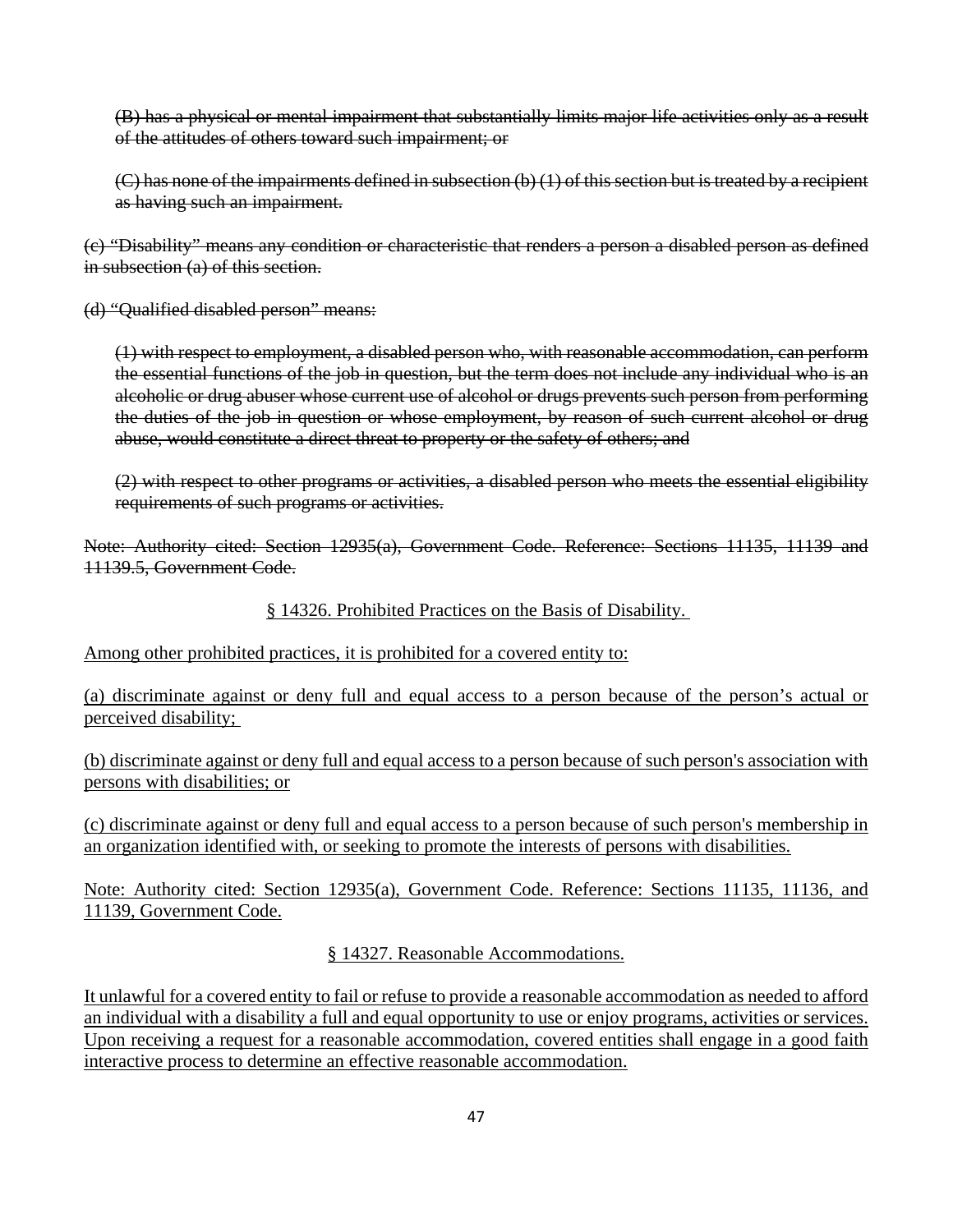Note: Authority cited: Section 12935(a), Government Code. Reference: Sections 11135, 11136, and 11139, Government Code.

#### § 14328. Medical Condition

It is a prohibited practice for a covered entity to discriminate against or deny full and equal access to a person because of the person's actual or perceived medical condition, as defined in section 14020(ee).

Note: Authority cited: Section 12935(a), Government Code. Reference: Sections 11135, 11136, and 11139, Government Code.

#### § 14329. Genetic Information.

It is a prohibited practice for a covered entity to discriminate against a person because of the person's genetic information, as defined in section 14020(w).

Note: Authority cited: Section 12935(a), Government Code. Reference: Sections 11135, 11136, and 11139, Government Code.

#### § 14330. Confidentiality

(a) Information concerning a request for a reasonable accommodation for a disability, or other information concerning disability, medical condition, or genetic information, shall be kept confidential by covered entities in accordance with the privacy protections afforded to medical information under state and federal law, including the Confidentiality of Medical Information Act, California Civil Code sections 56-56.37, unless confidentiality is waived by the individual with a disability or disclosure is required by law.

(b) To the extent necessary to review a request for an accommodation, or to implement an accommodation, confidential information may be disclosed only to the covered entity's staff who are directly involved in the accommodation process or who are necessary to implement the accommodation. In the context of an adjudication, parties to the proceeding other than the individual requesting an accommodation are not "directly involved" in the accommodation process.

Note: Authority cited: Section 12935(a), Government Code. Reference: Sections 11135, 11136, and 11139, Government Code.

#### § 11188. Self-Evaluation.

(a) With regard to disabled persons, a recipient with 15 or more employees should be required by the responsible State agency, within one year of the effective date of implementing regulations to:

(1) evaluate, with the assistance of interested persons, including disabled persons or organizations representing disabled persons, its current policies and practices and the effects thereof that do not or may not meet the provisions of such regulations and this Division;

(2) modify, after consultation with interested persons, including disabled persons or organizations representing disabled persons, any policies and practices that do not meet the provisions of such regulations and this Division;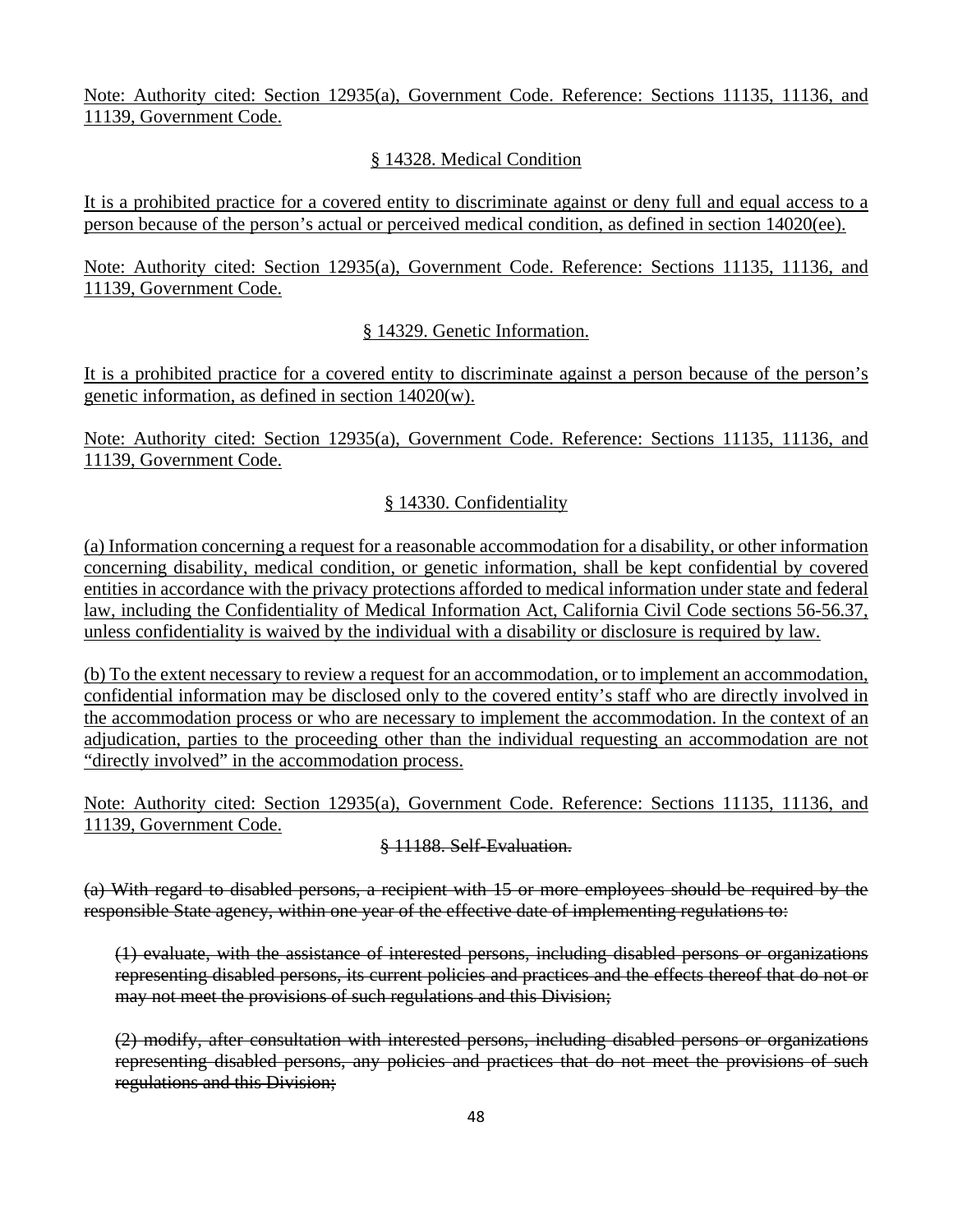(3) take, after consultation with interested persons, including disabled persons or organizations representing disabled persons, appropriate remedial steps to eliminate the effects of any discrimination that resulted from adherence to such policies and practices; and

(4) for at least three years following completion of the evaluation referred to in subsection (a) (1) of this section, maintain on file, make available for public inspection, and provide to the responsible State agency upon request:

(A) a list of the interested persons consulted;

(B) a description of the areas examined and any problems identified; and

(C) a description of any modifications made and of any remedial steps taken.

(b) A self-evaluation performed by a recipient as required by a federal agency under the provisions of Section 504 of the Rehabilitation Act of 1973 should be permitted to satisfy the provisions of subsection  $(a)$  (1) of this section.

Note: Authority cited: Section 12935(a), Government Code. Reference: Sections 11135, 11139 and 11139.5, Government Code.

§ 14331. Assistance Animals.

(a) Assistance animals include guide dogs, signal dogs, service dogs, service animals, and support animals as defined in section 14020(f).

(b) Individuals with disabilities are permitted to have service animals as defined in section  $14020(f)(1)$ in all locations and facilities operated or controlled by covered entities. The only permissible questions that can be asked of an individual to determine if the animal is a service animal are: 1) "Are you an individual with a disability?" and 2) "What is the disability-related task the animal has been trained to perform?" It is not permitted to ask the individual with a disability to demonstrate the task.

(c) Individuals with disabilities who have a support animal as defined in section  $114020(f)(2)$  may request a reasonable accommodation pursuant to section 14327 related to the individual's need for the support animal in all locations and facilities operated or controlled by covered entities. Requests may be denied if the animal creates an undue burden on the covered entity or constitutes a direct threat to others.

#### (d) Provisions applicable to all assistance animals as defined in section 14020(f) include:

(1) An individual with an assistance animal may also be covered by other legal obligations relating to assistance animals, such as the American with Disabilities Act, section 504 of the Rehabilitation Act, Civil Code sections 51, 54.1, 54.2. and 54.7, and the Fair Employment and Housing Act, which include additional requirements or prohibitions relating to assistance animals, and may further restrict the nature and type of inquiry that may be made concerning assistance animals;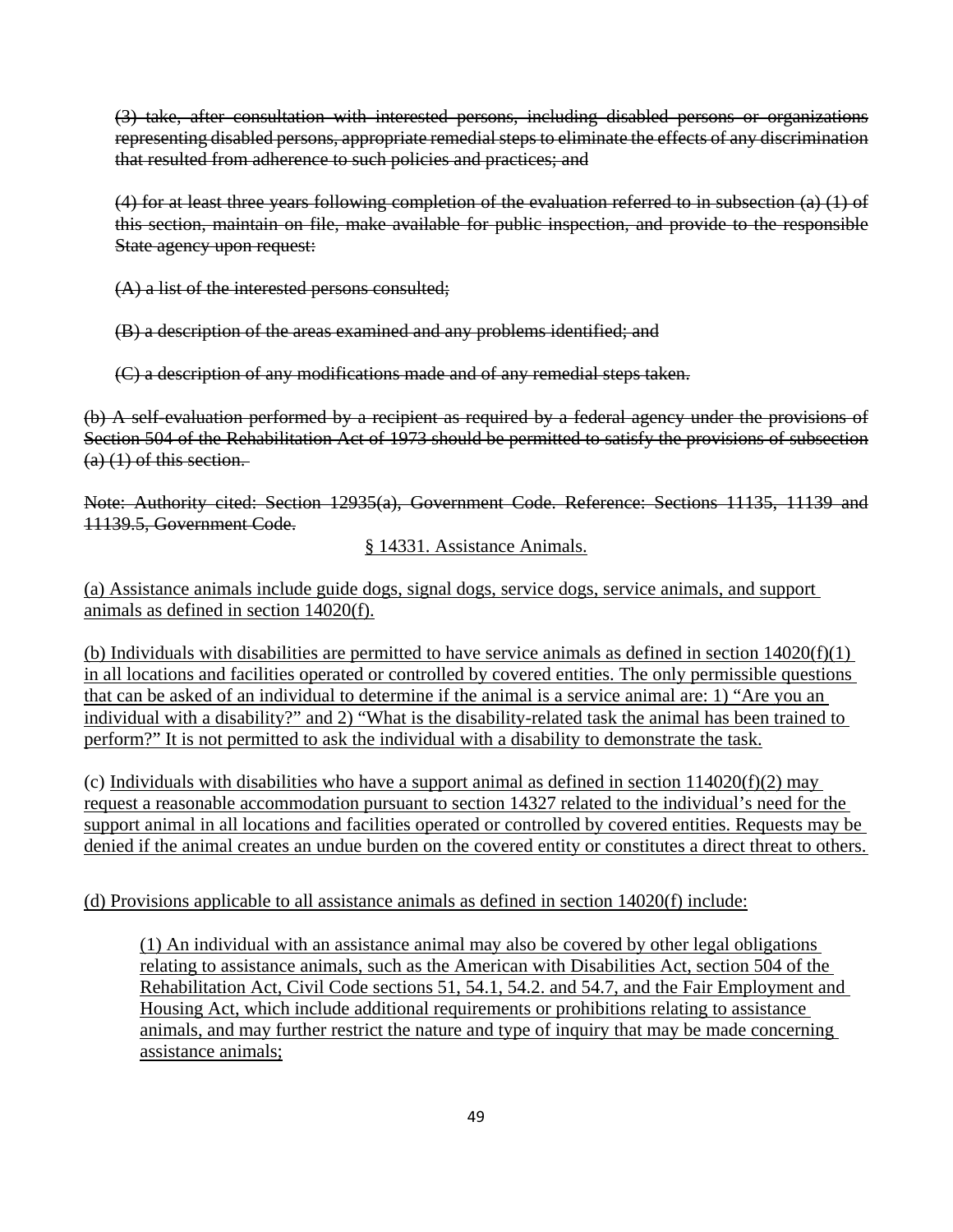(2) An individual with an assistance animal shall not be required to pay any pet fee or other additional fee, including additional security deposit or liability insurance, in connection with the assistance animal;

(3) An individual with an assistance animal may be required to cover the costs of repairs for damage the animal causes to the premises, excluding ordinary wear and tear;

(4) An individual may have more than one assistance animal. Each animal must be individually determined to meet the requirements in this article. When an individual already has a support animal as a reasonable accommodation and requests an additional support animal as a reasonable accommodation, the person considering the subsequent request may consider whether the cumulative impact of multiple animals in the same dwelling unit constitutes an undue burden or fundamental alteration;

(5) No breed, size, and weight limitations may be applied to an assistance animal (other than specific restrictions relating to miniature horses as service animals under the Americans with Disabilities Act);

(6) Reasonable conditions may be imposed on the use of an assistance animal to ensure it is under the control of the individual with a disability or an individual who may be assisting the individual with a disability, such as restrictions on waste disposal and animal behavior that may constitute a nuisance, so long as the conditions do not interfere with the normal performance of the animal's duties. For example, a leash requirement may interfere with the ability of a guide dog, signal dog, or service dog to assist an individual, in which case the animal may be under voice control or otherwise responsive. Similarly, a "no noise" requirement may interfere with a dog's job of barking to alert a blind individual to a danger or, but incessant barking may violate reasonable restrictions relating to nuisance. Any such conditions may not be more restrictive than those imposed upon other animals on the property;

(7) Animal vests, identification cards, or certificates are not in and of themselves documentation of either disability or the need for a reasonable accommodation;

(8) If an individual with a disability is denied permission to have an assistance animal, the individual is still entitled to all the rights and privileges that otherwise would have been accorded the individual, so long as the individual no longer has the animal; and

(9) An assistance animal need not be allowed if the animal constitutes a direct threat to the health or safety of others (i.e. a significant risk of bodily harm) or would cause substantial physical damage to the property of others, and that harm cannot be sufficiently mitigated or eliminated by a reasonable accommodation, including under the following provisions:

(A) A determination that an assistance animal as defined in section 14020(f) poses a direct threat to the health or safety of others or would cause substantial physical damage to the property of others must be based on an individualized assessment that relies on objective evidence that is sufficiently recent as to be credible, about the specific animal's actual conduct, not on mere speculation or fear about the types of harm or damage an animal may cause or on evidence about harm or damage that other animals have caused.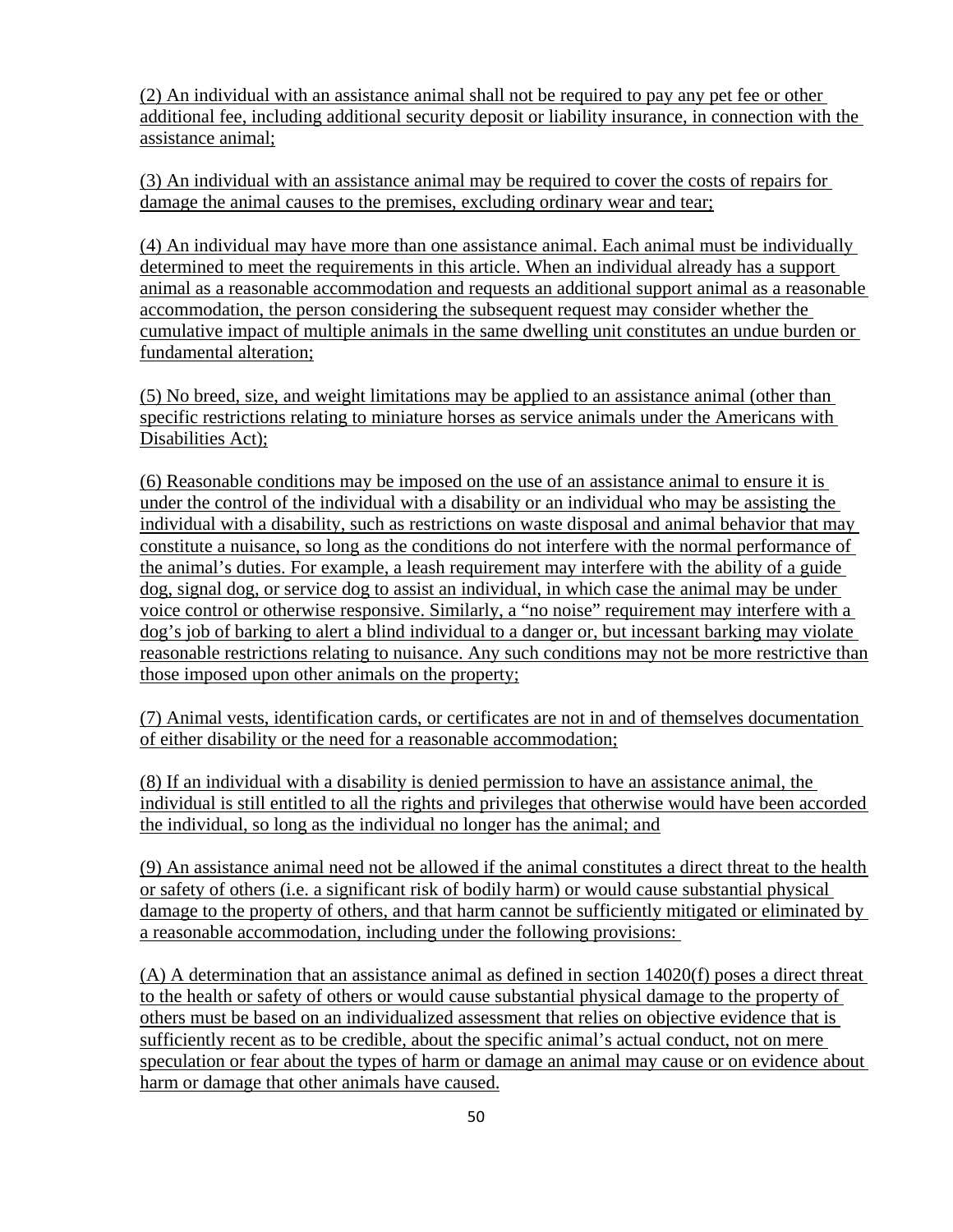(B) The assessment of whether the assistance animal as defined in section 14020(f) poses a direct threat to the health or safety of others or would cause substantial physical damage to the property of others must consider:

(i) the nature, duration, and severity of the risk of a direct threat to the health or safety of others or of substantial physical damage to the property of others;

(ii) The probability that a direct threat to the health or safety of others or substantial physical damage to the property of others will actually occur; and

(iii) Whether there are any reasonable accommodations that will eliminate the direct threat to the health or safety of others or substantial physical damage to the property of others, or sufficiently mitigate or eliminate the problems creating the direct threat.

(C) Relevant evidence in determining whether an assistance animal as defined in section 14020(f) imposes a direct threat includes whether there is evidence that the animal in question is currently engaging in dangerous conduct or has a recent history of overt dangerous acts, as described under Food & Agric. Code section 31601 et seq. A dog that has been finally determined by a court of law to a be "potentially dangerous dog" or "vicious dog" pursuant to Food & Agric. Code section 31601 et seq. shall presumptively be considered to pose a direct threat to the health or safety of others.

Note: Authority cited: Section 12935(a), Government Code. Reference: Sections 11135, 11136, 11130, 12920, 12921, 12926, 12926.1, 12927, 12955, and 12955.3, Government Code; Section 54.1 and 54.2, Civil Code, *Auburn Woods I Homeowners Ass'n v. Fair Employment and Housing Com'n* (2004) 121 Cal.App.4th 1578.

§ 11189. § 14332. Integrated Setting.

It is a <del>discriminatory</del> prohibited practice for a recipient of State support covered entity to fail to administer programs and activities in the most integrated setting appropriate to the needs of qualified disabled persons.

Note: Authority cited: Section 12935(a), Government Code. Reference: Sections 11135, 11136, and 11139 and 11139.5, Government Code.

§ 11190. § 14333. Communications.

(a) It is a prohibited practice for a covered entity to fail to take appropriate steps to ensure that communications with individuals with disabilities and their companions, including applicants to or participants in programs and activities, members of the public, and ultimate beneficiaries are as effective as communications with others. Covered entities shall be given priority to the expressed preference for the method of communication requested by an individual with a disability.

(b) For purposes of this article, "companion" means a family member, friend, caregiver, aide, or associate of an individual with a disability who, along with the individual with a disability, is an appropriate person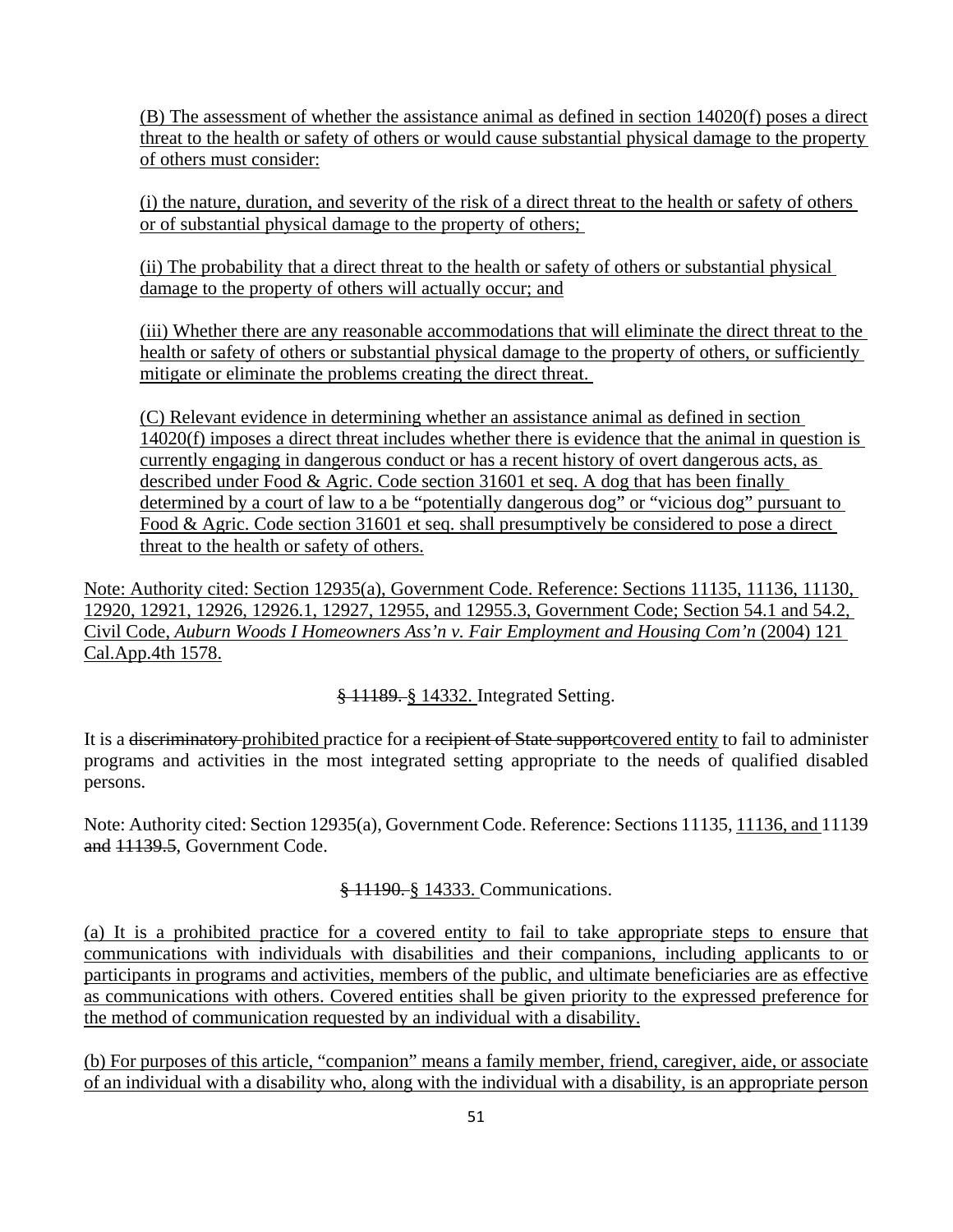with whom the covered entity should communicate.

It is a discriminatory practice where a recipient of State support fails to take appropriate steps to ensure that communications with their applicants and beneficiaries are available to persons with impaired vision or hearing.

Note: Authority cited: Section 12935(a), Government Code. Reference: Sections 11135, 11136, and 11139 and 11139.5, Government Code.

#### § 14334. Self-Evaluation.

(a) With regard to persons with disabilities, a recipient with 15 or more employees should be required by the responsible state agency, within one year of the effective date of implementing regulations to:

(1) evaluate, with the assistance of interested persons, including persons with disabilities or organizations representing persons with disabilities, its current policies and practices and the effects thereof that do not or may not meet the provisions of such regulations, Article 9,.5, this subchapter, and other implementing regulations;

(2) modify, after consultation with interested persons, including persons with disabilities or organizations representing persons with disabilities, any policies and practices that do not meet the provisions of such regulations, Article 9.5, this subchapter, and other implementing regulations;

(3) take, after consultation with interested persons, including persons with disabilities or organizations representing persons with disabilities, appropriate remedial steps to eliminate the effects of any discrimination that resulted from adherence to such policies and practices; and

(4) for at least three years following completion of the evaluation referred to in subsection (a) (1) of this section, maintain on file, make available for public inspection, and provide to the responsible state agency upon request:

(A) a list of the interested persons consulted;

(B) a description of the areas examined and any problems identified; and

(C) a description of any modifications made and of any remedial steps taken.

(b) A self-evaluation performed by a recipient as required by a federal agency under the provisions of Section 504 of the Rehabilitation Act of 1973 should be permitted to satisfy the provisions of subsection (a) (1) of this section.

Note: Authority cited: Section 12935(a), Government Code. Reference: Sections 11135, 11136, and 11139, Government Code.

§ 11191. § 14335. Program Accessibility.

(a) Except as set forth in subsection (b) below, it is a discriminatory prohibited practice where a qualified disabled person, because a recipient's covered entity's facilities, as defined in subsection 14020(s), are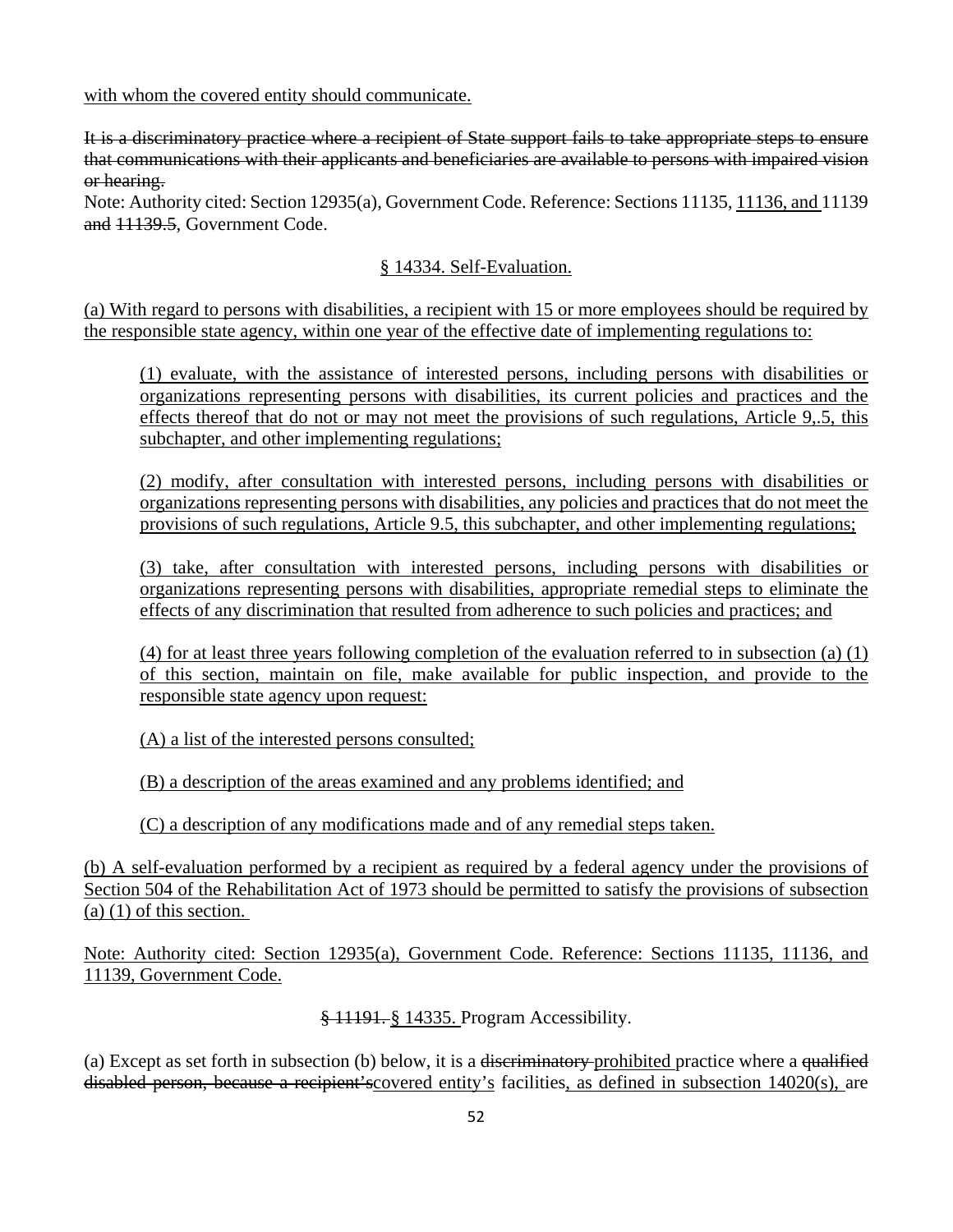inaccessible to or unusable by such persona qualified person with a disability, and because of such inaccessibility or inability to use, a qualified person with a disability, is denied the benefits of,  $\theta$ -is excluded from participation in, or is otherwise subjected to discrimination or denial of full and equal access under anyin a covered entity's program or activity. to which this Division applies.

(b) It is a <del>discriminatory</del> prohibited practice for a recipient covered entity to fail to operate each program, or or activity or service to which this Division applies in such a manner that the program or activity, when viewed in its entirety, is readily accessible to disabled persons with disabilities. This section does not necessarily require a recipient covered entity to make each of its existing facilities or every part of a facility accessible to and usable by disabled persons with disabilities.

(bc) Adverse effect may be demonstrated by showing that a selection criterion limits the opportunities of people with disabilities by screening out or tending to screen out persons with disabilities, without recourse to statistical data.It is a discriminatory practice for recipients covered entities operating fixed route bus systems or paratransit systems to fail to adhere to the program accessibility requirements set forth in Title 49, Part 27 of the Code of Federal Regulations.

Note: Authority cited: Section 12935(a), Government Code. Reference: Sections 11135, 11136, and 11139 and 11139.5, Government Code; *Olmstead v. L.C. Ex rel. Zimring* (1999) 527 U.S. 581.

§ 11192. § 14336. Methods of Ensuring Program Accessibility.

A recipient covered entity may comply with the provisions of Section 9825414335 through such means as redesign of equipment, reassignment of classes or other services to accessible buildings, assignments of aides to beneficiaries, home visits, delivery of services at alternate accessible sites, alteration of existing facilities, or other methods that result in making its program or activities accessible to disabled personspeople with disabilities. A recipient covered entity is not required to make structural changes in existing facilities where other methods are effective in achieving compliance with Section 9825414335. In choosing among available methods for meeting the provisions of Section 9825414335, it is a discriminatory prohibited practice for a recipient-covered entity to fail to give priority to those methods that offer programs and activities to disabled personspeople with disabilities in the most integrated setting appropriate.

Note: Authority cited: Section 12935(a), Government Code. Reference: Sections 11135, 11136, and 11139 and 11139.5, Government Code.

§ 11193. Methods for Small Recipients.

If a recipient with fewer than fifteen employees finds, after consultation with a disabled person seeking its services, that there is no method of complying with Section 98254 other than by making a significant alteration to its existing facilities, the recipient may, as an alternative, be permitted by the responsible State agency to refer the disabled person to other providers whose services are accessible.

Note: Authority cited: Section 12935(a), Government Code. Reference: Sections 11135, 11139 and 11139.5, Government Code.

§ 11194. § 14337. Time Period for Compliance.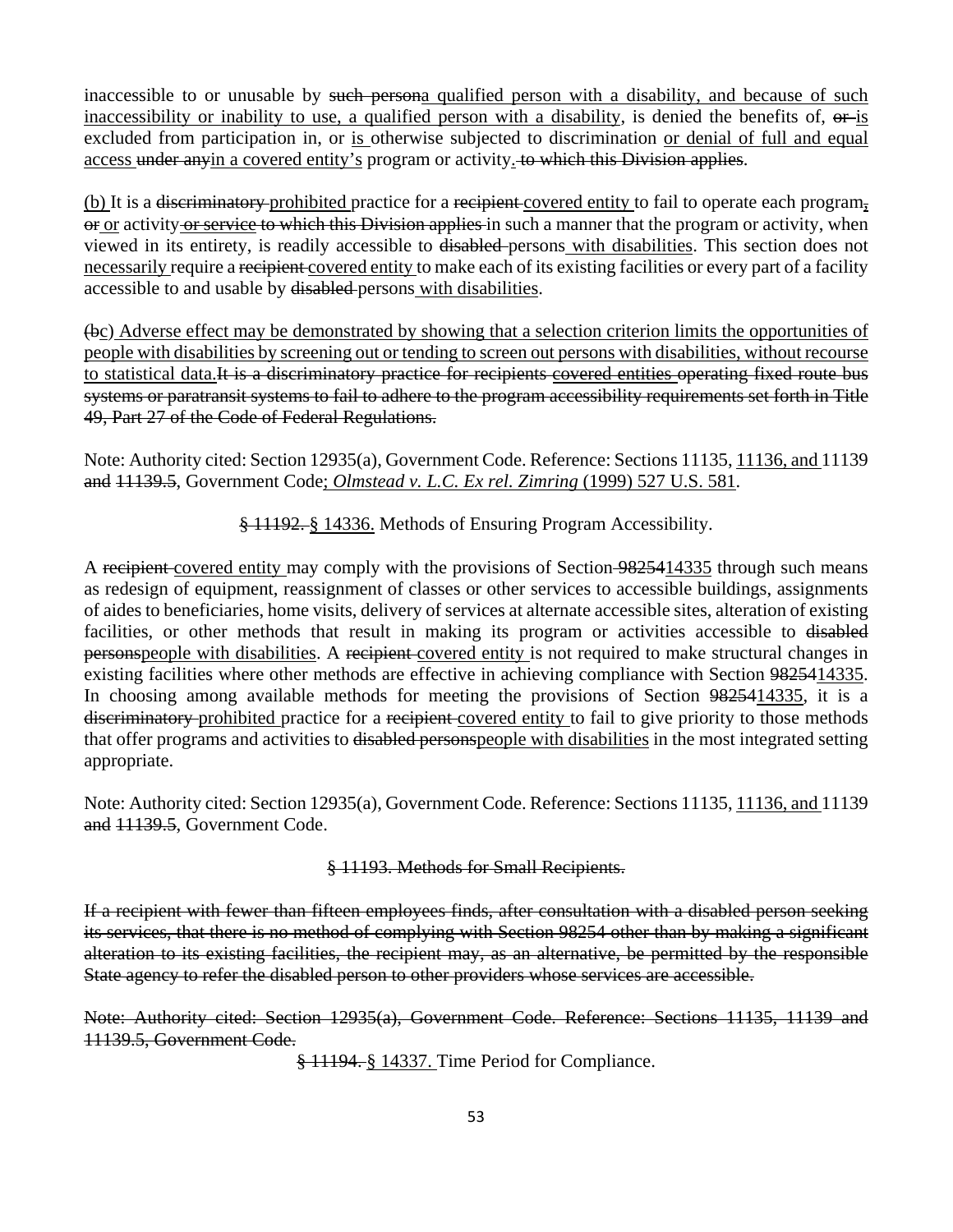It is discriminatory practice for a recipient to fail to comply with the requirement of Section 9825414335 within sixty days of the effective date of implementing regulations, except that where structural changes in facilities are necessary, such changes may be made within three years of such effective date, but in any event, as expeditiously as possible.

Note: Authority cited: Section 12935(a), Government Code. Reference: Sections 11135, 11136, and 11139 and 11139.5, Government Code.

#### § 11195. § 14338 Transition Plan.

In the event that structural changes to facilities are necessary to meet the provisions of Section 9825414335, a recipient should be required by the responsible State agency to develop, within six months of the effective date of implementing regulations, a transition plan setting forth the steps necessary to complete such changes. The plan should be developed with the assistance of interested persons, including disabled persons or organizations representing disabled persons. A copy of the transition plan should be made available for public inspection. The plan should, at a minimum:

(a) identify physical obstacles in the recipient's facilities that limit the accessibility of its program or activity to disabled persons;

(b) describe in detail the methods that will be used to make the facilities accessible;

(c) specify the schedule for taking the steps necessary to achieve full program accessibility and, if the time period of the transition plan is longer than one year, identify steps that will be taken during each year of the transition period; and

(d) indicate the person responsible for implementation of the plan.

Note: Authority cited: Section 12935(a), Government Code. Reference: Sections 11135, 11136, and 11139 and 11139.5, Government Code.

§ 11196. § 14339. Notice of the Availability of Accessible Facilities.

Each recipient which is unable to comply with the provisions of Section 9825414149 within the sixty day period set forth in Section 9825714335 should be required by the responsible State agency to adopt and implement procedures to ensure that interested persons, including persons with impaired vision or hearing, can obtain information as to the existence and location of services, activities, and facilities that are accessible to and usable by disabled persons.

Note: Authority cited: Section 12935(a), Government Code. Reference: Sections 11135, 11136, and 11139 and 11139.5, Government Code.

§ 11197. § 14340 New Construction.

(a) Except as set forth in subsection (b) below, itIt is a discriminatory prohibited practice where a facility or part of a facility constructed by, on behalf of, or for the use of a recipient covered entity is designed or constructed in such manner that the facility or part of the facility is not readily accessible to and usable by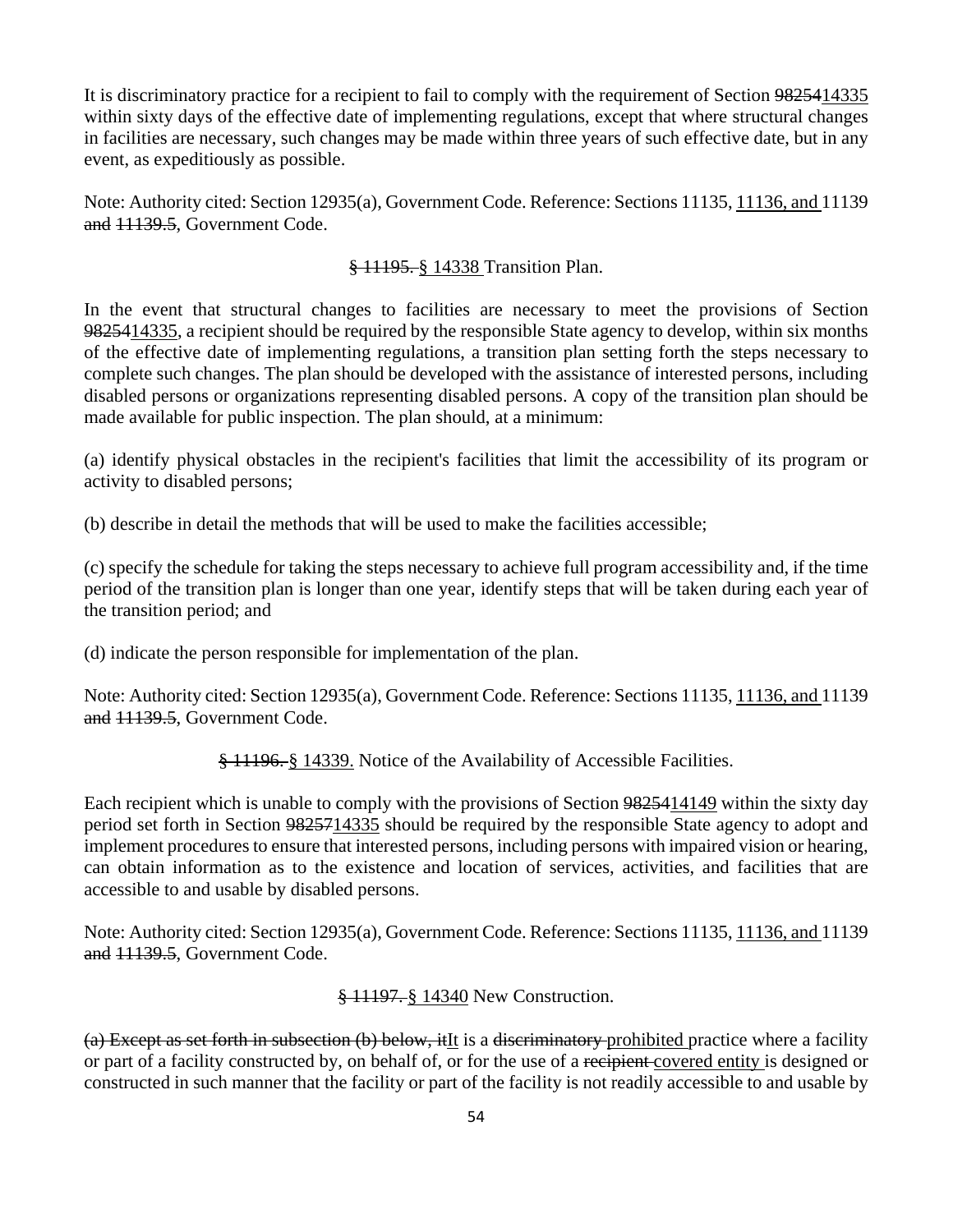disabled personspeople with disabilities if the construction was commenced after the effective date of implementing regulations.

(b) It is a discriminatory practice for recipients operating fixed route bus systems or paratransit systems to fail to adhere to the accessibility requirements for new vehicles set forth in Title 49, Part 27 of the Code of Federal Regulations.

Note: Authority cited: Section 12935(a), Government Code. Reference: Sections 11135, 11136, and 11139 and 11139.5, Government Code.

#### § 11198. § 14341 Alteration.

(a) Except as set forth in subsection (b) below, it<sup> $It$ </sup> is a discriminatory prohibited practice where each facility or part of a facility which is altered by, on behalf of, or for the use of a recipient covered entity after the effective date of implementing regulations in a manner that affects or could affect the usability of the facility or part of the facility is not to the maximum extent feasible, altered in such manner that the altered portion of the facility is readily accessible to and usable by disabled personspeople with disabilities.

(b) It is a discriminatory practice for recipients operating fixed route bus systems or paratransit systems to fail to adhere to the accessibility requirements for alterations of vehicles set forth in Title 49, Part 27 of the Code of Federal Regulations.

Note: Authority cited: Section 12935(a), Government Code. Reference: Sections 11135, 11136, and 11139 and 11139.5, Government Code.

§ 11199. § 14342. Accessibility Standards.

Design, construction, or alteration of facilities in conformity with the current "American National" Standard Specifications for Making Buildings and Facilities Accessible to, and Usable by, the Physically Handicapped," published by the American National Standards Institute, Inc., "Americans with Disabilities Act (ADA) Standards for Accessible Design" adopted by the U.S. Department of Justice in 2010 (ADA 2010 Standards), any other federal standard applicable to the facility such as the Uniform Federal Accessibility Standards (UFAS), orand the regulations promulgated by the Office Division of the State Architect pursuant to Chapter 7 (commencing with Section 4450), Division 5 of Title I of the Government Code ("California Building Code Chapters 11A and 11B,"), constitutes compliance with Ssections 1434098260 and 9826114341. Departures from particular requirements of these two standards by the use of other methods by a recipient are permitted when it is clearly evident that equivalent access to the facility or part of the facility is thereby provided.

Note: Authority cited: Section 12935(a), Government Code. Reference: Sections 11135, 11136, and 11139, Government Code.

§ 11200. § 14343. Consideration of Accessible Public Transportation.

(a) It is a discriminatory prohibited practice for a recipientcovered entity, in carrying out any program or activity directly, or through contractual, licensing or other arrangements, to make or permit selections of sites or locations of facilities that fail to consider and allow for the availability, or lack thereof, of